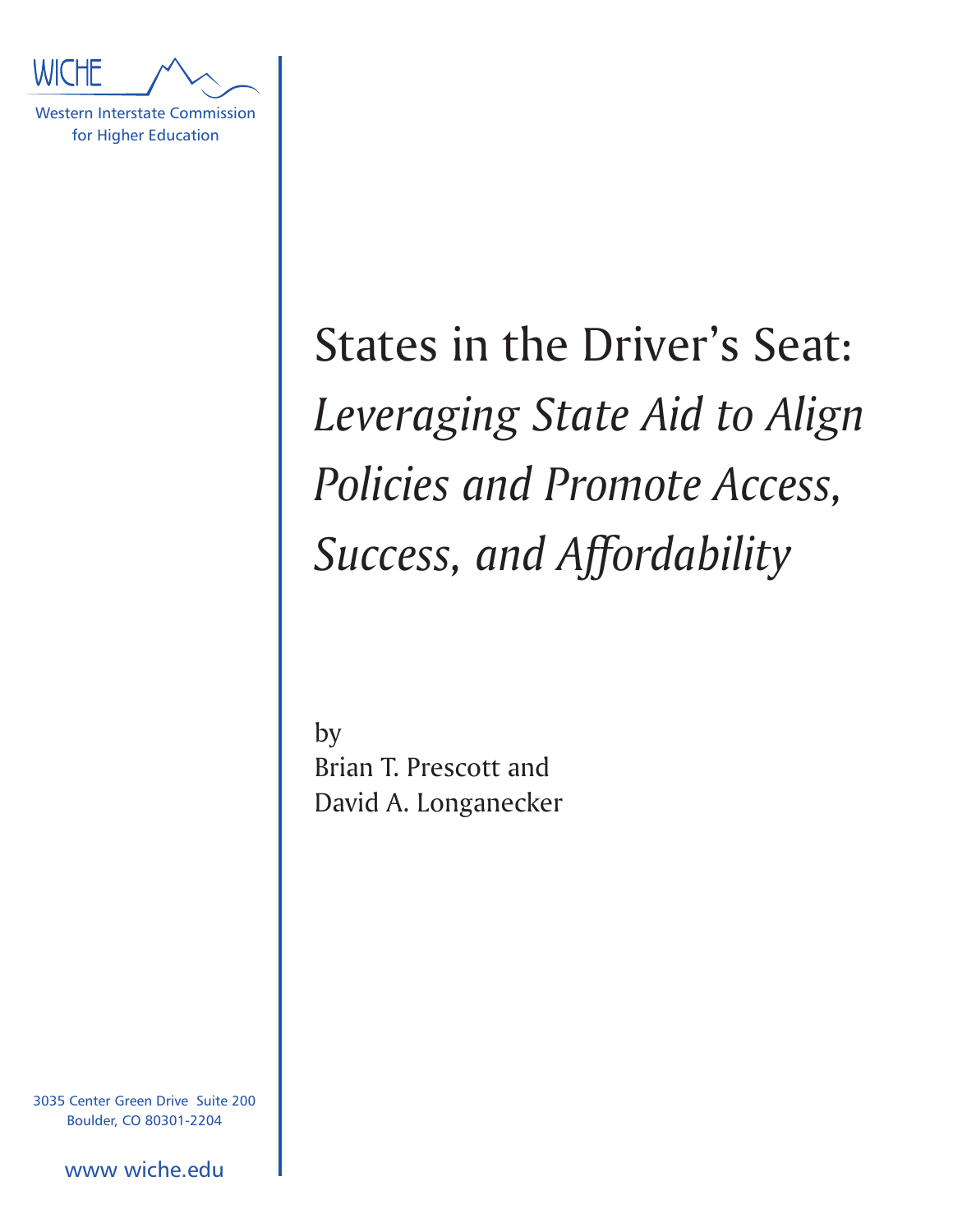#### **Western Interstate Commission for Higher Education**

The Western Interstate Commission for Higher Education (WICHE) is a public, interstate agency established to promote and facilitate resource sharing, collaboration, and cooperative planning among the Western states and territories and their colleges and universities. Members are:

| Alaska     | Montana      | Utah                         |
|------------|--------------|------------------------------|
| Arizona    | Nevada       | Washington                   |
| California | New Mexico   | Wyoming                      |
| Colorado   | North Dakota | U.S. Pacific territories and |
| Hawai'i    | Oregon       | freely associated states*    |
| Idaho      | South Dakota |                              |

WICHE's broad objectives are to:

- Strengthen educational opportunities for students through expanded access to programs.
- Assist policymakers in dealing with higher education and human resource issues through research and analysis.
- Foster cooperative planning, especially that which targets the sharing of resources.

This publication was prepared by the Policy Analysis and Research Unit, which is involved in the research, analysis, and reporting of information on public policy issues of concern in the WICHE states.

\*The U.S. Pacific territories and freely associated states includes three U.S. Pacific territories – American Samoa, the Commonwealth of the Northern Mariana Islands, and Guam – and three freely associated states – Marshall Islands, Federated States of Micronesia, and Palau. They join as a single member, with each territory and state electing individually to participate actively in the commission when it sees fit. The Commonwealth of the Northern Mariana Islands (CNMI) is the first of the group to participate.

> March 2014 Printed in the United States of America WICHE Publication Number 2A391

This paper is one in a series of reports funded by Lumina Foundation. The series is designed to generate innovative ideas for improving the ways in which postsecondary education is paid for in this country – by students, states, institutions and the federal government – in order to make higher education more affordable and more equitable. The views expressed in this paper – and all papers in this series – are those of its author(s) and do not necessarily reflect the views of Lumina Foundation.

**WICHE**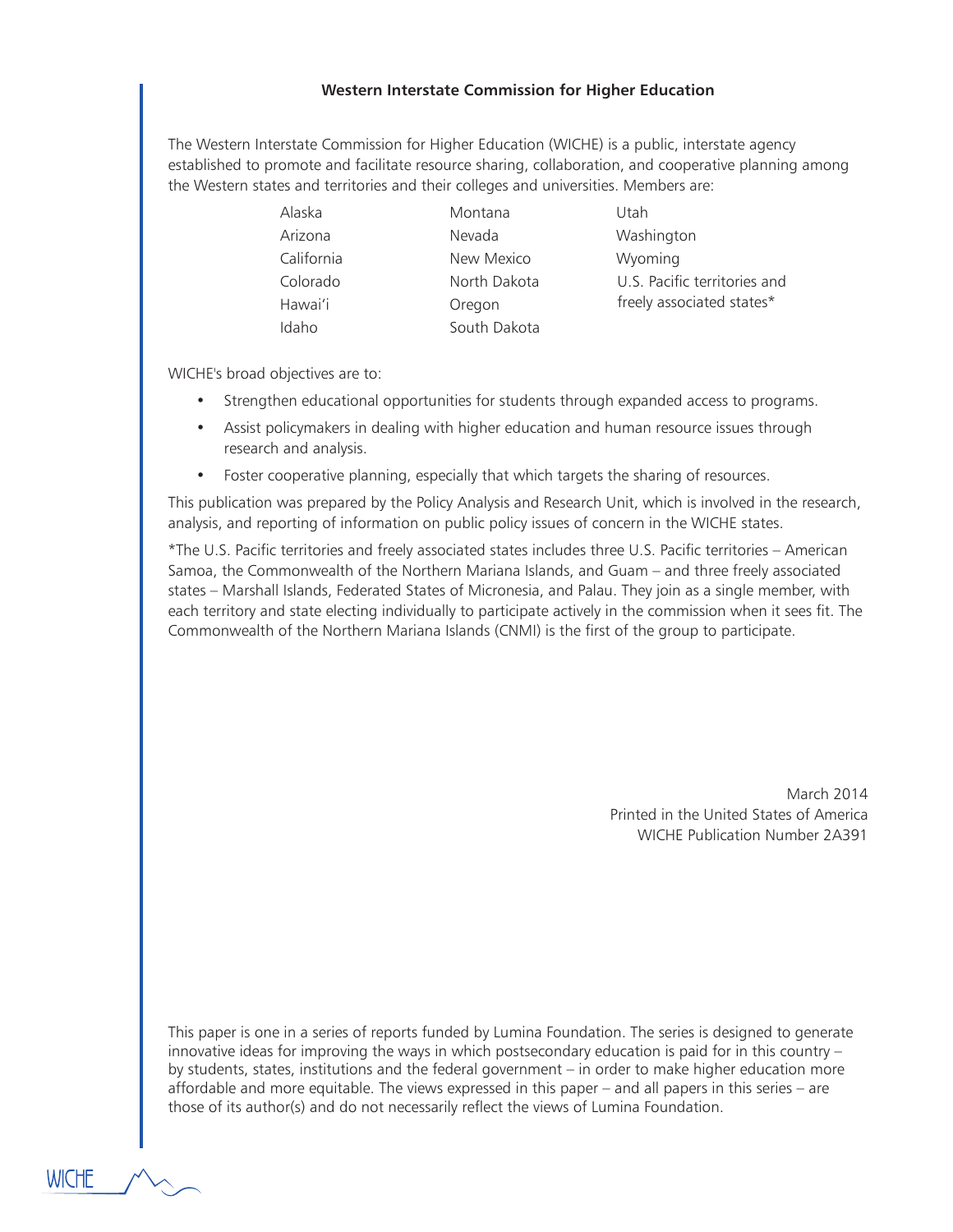## **Foreword**

We all know the mantra: because education is not included as a federal responsibility in the U.S. Constitution, the primary responsibility for assuring educational opportunity is reserved to the states. Yet, at least with respect to one aspect of higher education – student financial assistance – most states have not historically fully realized or accepted this responsibility. Only about 12 states have invested substantially in need-based financial aid, another few have become infatuated with merit-based aid, but most of these efforts appear better designed for the twentieth century than for the twenty-first.

If states truly want to provide a just and economically vibrant society, they must begin driving financial aid policy, just as much as they drive institutional appropriations and tuition policy. This paper presents a way of doing so, but within the context of the "new normal" financial circumstances of the twenty-first century. States simply can't afford to pursue the policies that bought us half a loaf of student success in past times; we have to achieve much higher levels of student success in the new era, which will require thinking differently about the way students, their families, institutions, states, and the federal government work in sync to achieve both the public good and private benefit. This paper builds on the forward thinking of Minnesota, Oregon, and Idaho in developing a shared responsibility concept that expects all partners to contribute what they reasonably can, and by doing so create a financing system that is cost effective, affordable to all partners, and designed explicitly for enhancing student success.

in linguechy

David A. Longanecker President Western Interstate Commission for Higher Education Boulder, Colorado March 18, 2014

## **Authors**

Brian T. Prescott is director of policy research in the Policy Analysis and Research Unit at WICHE. David A. Longanecker is president of WICHE.

## **Acknowledgments**

The authors are grateful to Lumina Foundation for the financial support that made the preparation of this paper possible. We would also like to thank Andy Carlson and Katie Zaback of the State Higher Education Executive Officers association and Peace Bransberger of WICHE for their feedback throughout the drafting of this report. Additional feedback provided by a group of national experts organized and convened by Lumina was also instrumental. Finally, we appreciate the efforts put in by Candy Allen, who designed the figures and laid out the report, and by Jere Mock and Paul Albright, who edited an earlier draft.

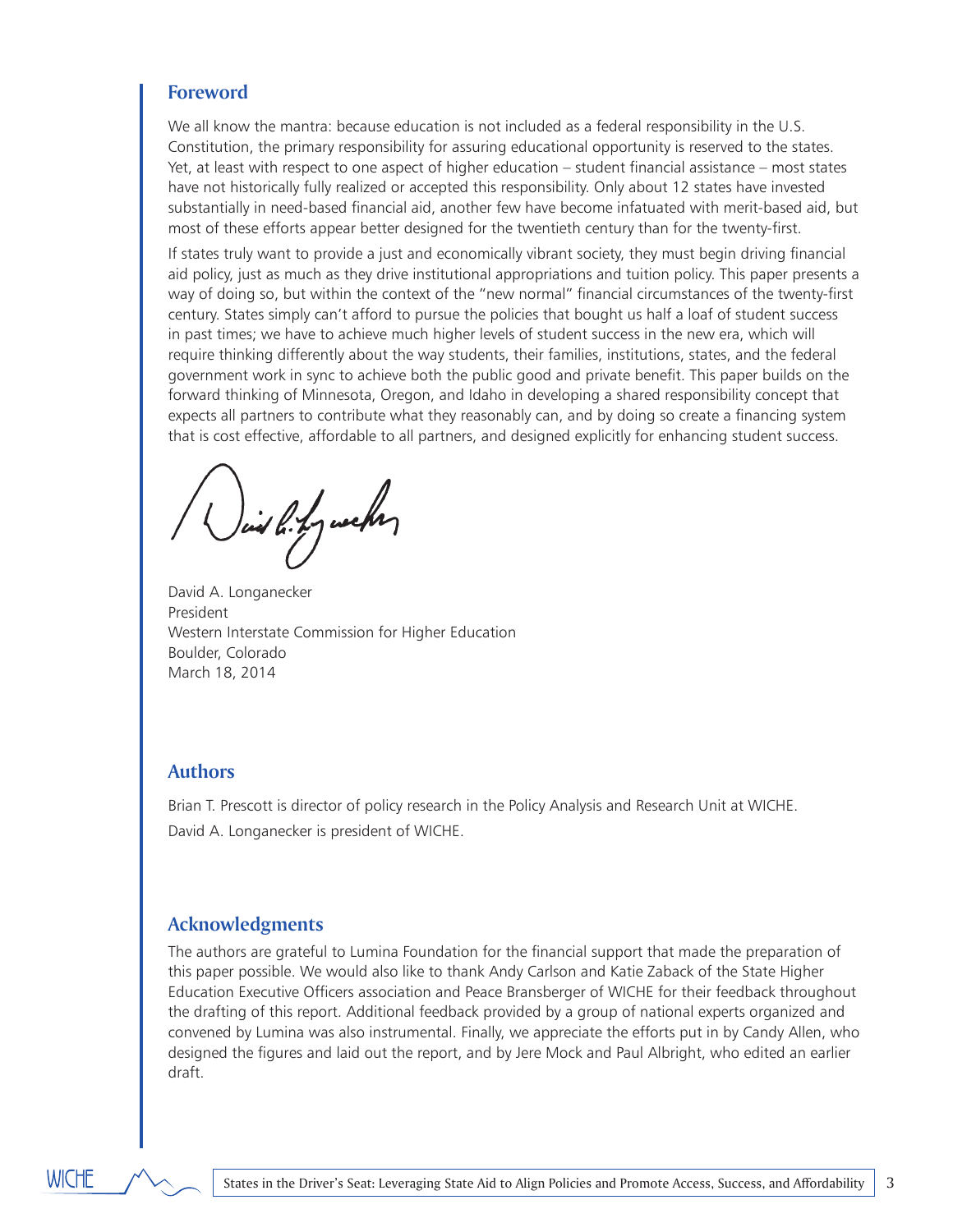# **Executive Summary**

With increasingly widespread calls to raise educational attainment levels without substantially growing public investment in higher education, policymakers and others have devoted growing attention to the role of financial aid programs in providing access to, promoting affordability for, and incentivizing success in college. Given relative levels of investment, most of that focus has been on federal financial aid programs. But for students enrolled in higher education, the vast majority of whom attend public institutions, the impact of federal aid policies is filtered through finance policies enacted at the state level. The wide differences in financing strategies among states mean that states ultimately determine to a great extent how college opportunities are distributed, costs are affordable, and students are successful.

This concept paper takes a closer look at state financial aid programs and how they are uniquely wellpositioned to address many of the financial challenges in college access, success, and affordability that stand in the way of achieving educational attainment goals. It advances a framework for the distribution of aid that is efficient with scarce public funds, encourages students to make progress and succeed, promotes institutional behaviors that are aligned with public needs and expectations, and integrates state policies with federal and institutional policies and practices. Informed by a set of guiding principles, the paper makes the following policy proposals:

1. States can adopt a Shared Responsibility Model (SRM) as the framework for determining the eligibility for a state grant, as well as the amount of the grant.

The SRM is an approach to determining aid eligibility and award amounts that divides up a student's cost of attendance among key partners including: the student, his or her family, the federal government, the state government, and the institution. In so doing, it helps states make their policies on institutional appropriations, tuition-setting, and financial aid work together to ensure access and affordability for state residents. It also offers a framework for rationing scarce public funds in a manner consistent with state goals around educational attainment. Finally, it gives students and their families essential information about how to make a college education affordable.

#### 2. States can encourage well-designed, state-supported programs to assist students in meeting their student contribution.

In adapting an SRM-based approach to distributing state aid, states are expecting a significant financial commitment from students. They can help students fulfill their commitment most effectively if they also consider how work-based learning programs – like co-operative education, paid internships, and work/study programs – might help students earn money while enhancing their academic experiences at the same time.

#### 3. States can embed demand-side incentives that promote student success.

Incentives that encourage students who receive state grants to proceed as rapidly as possible through college are among the tools states can employ in their grant aid design. For instance, renewal of a state grant may be conditioned upon forward-looking merit criteria, such as basing award levels on the number of credits attempted and passed during the preceding academic term or year. States with established merit programs may be able to creatively integrate those programs in ways that preserve the incentives for students while simultaneously using the SRM approach to provide grant funding where it reaches students whose decisions are most influenced by that funding.

4. States can embed supply-side incentives that ensure that institutions share in both the risk and rewards of student success.

Adopting a set of supply-side incentives explicitly ties together the state's investment in needy students and its interest in the successful completion of target student populations. Such incentives should take the form of shared risks and rewards, through which institutions can expect to share in the rewards when the aid recipients in their care are successful, but stand to suffer a loss when they are unsuccessful.

5. States can leverage grant aid programs to encourage institutional aid expenditures that are aligned with state goals for student success, affordability, transparency, and predictability.

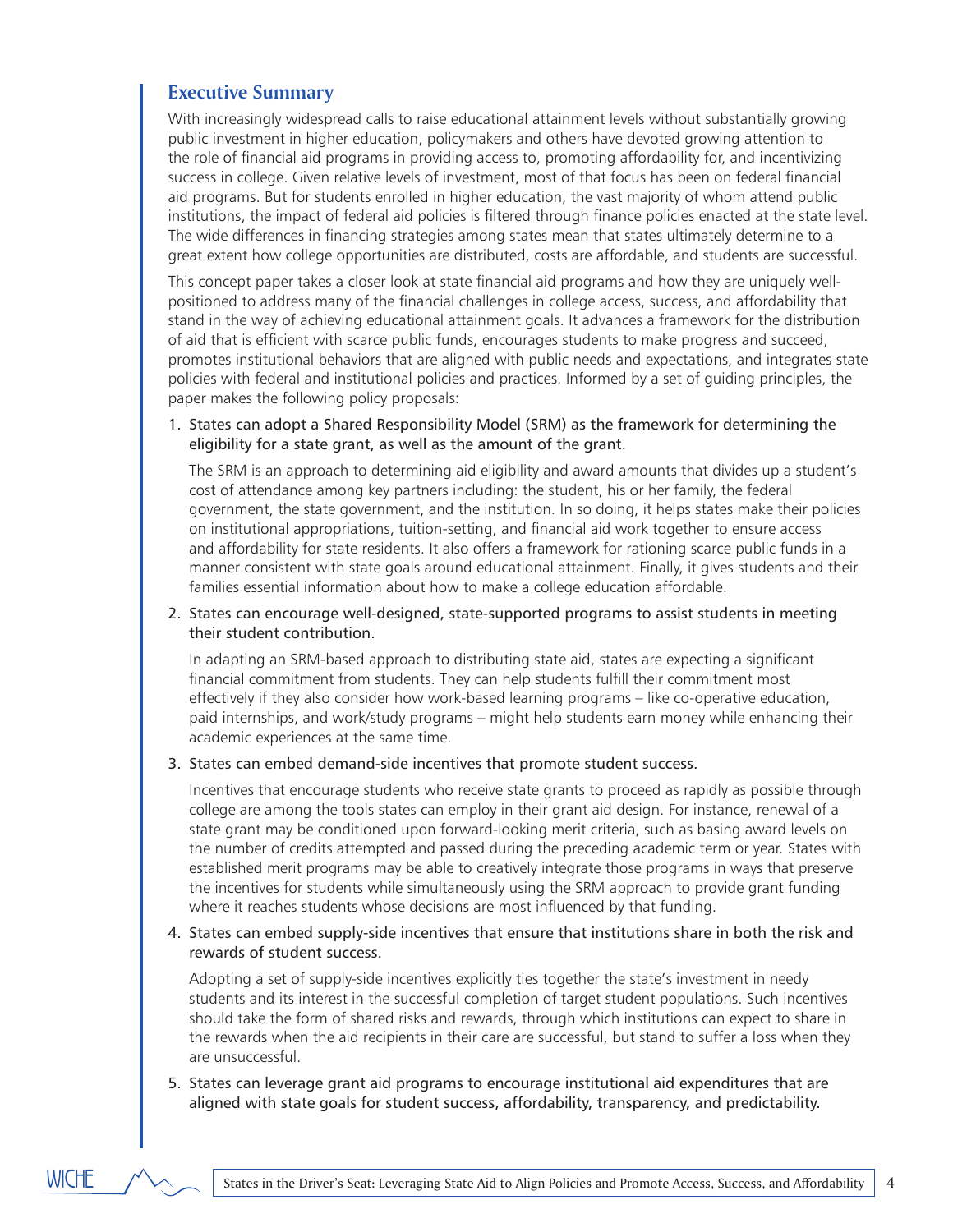In 2012-13, institutions collectively provided \$44.4 billion in grants to students, an amount more than four times greater than the total grant aid provided by states.<sup>1</sup> To help ensure that those dollars are spent in ways that best advance the public's interest in educational attainment, states can require institutions to contribute towards meeting state-grant-supported students' costs of attendance as a condition for participating in the state grant program. Such a provision would need to account for institutions' differing capacity to make their own awards.

6. The federal government can recommit to its historic partnership with states in promoting welldesigned grant programs through a contemporary LEAP program.

One of the casualties of the recent economic recession was a federal policy known as the Leveraging Educational Assistance Partnership (LEAP) program, which incentivized states to operate their own need-based grant programs. Given LEAP's historic role in encouraging states to create need-based aid programs, even if its effectiveness had declined in recent years, a more contemporary federal-state partnership program can prompt a new wave of state financial aid redesign efforts. Under such a policy, the federal government might provide funds to states not for simply maintaining a relatively modest need-based aid program as the old LEAP did, but would distribute support to states based on how well students are able to afford their costs of attendance. By generating a competition among states with affordability as the target, the policy could potentially serve to help keep rising tuition prices in check, an idea that merits further examination.

7. States can ensure that their grant programs include an expectation that standards of academic quality are maintained.

Such a commitment is foundational to the integrity of higher education, but it becomes important to monitor and evaluate this since these policy proposals include incentives aimed at institutions that benefit directly from the success of their aided students.

#### 8. States can require that their financial aid programs are systematically evaluated.

As with any substantial subsidy program, states should think about how to evaluate the success or failure of the program as they are designing it, and states should require institutions that participate in their grant aid program to submit unit-level records on all their students, not just on those who receive state grants.

Getting the alignment of subsidies right is essential to our ability to achieve national and state educational attainment goals. Since much of the systematic variation in how higher education is financed results from state policy, states are in the driver's seat to foster better alignment. State grant aid programs are particularly well suited to achieve alignment between appropriations, tuition, and financial aid policies and to consider the relative contributions that key stakeholders must make in funding a student's college education. Those key partners are the students themselves, their families, the federal government, the state, and the institutions. A grant program that establishes the expectations for each stakeholder offers a state a clear conceptual framework for making policy choices about funding higher education. An especially well-designed model will include incentives aimed at students to be prepared for college and to accelerate their progress toward their educational goals. It also will create conditions for institutions to double-down on the state's investment in grant-aided students to better attend to and promote student success and to more effectively target their own discretionary resources to enhance affordability for those for whom it matters most. Finally, the federal government can create incentives for states to invest in grant aid programs aligned with national educational attainment goals in a way that respects the autonomy of and the wide disparities among states, and doing so in a way that leverages the federal investment to dampen the rise in college prices.

## **Notes**

1 National Association of State Student Grant and Aid Programs (NASSGAP), *43rd Annual Survey*  Report on State-Sponsored Student Financial Aid, 2013 <http://www.nassgap.org/viewrepository. aspx?categoryID=3#collapse\_351>; Sandy Baum and Kathleen Payea, *Trends in Student Aid* (New York, NY: The College Board, 2013).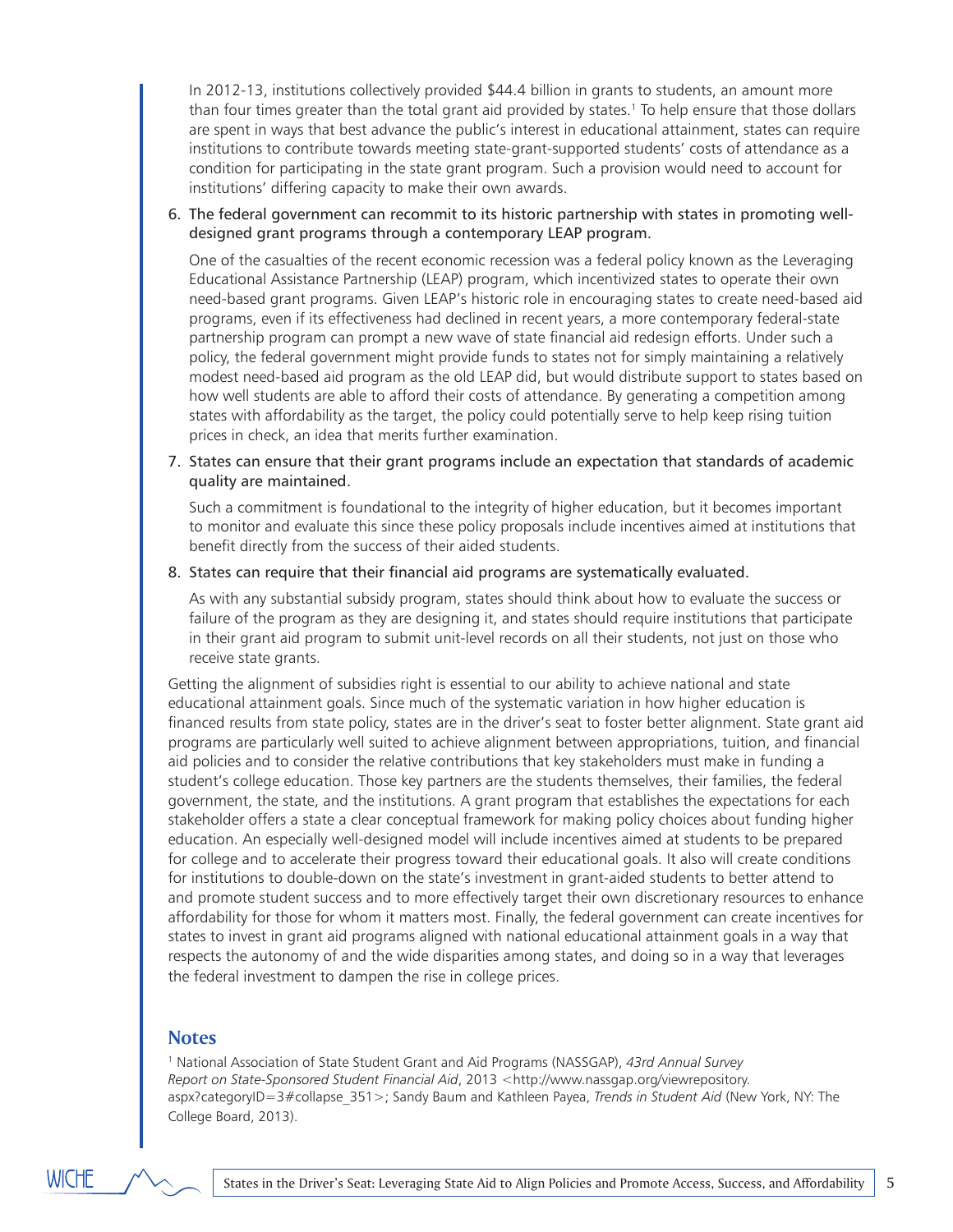# **States in the Driver's Seat:**  *Leveraging State Aid to Align Policies and Promote Access, Success, and Affordability*

## **by Brian T. Prescott and David A. Longanecker**

The higher education community sits at a critical juncture in its history. As never before, it is facing pressure emanating from increased demands to raise completion rates, keep costs in check and prices within affordable reach, and turn out graduates with skills aligned for a globalized knowledge economy, all while accommodating changing demographics and under fiscal duress in the wake of the 2008 recession. Driven by the need to spur higher levels of education attainment across the nation and the fact that college expenses are a significant barrier to that goal, there has been increased attention on the role of financial aid programs in providing access to, promoting affordability for, and incentivizing success in college. Given relative levels of investment, most of that focus has been on federal financial aid programs and how they can be made more efficient, propel more student success, achieve greater alignment with available resources and society's needs, and help contain costs. But for students enrolled in higher education, the vast majority of whom attend public institutions, the impact of federal aid policies is filtered through finance policies enacted at the state level. The wide differences in financing strategies among states mean that states ultimately determine to a great extent how college opportunities are distributed, costs are affordable, and students are successful.

Direct appropriations to institutions and published tuition levels established at state colleges and universities are perhaps the most contested state-level higher education policies. Meanwhile, statefunded aid programs seldom receive the same level of attention, except perhaps where programs disproportionately benefit members of an especially vocal – and relatively advantaged – segment of the electorate, like the HOPE Scholarship in Georgia. With so much hinging on states' abilities to ramp up educational attainment, especially among underserved populations, this is an opportune time for states to review their own aid programs. Are the programs effective and efficient? Are they appropriately motivating student populations, like low-income, first-generation, and adult learners, to enroll and to succeed in college? Are they aligned with state and national aspirations to produce well-educated citizens and productive workers? Questions such as these may lead policymakers to consider changes to existing policies, or undertake a more wholesale study of the interaction of state higher education finance strategies.

This concept paper is directed to policymakers who are considering a redesign of state aid programs so that the state's finance policies are aligned and aimed at improving educational attainment. It will argue that state financial aid programs are well-positioned to address many of the financial challenges in college access, success, and affordability that stand in the way of achieving educational attainment goals. After providing an overview of the landscape of state aid programs and a brief review of the evidence concerning the role that financial aid plays in promoting access and success, the paper will offer a set of "core principles" to guide redesign efforts. Next, it will provide a set of specific policy proposals that advance a framework for the distribution of aid that are consistent with those core principles. To a great extent, the proposals are tied to an approach known as the Shared Responsibility Model (SRM), in which a student's costs of attendance are met through the contributions of five key partners: the student, the student's family, the federal government, the state, and the institution. The SRM also provides a framework to help a state intentionally manage the interaction of direct appropriations and tuition charges with financial aid, while offering integration points with federal, state, and institutional policies. Particularly important, and an underutilized aspect of state aid, are components that explicitly define or incentivize commitments of institutional aid dollars in ways that are more evident to policymakers and students and are in keeping with state attainment goals.

# **An Overview of the Landscape of State Financial Aid Programs**

A well-recognized truism in America's federated system of government is that states are often considered the "laboratories of democracy." Without the same kind of policy calcification that is often evident

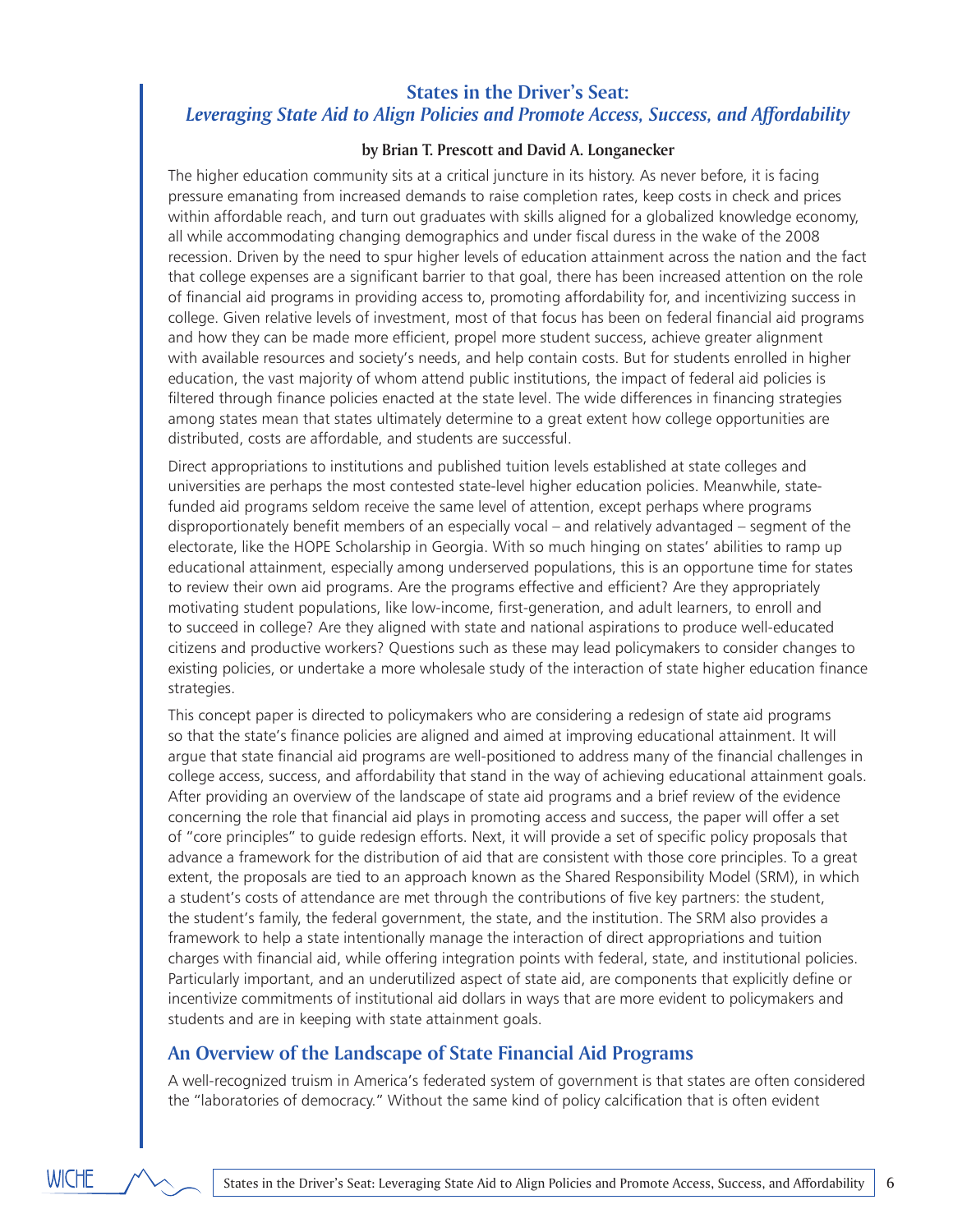in federal policy or the universal impact of federal policies, states enjoy greater flexibility to conduct "experiments" that seek to solve public policy problems common across the nation. This flexibility is apparent in how states have evolved diverse approaches to financing their higher education investments, and perhaps nowhere is the variation more evident than in the wide array of state-funded financial aid programs.

Yet as states and higher education institutions are called on to spearhead substantial improvements in the educational attainment of their populations, state financial aid programs have been largely unexamined in comparison to the attention showered on other higher education finance policies, especially state appropriations, tuition levels, the Pell Grant, and student loans. This is largely because the total funding that comes from states through student aid is relatively small when compared to state appropriations and federal financial aid programs. In 2011-12, for instance, states collectively supplied \$13 billion in financial aid programs, mostly grants, much less than the \$179 billion the federal government made available in grants, loans, and tax credits.2

A second reason for state financial aid programs' relative anonymity is that only a handful of states account for the vast majority of state aid. Just eight – California, Illinois, New Jersey, New York, North Carolina, Pennsylvania, Texas, and Washington – together accounted for 70 percent of total state aid distributed based on financial need.<sup>3</sup> Other states like Georgia, Florida, and South Carolina have made substantial commitments to merit-based aid programs. The aid policy in these states is certainly a high priority, and their signature programs command most of the attention the nation gives to state financial aid programs. Witness the coverage given to Georgia's HOPE Scholarship whenever it runs short of money and struggles to ration its limited resources, without eroding the bold commitment that it makes to students based on their performance in high school. For most of the remaining states, however, and even for many of the need-based programs that rely on less rigid eligibility criteria, the conversations about state aid programs seldom extend beyond provincial concerns that receive little attention outside – and sometimes even inside – the state. Indeed, a few states' experience with running their own grant program is relatively recent, such as in South Dakota. Such relatively small-scale programs sometimes amount to little more than budget dust hemmed in by fiscal constraints and competing priorities. At any rate, the variation in program design and funding levels stand in the way of a coherent and comprehensive national conversation about state financial aid programs.

A third reason that state financial aid fails to command much attention is due to the variety of program designs that exist, both across states and within them. Two of the largest programs exemplify opposite ends of this variability: Georgia is widely known for its HOPE Scholarship, which awards grants based entirely on merit criteria, while Massachusetts's principal program (MassGrant) provides funds to students based on financial need and – unusual among state grant programs – allows its recipients to use their grants at institutions in neighboring states. But that is just the beginning. For example, MassGrant is just one of 38 separate aid programs displayed on the Massachusetts Department of Higher Education's website.<sup>4</sup> Among the others are grants that award funds based on merit criteria, other grants and tuition waivers based on need, a student loan program, a work/study program, a scholarship targeting students who enroll in a specific program of study, a performance-based scholarship pilot program, and workforce-contingent aid programs aimed at encouraging students to commit to working in a highdemand area following graduation. Massachusetts may stand out with the diversity of its financial aid program "menu," but most states have multiple programs. This variety is often the result of accretion over time. A state sees a narrow need it decides to address with an aid program supported with a modest amount of money. Not infrequently, a program gets named to honor its principal champion or some other worthy individual, a development that may help give the program a life of its own regardless of how much funding is behind it. This variety makes it difficult to talk coherently about state financial aid as a whole.

This relative lack of attention is unfortunate because, at least among the public institutions that educate about 75 percent of all undergraduates across the nation,<sup>5</sup> states vary considerably in the approaches they take to higher education finance.<sup>6</sup> At one level or another, even if they have delegated the authority,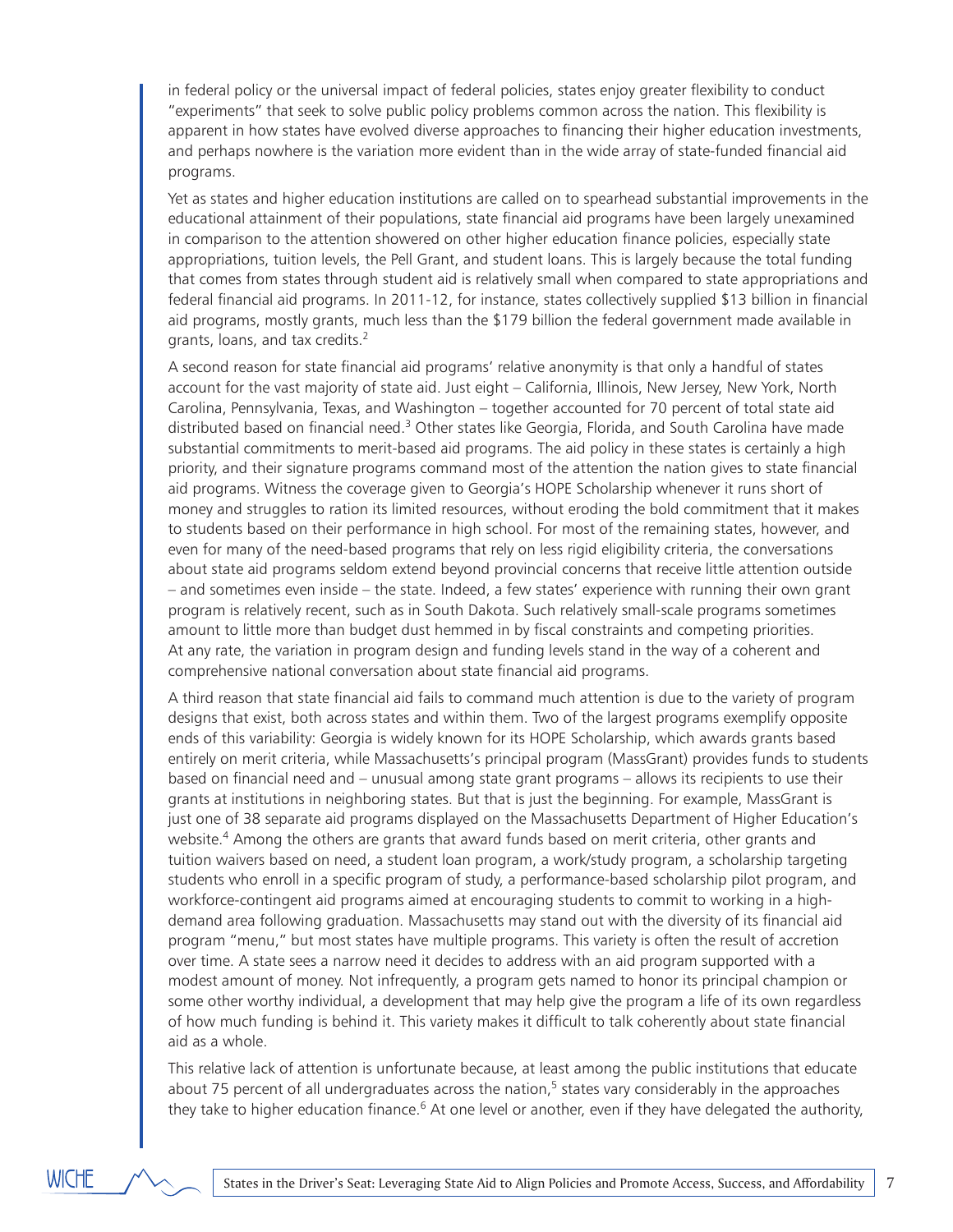states control the amount of money they appropriate directly to institutions, tuition levels established at those institutions, and the amount and distribution of state financial aid dollars. These three tools – Appropriations, Tuition, and Financial Aid, collectively referred to as ATFA – are "rarely considered by states as an integrated whole" and, of the three, "financial aid is generally the afterthought, if it is a thought at all."7 Instead, states routinely focus their attention first on direct appropriations and second, spurred along by media attention on the rising price of college, on tuition.<sup>8</sup> A better approach would be to align finance policies toward the pursuit of state goals, namely, increased educational attainment.

The time has come for a more robust and comprehensive look at the role that state financial aid currently plays. There appears to be no way in which old commitments to low-tuition, exemplified by the California Master Plan, can be regenerated. That is part of a funding paradigm whose day has passed no matter how fondly we remember it, in an era in which the appetite for substantial government programs is shrinking even as demographic change and other factors fuel competing fiscal pressures like Medicaid and pensions on limited state budgets. Combined with an explosion of demand not fully matched by corresponding increases in institutional appropriations, the result has been that the cost burden for funding higher education has shifted dramatically to tuition payers. Changes in demography and in the sources of enrollment demand also augur for significant policy modifications. Students seeking higher education in the coming years will increasingly come from underrepresented racial and ethnic populations that generally have less money of their own.9 And, especially in the wake of the economic recession, more students are adult learners. Yet most financial aid programs are built for dependent students attending a single campus.

In these conditions, state financial aid is especially well-suited to help unravel the challenges of access and success that individual students, institutions, and the policy environment collectively face. Even though the federal Pell Grant program is well-targeted on those that most need funding to attend college, its uniform application across states (and including private institutions) means that federal student aid policies – including loans and tax credits and deductions – largely ignore variation that results from the peculiarities of state history, priorities, goals, and funding approaches. That leaves the massive federal investment in student financial support mostly incapable of addressing those differences.<sup>10</sup> Meanwhile, aid provided by institutions has its own problems. Institutional aid is generally opaque to prospective students. It is dependent first on an institution's admissions policies and practices and then on which students eventually enroll. Finally, some institutions have much greater capacity to provide aid from their own wealth than others, and generally those institutions with the greatest wealth enroll a lower proportion of needy students. While no panacea, a state grant program is uniquely positioned to mediate the difficulties of aligning access to financial support for those who most need it with the reality of wide variation in the costs of attendance that students face.

# **The Effects of Price and Aid on Student Access and Success**

We better understand how tuition and financial aid affects students' participation decisions than how those factors influence their ability to persist and eventually attain a degree or certificate. There is a broad consensus and substantial evidence, for instance, that students from low-income backgrounds are much more likely to be sensitive to changes in price or aid than are their wealthier peers.<sup>11</sup> It is also apparent that an increase in published tuition price has more negative effect on student participation than an identical increase in grant aid spurs participation, since published price may be a more easily understood indicator of cost, even if a majority of students do not pay the full amount.12 Most of the focus of the price sensitivity research has been on federal aid programs; the impact of specific state aid programs has been less systematically studied, though the examples that do exist generally produce similar findings.<sup>13</sup>

More recently as college completion has come to the fore, researchers have begun looking into whether financial aid affects the success of aided students. This research is complicated by the fact that few grant aid programs include an expectation of student progress or completion as a significant element in their design and because the effects of a financial aid program's impact on students' success is somewhat harder to distinguish from other characteristics related to persistence. In other words, most federal and

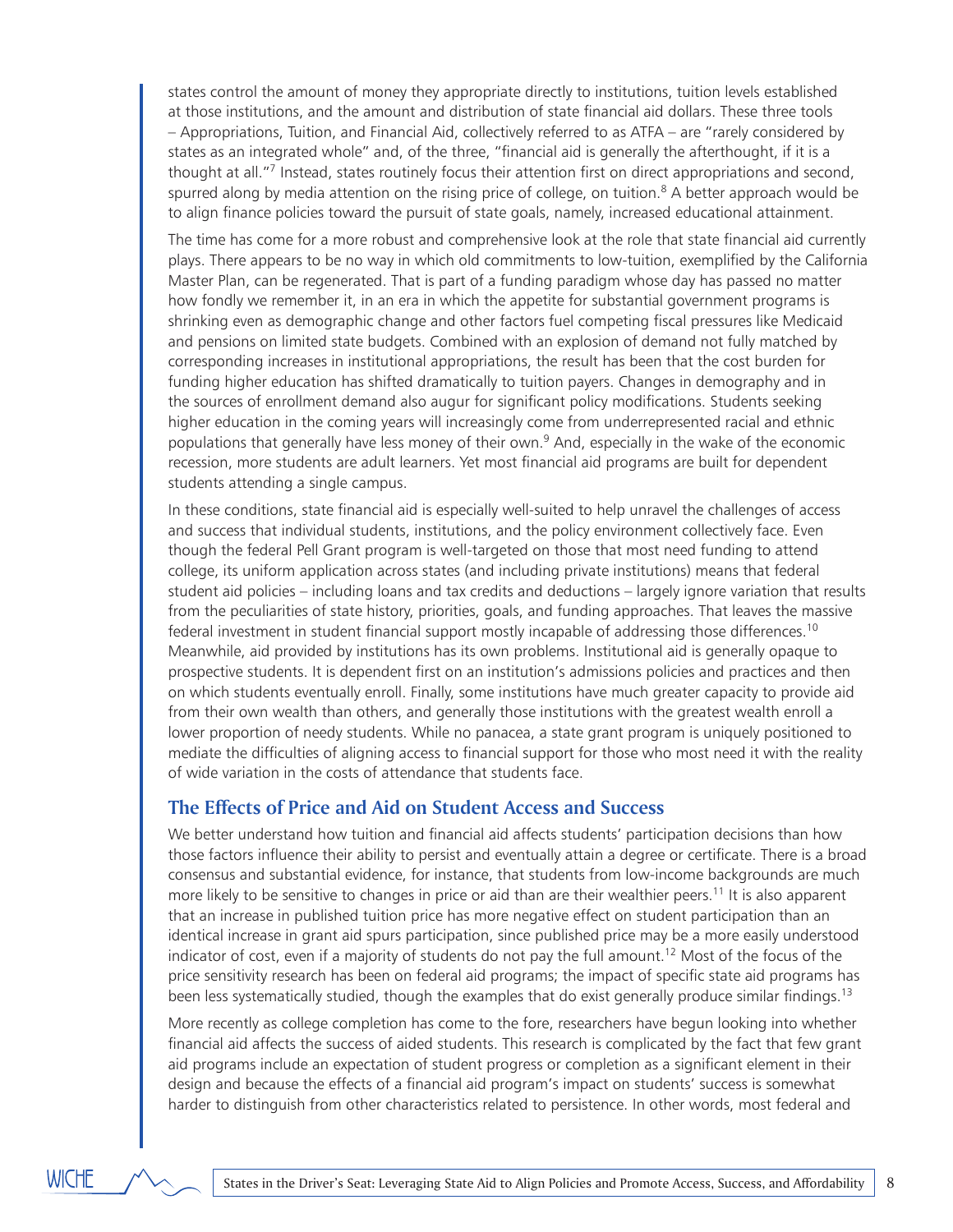state grant aid programs are aimed at trying to reduce financial barriers for needy students to attend college, or to reward students who perform well academically in high school. But state aid programs frequently are silent about whether a student must complete a degree or certificate, beyond specifying a limit for which a student may remain eligible for the program or requiring adherence to a vague standard of "satisfactory academic progress." While such a limit may be an inducement for students to complete their studies more quickly, it is at best a weak incentive for a student to persist. More common are meritbased programs that expect students to maintain a minimum grade point average to renew their award, but these provisions seem to be aimed less at encouraging student progress toward a degree than about ensuring that recipients are held to a performance standard akin to the one for which they became eligible for the award in the first place. In any case, improvements in student success are the result of many intentional efforts and increased focus on the part of institutions and policymakers. But like the evidence on participation, grants appear to have a positive effect on persistence, and they are far more likely to make a difference in success to low-income students than their wealthier peers.<sup>14</sup>

Other recent research addresses the extent to which students are diverted from college enrollment by a lack of awareness or understanding of financial aid programs or by the complexity of acquiring the aid. There is ample evidence to suggest that a greatly simplified application form and more transparent eligibility process would help spur more students to attend college, and that complexity disproportionately affects those from low-income backgrounds.<sup>15</sup>

# **Guiding Principles**

The following policy proposals emerge from and are broadly consistent with a set of core principles that guide the way we think about financial aid. While these principles have applicability in redesigning state financial aid programs, they are not intended to be rigid; but to offer guidance in thinking through the various tradeoffs and choices intentionally and with the broader public purpose in mind. No single policy will adequately meet the varying needs and contexts of different states, and so these principles are not intended to be confining or prescriptive.

**Integrated role assignments.** An effective state financial aid policy must be sensitive to how other finance policies combine to exert influence over student and institutional decisions. The first principle therefore specifically addresses the interaction of state grant aid programs with other sources of student support and with other finance mechanisms.

The federal government provides virtually all of its subsidies to higher education operations through a combination of grants, loans, and tax credits.<sup>16</sup> Among these, Pell Grants might be considered a foundation in terms of being the first source of funding aimed at promoting financial access to higher education. As a voucher, the Pell Grant also facilitates students' choice among institutions, clearly an important part of its original intent even though its purchasing power has been much reduced over time. Loans and tax credits are also key elements in facilitating students' ability to choose. Most important for our purposes is that the main federal financial supports available to students are uniform across all states. They do not intentionally take into account the unique contexts and finance structures among states that result in substantial variation in typical prices paid by students attending public institutions. Additionally, the Pell Grant and other federal aid policies were designed principally for dependent students and their families. But as more and more adults are enrolled in college, these policies may need adjustments to better meet the different needs of older populations.<sup>17</sup>

On the other end of the continuum are institutions that selectively offer admitted and enrolled students financial aid to reduce their costs. In aggregate, institutional aid is substantial and not well understood. Basic gaps in our knowledge relate to how students gain access to institutional aid funds, recipients' characteristics compared to non-recipients, and how institutions differ in their approach to awarding aid. Much institutional aid is restricted by the original donor to be distributed to students meeting specific criteria, but institutions also provide considerable student support from unrestricted funds, which flow from tuition revenue and state appropriations (for public institutions), as well as interest from institutional endowments. In addition, aid levels vary widely among institutions, as do the reasons

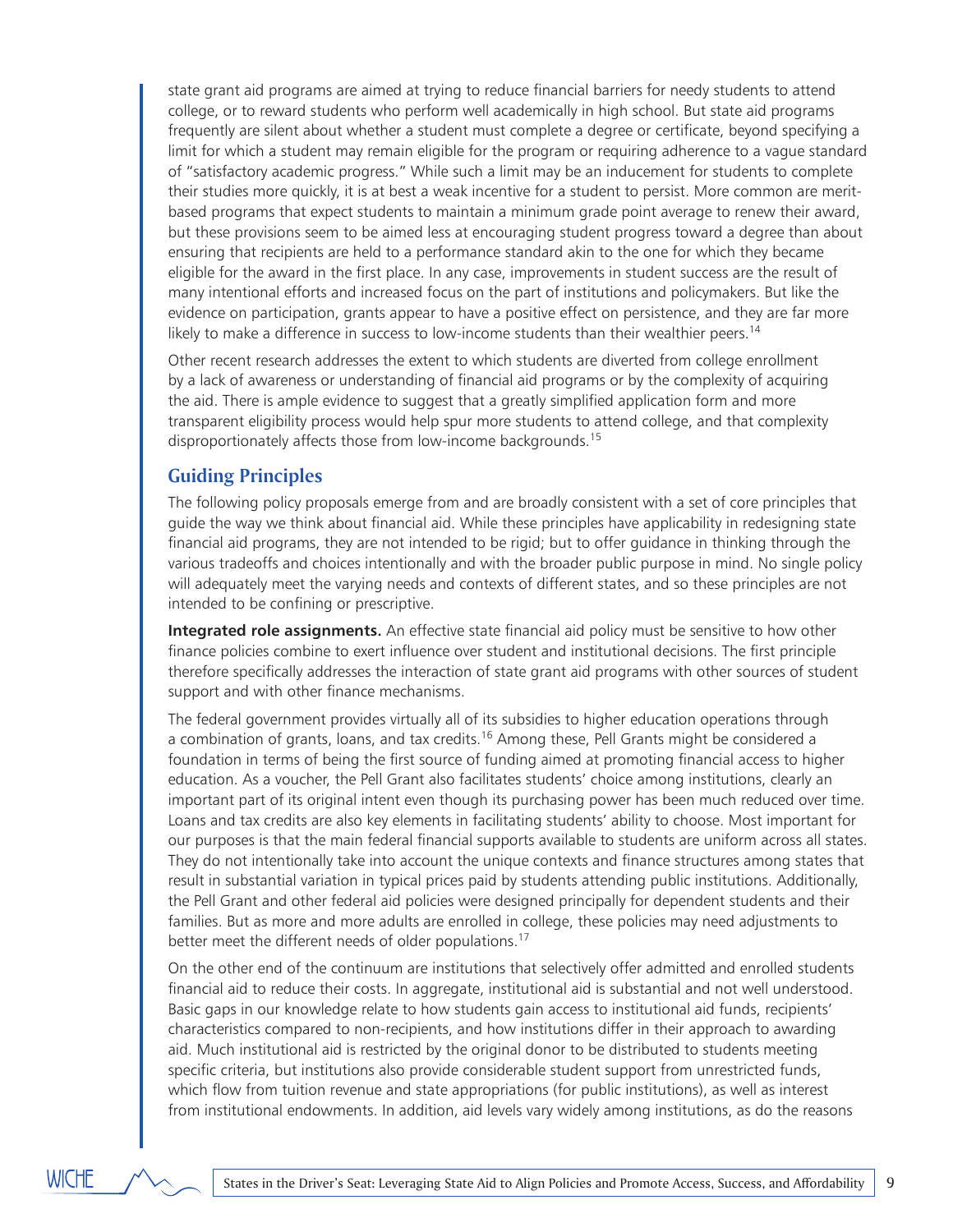for which institutions provide aid. Community colleges and many other publicly supported broadaccess institutions may have very modest institutional aid budgets, if any. But private institutions and, increasingly, selective public institutions are finding that institutional aid is the principal tool in strategic enrollment management.<sup>18</sup> That is, institutions selectively offer institutional support to improve their prospects for enrolling the students they most want to attract. The wealthiest institutions use aid both to attract students who otherwise would not be able to attend and to compete over students who are considered the most desirable, especially those with high levels of academic preparation and test scores that could help lift an institution's position in the rankings. Increasingly as the pool of traditional-age students contracts, institutions that are dependent on tuition payments as a substantial portion of total revenue use their aid budget to attract students who represent essential revenue (even when it is sharply discounted) to cover the bottom line. Further, a student's eligibility for an institutional award and the amount of the award are the result of an opaque process controlled almost entirely by the institution.<sup>19</sup> Finally, the award notification timing can be problematic: students typically learn what institutional grants they will receive only after receiving word that they have been admitted to an institution. That is too late for those grants to have much impact on students' decisions to apply to a college. For these reasons, institutional aid serves institutional goals first and foremost, and institutional goals – driven as they are by prestige-seeking behaviors – do not always correspond perfectly to the public's interest in spurring growth in educational attainment.20

The states sit between the federal government and institutions as sources of grant aid. Unlike either of the other two, states are uniquely positioned to align funding support for higher education so that it fits their own contexts and is aimed at meeting state goals. Yet it can be a challenge for states to shape the three principal fiscal mechanisms at their disposal – direct appropriations, tuition, and financial aid – into a coherent and integrated package.<sup>21</sup> Of these three tools, direct appropriations and tuition-setting are rather blunt in their effect on students, in that all the resident students attending an institution share equally in the subsidy provided through that institution's direct appropriations and, notwithstanding pricing that differs based on a student's program of study or academic status, confront the same published tuition price. The ways in which a state handles financial aid – whether by managing its own program or by requiring institutions to fund need-based grants out of their own tuition revenue as Arizona does – offers considerably more flexibility in pursuing state goals of affordability, access, and educational attainment by allowing the state to target dollars on students who are more likely to help it meet those goals. Thus, state financial aid policy can serve as the key to aligning the state's fiscal policies with its education goals. To do so effectively, however, the policy must be designed in such a way as to compel those responsible for setting appropriations and tuition levels to consider how the funding streams impact affordability for students from varying financial backgrounds.

Therefore, a redesign of state financial aid programs should adhere to the principle that fiscal policies should be integrated and aligned with state goals, namely that the redesign compels a state to consider appropriations, tuition-setting, and financial aid distribution as a coherent whole, not as independent policies. It also means that the redesign should factor in the contributions made by the federal government to student support, as well as what is available for student aid from institutions, and do so in a way that ensures that the fiscal policies are working collectively to meet state objectives.

**Demand-side principles**. There is a set of emerging principles that address how state financial aid programs can be most efficient in the distribution of resources to ensure students can access and succeed in higher education. These address how students become eligible for state aid and come to understand their obligations to receive it. Best represented in the recommendations offered in a recent report from the Brookings Institution concerning effective state aid programs:

- "1. Focus resources on students whose chances of enrolling and succeeding in college will be most improved by the receipt of state support.
- 2. Consolidate and simplify programs in order to make them easily understood by prospective college students and their families.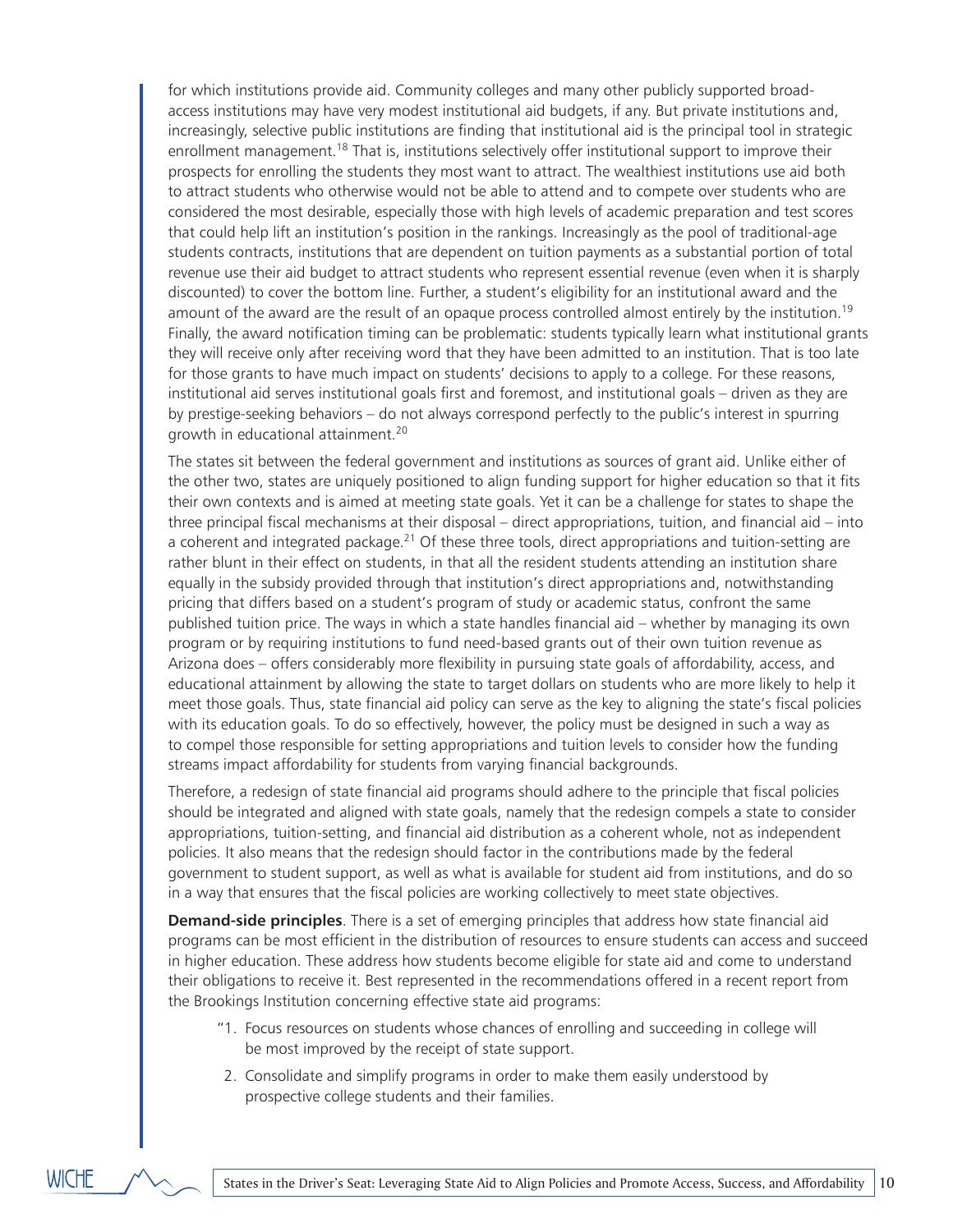3. Design programs so that they not only help students gain access to college but also encourage success after they arrive."22

The principles that flow from these recommendations are that, first, effective grant programs are good stewards of taxpayer funds by being economically efficient. They should target students whose behavior will be influenced by some extra money, rather than spending scarce funds on those whose decisions would be unaffected by the subsidy. Further, based on the ample research showing that financial aid works most effectively for low-income student populations, economically efficient state grant programs must incorporate a needs-based component in distributing aid.

Second, because "…increasingly varied and complex financial aid programs at the federal, state, and institutional levels are further complicating both actual and estimated college-choice processes,"<sup>23</sup> state financial aid design should be as simple and transparent as possible to meet the state goals. Numerous financial aid programs with different eligibility rules and award determination criteria can be a serious barrier to understanding college affordability. Additionally, states can help by streamlining and simplifying application procedures to reduce the burden on and confusion for students. Thus, another principle: states should enact programs that are as simple to understand and to implement as possible and to consolidate multiple programs with overlapping goals and target audiences wherever possible.

Third, as state and national goals have evolved to focus more on college completion, it is reasonable for states to expect students who receive state financial aid to demonstrate adequate academic performance and for recent high school graduates to be as prepared as possible for further education. After all, the state's goals are not simply to enable students to attend college or to reduce their costs of doing so but also for students ultimately to be successful and earn a degree or credential. This principle rests on the notion that we have grown accustomed to speaking about a false dichotomy of merit- versus needbased aid, in spite of numerous examples of programs that blend the two criteria.<sup>24</sup> Just as any financial planner attempts to make smart investments rather than randomly distribute money, states can make informed choices about how to invest their financial aid dollars. They can do this in two ways: one is by relying on research to identify those needy students who have done as much as possible to be prepared for their chosen postsecondary education program before they enroll, but that is still a backward-looking definition of merit based on secondary school records. The second way is to define merit in a more future-oriented way, by providing incentives for students to take and pass more credits during each term of their postsecondary experience so that they make faster progress toward a degree or credential.

These three principles together address ways in which financial aid dollars can be leveraged to do more than simply reduce the costs of college for students who are savvy enough to navigate the application process. They are essential in ensuring that scarce resources are effectively targeted where they will have the greatest impact on student behaviors, including whether to enroll, to understand how to become eligible and apply for available funds, and ultimately to succeed in a reduced amount of time.

**Accounting for the supply-side**. The design of financial aid programs has traditionally been viewed as a demand-side intervention aimed at influencing student enrollment and persistence decisions. Whatever incentives that policymakers have tried to incorporate into financial aid programs to encourage better, faster, or more successful progress through college have been aimed at students through the criteria they need to meet to receive or renew grant awards. From this perspective, any impact on the supply side – the institutions themselves – through financial aid will be indirect, mediated by a marketplace in which poorly performing institutions are theoretically punished as students take their tuition and financial aid dollars elsewhere. The only real direct supply-side effect relates to the link between federal Title IV funding and accreditation, which is a relatively low, albeit an all-or-nothing, bar. Generally, institutions face no penalties when students with state financial aid funds do not succeed so long as they can recruit another student who brings along an equal amount of revenue.

Yet the dollars that flow through grant and loan programs are part of the net tuition revenue that is the lifeblood of many private institutions and, increasingly, public institutions. While students bear the ultimate responsibility for their success or failure, institutions have a significant role to play in delivering

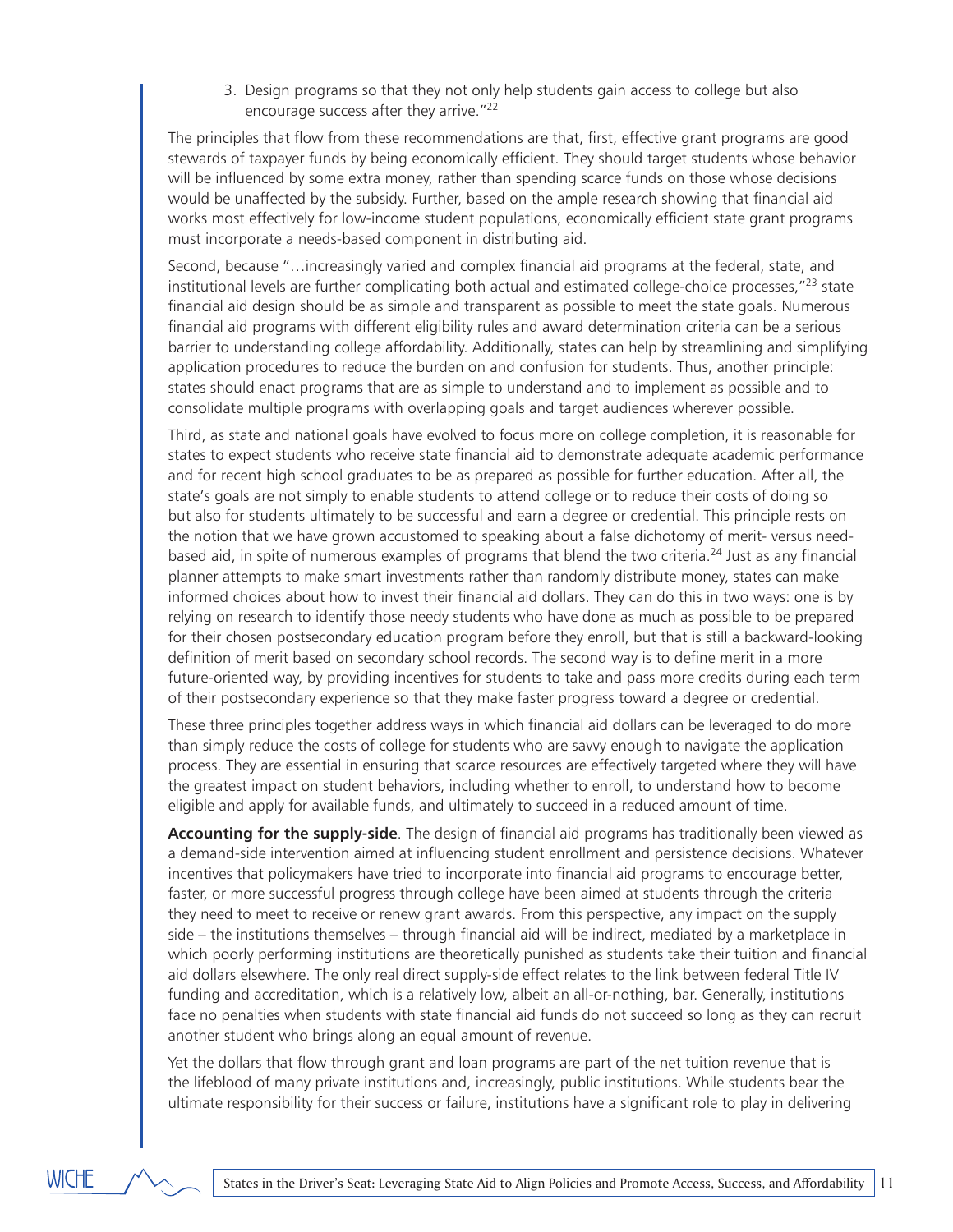a curriculum and in providing adequate academic and non-academic support that can make a crucial difference in optimizing students' chances for success. Ironically, in other realms of higher education finance, policymakers have tried to create appropriate supply-side incentives; the current round of outcomes-based performance funding policies provides a contemporary example of such approaches.

This narrow view of financial aid as only a demand-side intervention is understandable but may be short-sighted in two ways. First, aid recipients who are not well supported by their institution will not make progress toward their academic goals. Second, aid recipients themselves represent a significant investment by the state, one that will not pay off if they are unable to complete a credential of value. Given the crucial role that institutions play in making that happen, a principle we believe to be increasingly important is that state financial aid programs should incorporate elements that are intended to ensure that eligible institutions commit their own resources to share in the risks and rewards of the very same students in whom the state is investing in directly through grant aid.

**Administrative principles**. The effectiveness of many financial aid policies is diminished because policymaker attention can be fleeting. Once the difficult work of getting a new or redesigned program enacted is completed, attention quickly shifts elsewhere. Beyond identifying where responsibility for administering the program lies, much less attention is given to policy implementation. Yet the success or failure of the policy depends in large part on how well it is implemented in keeping with state goals or, put another way, the policymakers' intentions in crafting it in the first place. Thus, there are some principles related to the administration of a redesigned financial aid program that guide our policy proposals.

First, modeling a policy's fiscal impact is an essential exercise but one that is fraught with ambiguity, particularly because a policy is typically adopted in order to drive change in the status quo, even though the modeling is necessarily based on data that reflect the status quo. Partly as a result (but also due to the scarcity of public funds generally), financial aid programs need an effective way to ration available resources, especially if a redesign effort works as intended to create greater demand. States and the federal government commonly ration based on an approach that one might favorably label triage or, more cynically, expediency. That is, they set arbitrary application deadlines that tend to disadvantage the students most in need of support, they adjust eligibility criteria or award amounts to line up with the funds projected to be available but without an equal regard to how those rationing choices impact the achievement of state goals, or they strike a politically expedient deal with other entities (such as institutions) competing over the same pool of funds that supports the financial aid program. Recognizing that difficult political tradeoffs will be inevitable, states would still benefit by folding their aid programs under the umbrella of a framework that keeps state goals paramount and the impact on students of various policy alternatives clear. A framework that does this well equips states with tools to make rationing decisions that help preserve the intent of the program.

A second important consideration is designing a grant policy that is relatively easy to operate, while sufficient time and resources are allocated to do the initial implementation right. These elements will help ensure that the responsible state agency is discouraged from taking shortcuts that sacrifice the policy's goals to expediency. State agencies need to have the support necessary to develop operational approaches that allow them to quickly adapt the policy implementation in ways that do not undermine its intent.

**A compelling philosophical rationale with a wide appeal**. For the general public, many public policies, and especially the rules and regulations related to implementing them, are arcane. This may be especially so in the case of financial aid policies, which are both highly technical and consisting of programs with quite different cost implications for students and families. Even after learning of grants (and sometimes including loans) they will receive from the federal, state, and institutional sources, students often still face a wide gap in what they need out-of-pocket, beyond what they are told is what they can afford. That mismatch helps drive a confused debate about affordability, a term that means different things to different people with nothing remotely approaching a consensus. Yet if a financial aid policy helps to establish a level for what constitutes an affordable college education, it can reduce uncertainty over college costs. Defining that level also offers a guidepost for public policymakers to aim

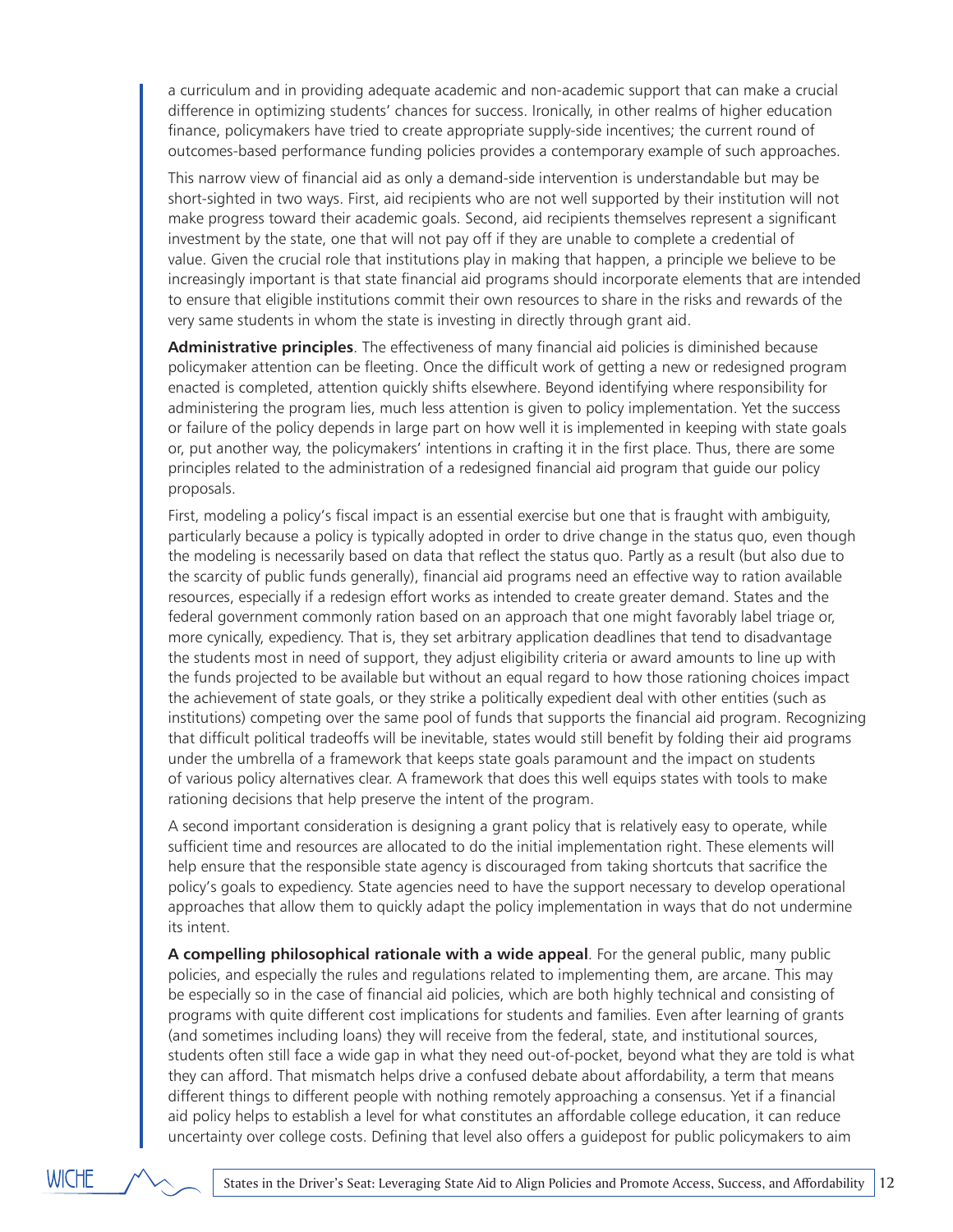at in funding higher education, even if they cannot fully fund a financial aid program. Thus a principle to guide policy proposals is that they should help to offer a clear vision for how students will be able to afford their costs of attendance.

Establishing a rationale for what constitutes affordability also has the potential for generating considerable support across the political spectrum. A policy that has wide appeal will be one that is simultaneously generous to those who most need it, yet expects individuals – even those who receive grants – to take responsibility for a substantial stake in financing their own education. The expectation that students should come up with a portion of their own expenses is both pragmatic and evidencebased. It is pragmatic because it fits in a world in which resources for financing a college education are limited and the needs are great among a wide swath of prospective students. It also reflects the reality that students attending college are routinely making ends meet by working, saving, scrimping, and borrowing, but often doing so without such efforts being fully acknowledged in financial aid packaging and without a guiding framework that addresses how much students should be expected to contribute from their own resources. It is also a philosophically acceptable approach for those who believe that financing college is at its core an individual responsibility or that public support should only flow to those who have made a substantial commitment of their own. Institutions commonly impose an expectation of self-help on students in awarding financial aid packaging. Furthermore, research indicates that students that have a stake in their own educational costs have improved chances for academic success than those who do not.<sup>25</sup> Finally, the policy should take full advantage of other available funding sources, including parents and the federal government, before committing scarce state dollars.

# **Policy Proposals**

Building off of the core principles, this paper advances a collection of policy proposals for states considering a redesign of their financial aid programs. Also included is a proposal for the federal government to stimulate development of state programs that are integrated with federal investments, while promoting cost containment. These proposals are not intended to be a one-size-fits-all solution, as we know that states will need to craft solutions that work for them within the confines of their own contexts. Rather, they lend themselves readily to adaptation. Additionally, while many of the proposals are presented in the language of the Shared Responsibility Model, if states find it infeasible to adopt these proposals as an integrated whole as we advocate, individual proposals adopted separately can also lead to a more effective state grant program. Appendix A addresses broad cost estimates for adopting SRM, considers how it fits a few select states, and offers additional detail for the rest of the proposals. Finally, as with any policy, there will be unintended consequences, some of which may be foreseeable; these are outlined in Appendix B.

1. States can adopt a Shared Responsibility Model as the framework for determining the eligibility for a state grant, as well as the amount of the grant.

The Shared Responsibility Model (SRM) is a philosophy for awarding grant aid that accounts for how a student's total costs of attendance are to be met through the contributions of several partners, each of which has a compelling interest in that student's ability to access and to succeed in college. Two states currently use a version of the model in the way they distribute their grant aid. Minnesota pioneered the model by applying it to the distribution of awards through the Minnesota State Grant program beginning in 1983. Oregon adopted the model for its Opportunity Grant in 2007, and at the same time leveraged the change to nearly double its appropriation to that program in one year.

*Beginning with the Cost of Attendance*. The model first departs from conventional practice in financial aid by starting with the cost of attendance a student will face, based on the sector he or she is planning to attend, rather than with what the student and his or her family have available in financial resources to pay for college. This initial difference reflects the fact that, if the student is to attend college, he or she will somehow have to cobble together the actual money that will be necessary. The model does not ignore the limited means many students have available to meet their costs. In fact, it uses that information as a key element in the determination of eligibility and expected award amount. By contrast,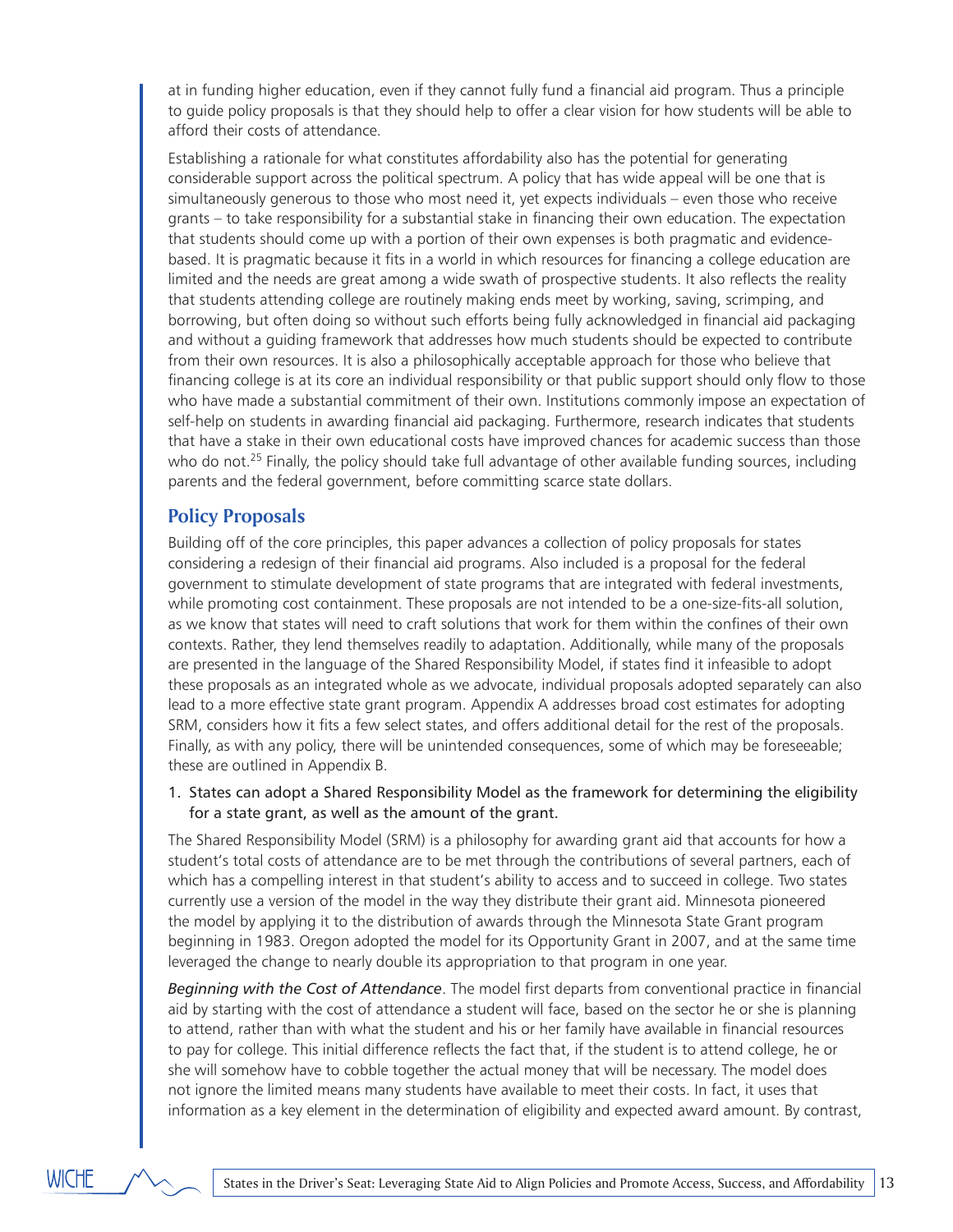the traditional approach of beginning with an estimation of family contribution, even in combination with a Pell Grant and federal tax credits, falls well short of the total costs of attendance for most students of limited means.

The difference is subtle but important. Currently, the federal needs analysis methodology tells a student and his or her family how much money they have on hand to use to pay for college costs. With that information, they can shop around to find out if there are colleges they can afford to attend, but how they might be able to come up with their remaining "unmet need," and what that amount may be, is not likely to be clear to them. Under the SRM, students identify their likely college destinations first and are provided a basic idea of the total costs they will face. Then the SRM, at least conceptually, helps them understand how the principal partners in funding their education are supposed to come together to meet those costs. Naturally, practice differs from reality, sometimes by quite a lot, but the SRM offers states, institutions, and students clues about what they may do about it. There will be more on that later.

The difference also has the potential to shift the institutional perspective subtly but importantly. In the current system, when families' available financial resources are established first, the focus of the program is on providing choice among institutions, rather than ensuring that deliberate attention is paid to the actual costs of attendance facing students and families. In some respects, this is a characteristically American, and market-oriented, approach. It conveys the following: here is what you can reasonably afford on your own, now go and see which of the options available to you at that price level best meets your needs, and don't forget there exists a wide (and confusing) variety of sources of financial support to help broaden those options. Accordingly, to understand how far short we fall in helping students achieve their aims, we analytically rely on the concept of unmet need, which is the difference between students' total costs of attendance and the amount they have available through their own estimated resources and any gift aid and government loans that they are able to obtain. Unmet need is a peculiar concept: it only exists for students who ultimately decide to enroll. But it fails to capture any information on the extent to which a lack of finances discourages students from enrolling in college in the first place.<sup>26</sup>

Obviously, institutions work to avoid pricing themselves at a level that large swaths of their target market cannot meet, even with assistance. But with a postsecondary education perceived as essential to future prospects in life, enrollment levels have seen generally consistent growth, and it is difficult to pinpoint a threshold by which institutional pricing drives overall enrollment declines. As institutions' pricing has outstripped their own institutional aid resources, they increasingly have come to rely on the practice of "gapping," in which the packages they offer their admitted students fall short of meeting full cost of attendance. Some institutions do so in part as an intentional admissions strategy aimed at discouraging a less-desirable student from enrolling. But the fact that the practice has grown so much more widespread is evidence that the pricing model in higher education that is grounded first on a calculation of what students can pay may be broken in that it fails to force institutions to pin down their own prices. A shift to a model that from the outset establishes costs of attendance encourages institutions to engage in a more deliberate analysis of their pricing structure. If those costs of attendance are "recognized" as part of a publicly-supported financial aid program, such a program encourages institutions to engage in dialogue with policymakers and the public about how those amounts are established and what level of aid is appropriate for the purposes of the program.

In its implementation of SRM, each state establishes the cost of attendance that it will "recognize" in the determination of grant eligibility and amount. The SRM approach appropriately needs to take into account the differences in those costs across sectors within higher education. So states likely need to establish a recognized cost of attendance that is substantially lower for two-year institutions than for four-year institutions, to reflect the fact that tuition charges are lower in the two-year sector. The recognized cost of attendance also should probably not be institution-specific, but rather be a sectorwide average, to provide a modest brake on upward price pressure that might come from institutions' independent tuition decisions. Additionally, a sector average also creates space for the state to explicitly define an institutional role in helping students meet their financial obligations.

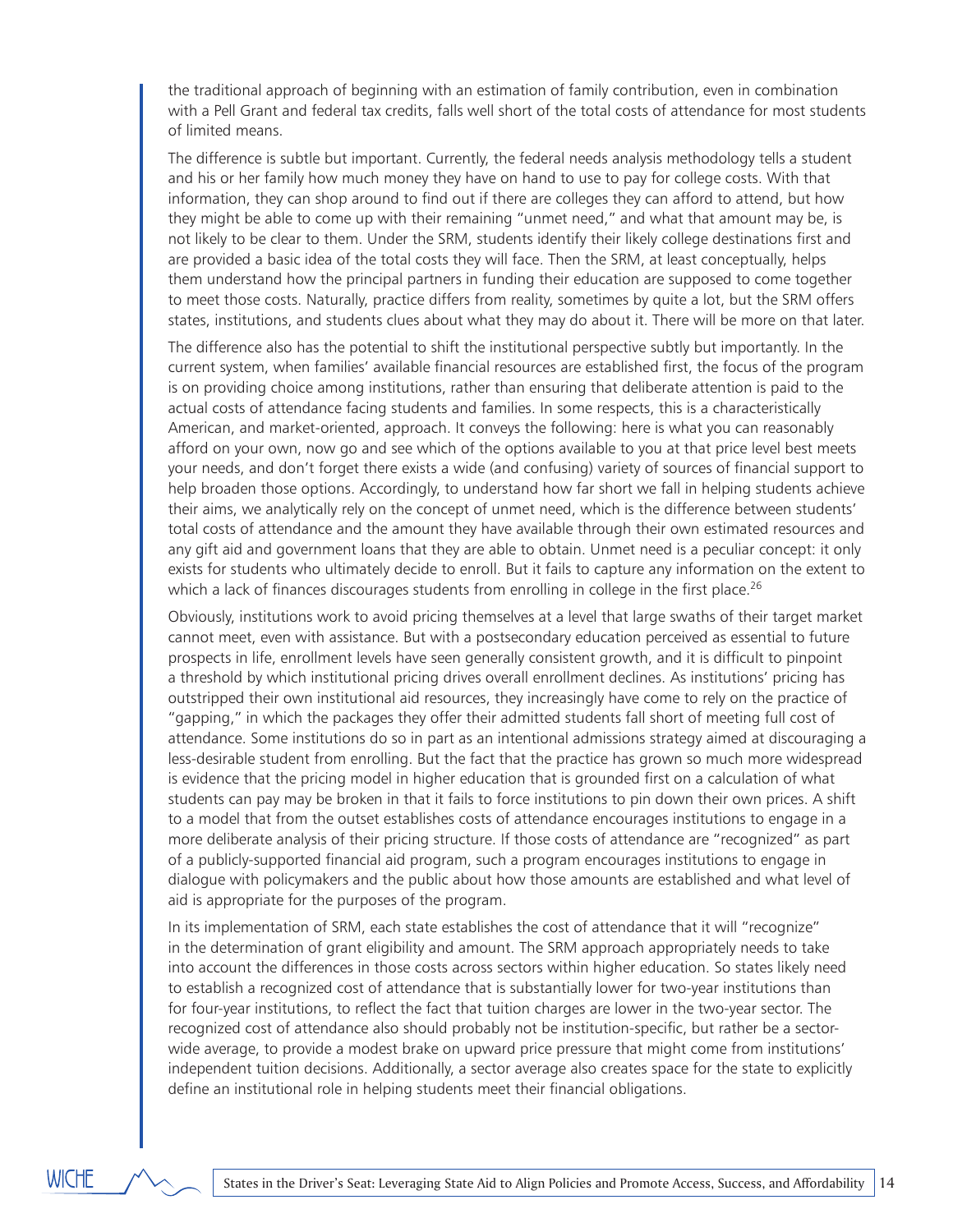In establishing the recognized amounts, the state will have to decide how to treat the tuition and nontuition components of attendance costs. The former is relatively straightforward and should include mandatory fees. How to set the amount for non-tuition expenses is less clear, however, due to variation in students' living situations (on-campus, off-campus, or at home with family), additional costs related to curriculum requirements, employment situations, and other student preferences such as for housing and food. Past experience suggests that student living situations are hard to accurately pin down, in part because they are often very fluid during the course of an academic year, especially for low-income individuals. For that reason, and because the institution itself has considerable control over the oncampus housing and room and board rates, it may be simplest and most equitable to consider the on-campus amounts in establishing the corresponding portions of the non-tuition expenses. That does not mean that the state needs to simply take an average within sectors of non-tuition expenses, especially given the extent to which residential colleges and universities have created relatively lavish housing arrangements for some of their students. It may be that those housing options exist for good reasons – we intend no criticism of institutional planning here – but the state grant program need not be expected to cover anything beyond what a reasonable person would understand to be a frugal budget.

In states where students attending private institutions are eligible to receive state awards, states will face a decision about how to treat those institutions in the methodology. Two options appear most obvious: the state might simply apply the same cost of attendance it recognizes in the public four-year sector to the private sector institutions, or it may recognize a cost of attendance no higher than the amount applicable to public four-year institutions plus an amount equivalent to the average per-student subsidy the public four-year institutions receive through direct appropriations. The latter approach would result in grants substantially larger in the private sector while accounting for the contribution private institutions make to the public good by producing college graduates for the state and relieving enrollment pressure on the public sector.<sup>27</sup>

*The Partners*. Once the recognized cost of attendance is established, the SRM methodology shows how it will be met by the combined contributions of five partners.<sup>28</sup> These partners are, in order of priority: the student, the student's family, the federal government, the state government, and the institution (Figure 1).

As the principal beneficiary of the education, the student would be expected to contribute significantly to her or his education. In determining eligibility for the state grant and its amount, this expected amount would not be sensitive to income level; all students would be required to meet the same contribution level based on the sector where they plan to enroll. (Income sensitivity is part of the methodology and comes in later, plus institutional or other needbased grants or scholarships can help defray or eliminate out-ofpocket expenses.) The student contribution would be expected to come in two ways. First, the student has a responsibility to prepare well for college and for

## Figure 1. Five Partners Share Responsibility for Meeting the Cost of Attendance (COA)

- 5. The institution is responsible for any difference between the recognized COA and its own actual COA.
- 4. The state grant award makes up the remaining difference, up to recognized COA.
- 3. The model accounts for the federal government's contribution (i.e., Pell grants, tuition tax credits).
- 2. The student's parents contribute their share, which is determined by the federal methodology.
- 1. Each student, as the principal beneficiary, is expected to contribute toward his/her own education costs. Sources include: earnings, savings, borrowing, or scholarships.

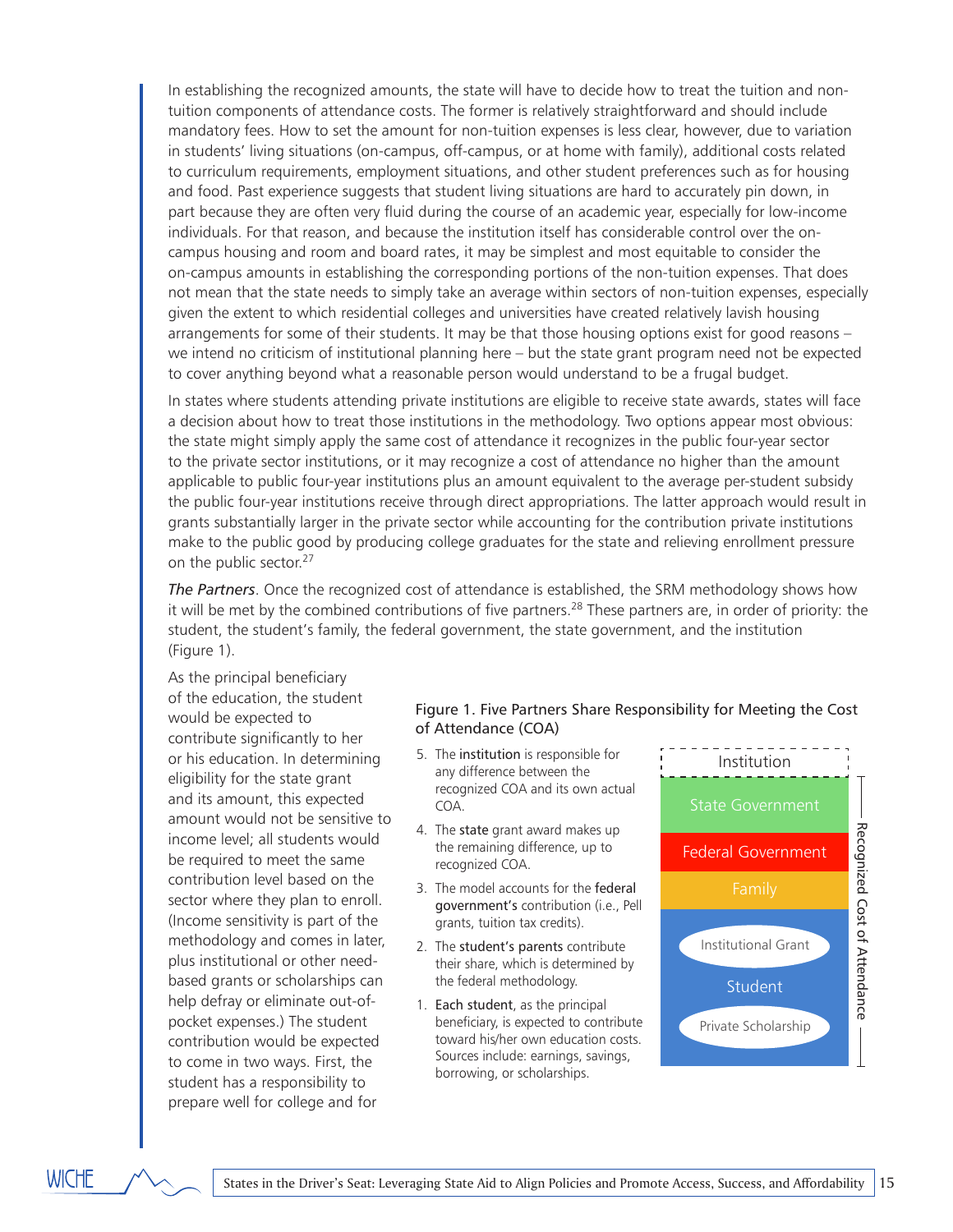achieving at the highest level possible in college. Both academic and finance policies should reinforce this expectation. Second, the student has a responsibility to pay a significant, though manageable, amount toward her or his education.

Expecting students to provide explicitly such a substantial portion of their costs of attendance is a radical departure from most current policy. Yet it makes both philosophical and practical sense. Philosophically, it better fits a concept of "she/he who benefits should pay." Practically, it reflects what, in truth, is current practice. Today, we simply do not fund our philosophy, so students and their families are left picking up the expenses that current public resources are unable to cover, and in fact many, if not most, do so through borrowing and work, too often incurring levels of debt that will prove exceptionally onerous, or working at intensity levels that jeopardize academic success.

To adopt such a significant role for students requires two critical components: the student contribution amount must be easily understood by students and their parents or guardians and it must be perceived by students and their parents as truly achievable and reliably available. The Oregon approach to SRM achieves this in the following way. First, consistent with the differences in cost of attendance for postsecondary sectors, the student's share should differ depending upon the type of institution the student attends. Doing so reflects that there should be a cost of choice, albeit an affordable one. The required student contribution can be quite simple and understandable: a student attending a community college should be able to meet her or his financial obligation through reasonable levels of either work or borrowing, whereas a student attending a public university should be able to meet her or his financial obligation through a combination of work and borrowing (Figure 2). To determine just what would be reasonable work and borrowing expectations, Oregon establishes the work requirement based on 90 percent of what a student can earn at minimum wage, working 15 hours per week. The state selected this because research has demonstrated that students working at a reasonable intensity during their term of enrollment, in general, do not suffer academically and may actually benefit.<sup>29</sup> Oregon established its borrowing expectation based on what a student could reasonably manage in debt repayment if they chose to receive their degree in a high social value but moderately paid field, specifically education and social work.

It should be noted that, in setting the amounts required for the student contribution, the SRM philosophy does not suggest that students should necessarily be expected to work or borrow. In fact, they may obtain their portion of their own educational costs in a variety of ways, including work, borrowing, savings (their own or 529 plans), gifts from family members, scholarships, or some combination. The specification of the student contribution through work and borrowing is only relevant for setting the total student contribution amount in a reasonable and evidence-based way.



The student contribution amount helps to establish an indicator of affordability in that, at least for the student, there is an upper boundary for what the state believes to be an appropriate financial burden that is tied to a reasonable work commitment during school and reasonable debt levels for repayment afterward.

**WICHE**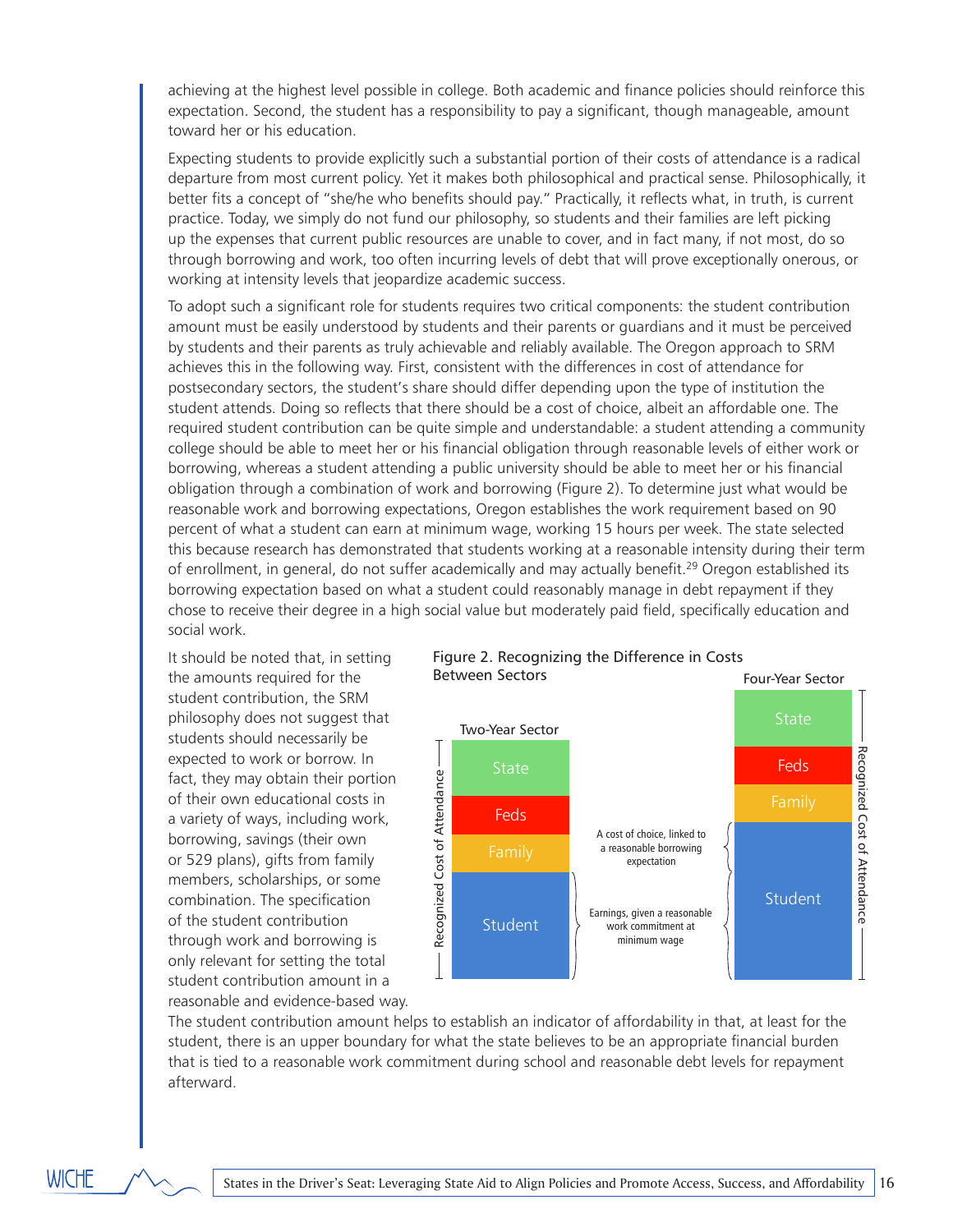The second partner is the student's family. Before expecting the public purse to pay for a student's education, it remains legitimate to expect that the student's parents will provide what they reasonably can to the education of their children.<sup>30</sup> The consideration of the family's capability to fund a student's educational costs is where the SRM becomes income sensitive, as shown in Figure 3. Even though all students are expected to pay an equivalent amount under SRM, the methodology's reliance on the family's financial resources means that eligibility for the state grant will taper off for students who come from families of means.

The third partner is the federal government. The federal contribution will include the





amount provided via the Pell Grant program and the estimated tuition tax credit amount for which the student and his or her family will be eligible. Including at least these two sources of federal funds as a separate component, plus the way in which borrowing is factored into the student contribution level, ensures that the state grant program and the most significant federal subsidies are integrated. The SRM methodology then calculates eligibility for and the amount of the state grant based on the difference between the recognized cost of attendance for the sector in which the student is enrolled and the sum of these other three partners' contributions. This calculation is represented in Figure  $4^{31}$ 

Even though the state grant amount has been established at this point, states should ensure that the institution a student attends serves as a fifth partner. Together institutional aid represented approximately \$44.4 billion in 2012-13, an amount that was nearly five times greater than the total grant aid provided by states.<sup>32</sup> With those kinds of resources, and even after recognizing that much of that money is concentrated among the wealthiest institutions in the nation,

Figure 4. SRM Award Calculation (in concept)

#### Sector Average Cost of Attendance

- Student Contribution
- Family Contribution
- Federal Pell & Tax Credits
	- State Grant Award Amount

institutions have a role to play in ensuring affordability through the appropriate distribution of their aid to those individuals who would not be able to afford to attend without assistance. There are a few ways to think about how institutions can be included as a partner within the SRM methodology. The approach we outline stems from the principle that the state has very limited capacity to direct institutions how to spend funds in their care, much of which is restricted by donor intent and virtually all of which may be subject to institutional discretion within the confines of state directives. There is one obvious way that institutional aid can be incorporated into the SRM approach. In recognizing a sector-based average cost of attendance, there will be some institutions that charge an above-average cost of attendance, which the SRM approach will not fully meet even under conditions of full funding for the grant program. In such cases, the state can, as a condition for institutional eligibility for the state grant program, require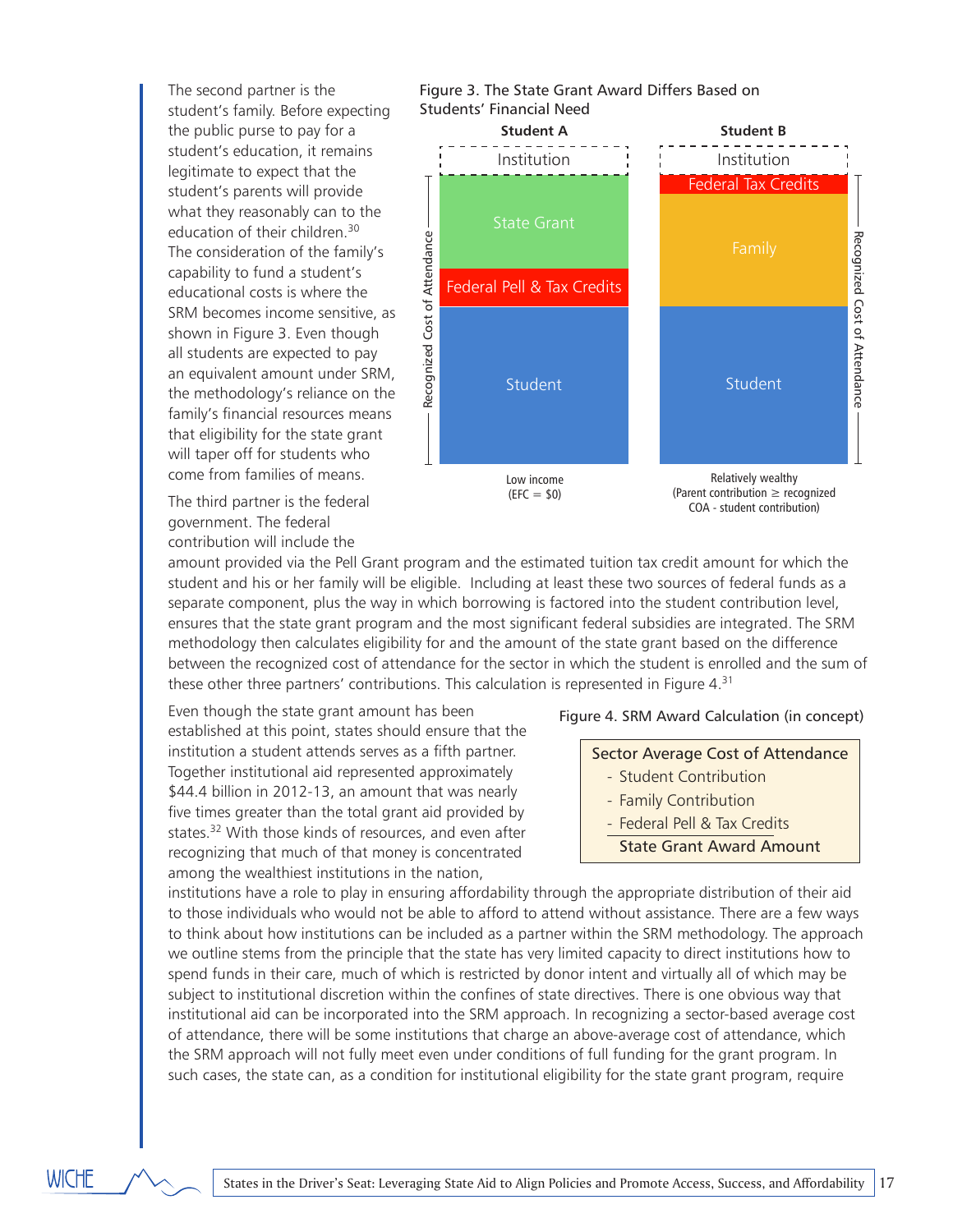higher-cost institutions to commit to eliminating the difference between the state's recognized cost of attendance and the actual amount they charge for recipients of a state grant award.

Additionally, institutional aid funds also overlap with the concept that students should be capable of meeting all or a portion of their own required contribution through scholarships they earned. In this respect, institutional aid dollars are little different from scholarships a student obtains from private philanthropy. Both should be encouraged to assist students in financing college, and in the process should have some assurance that their support helps the student rather than substituting for state grant aid. (This is illustrated by the respective ellipses within the Student Contribution component of Figure 1.) Such a design can stimulate philanthropic scholarship support not only by making private dollars complement – not substitute for – state dollars, but also by conveying how philanthropic dollars will be leveraged to facilitate student access and success. Likewise, students who have earned institutional scholarships for demonstrated merit may use those funds to offset their own required student contribution. Still, institutions may be incentivized to participate in the state grant program at higher levels through a policy that requires an institutional aid match for students who are eligible for the grant program, as described later.

*Independent Students*. The description of the SRM framework outlined above addresses how it treats dependent students. However, the framework also can be adapted for independent students – particularly important given the substantial portion of postsecondary enrollments and Pell expenditures they represent. For independent students, the same principles apply; that is, the approach requires students to come up with a contribution that is equivalent, whatever their income background, and the same number of partners are expected to contribute toward meeting that student's costs of attendance. The one significant difference relates to the family contribution. Whereas for dependent students, the family contribution consists of the parent contribution as determined by the federal methodology, establishing the amount required for independent students is not so straightforward.

States will have a number of options for how to treat independent students under SRM. Many will not have Estimated Family Contributions greater than the student contribution amount established by the state based on a reasonable work commitment. For them, their family contribution may be \$0. But states may elect to include EFCs in excess of that amount as available for the family contribution, even for students attending the four-year sector. States may also factor in considerations about independent students' marital status and whether or not they have dependents of their own. Also, because the Pell Grant amount is reduced substantially as income rises, which could have a disproportionate impact on unmarried independent students since their EFC is calculated off of their earnings alone, states might consider whether to adjust the state grant amount in proportion to reductions in Pell.

This is not a straightforward issue, however, because states will not want to create incentives for savvy students who would otherwise be dependent to declare their independence early in order to gain access to a larger state grant award. Spouses who also are enrolled in postsecondary studies would be treated separately for the purposes of state grant awards. But income from spouses who are not enrolled would be considered as part of the family contribution in the SRM framework. In either case, those with dependents of their own would see a reduction in their federally-determined Expected Family Contribution to account for their needs.

The SRM could be more fully integrated with federal policies by accounting for payments from other federal programs in the funds provided by the federal government. Such payments would come through the Temporary Assistance for Needy Families (TANF), Supplemental Nutrition Assistance Program (SNAP, better known as Food Stamps), and other social safety net programs. Doing so would reduce state grants for needy independent students, but because each of those programs is aimed at defraying the same expenses that are accounted for in the non-tuition portion of the cost of attendance, there is an argument to be made that not accounting for these payments effectively amounts to paying a select group of students, albeit very needy ones, twice for the same purpose.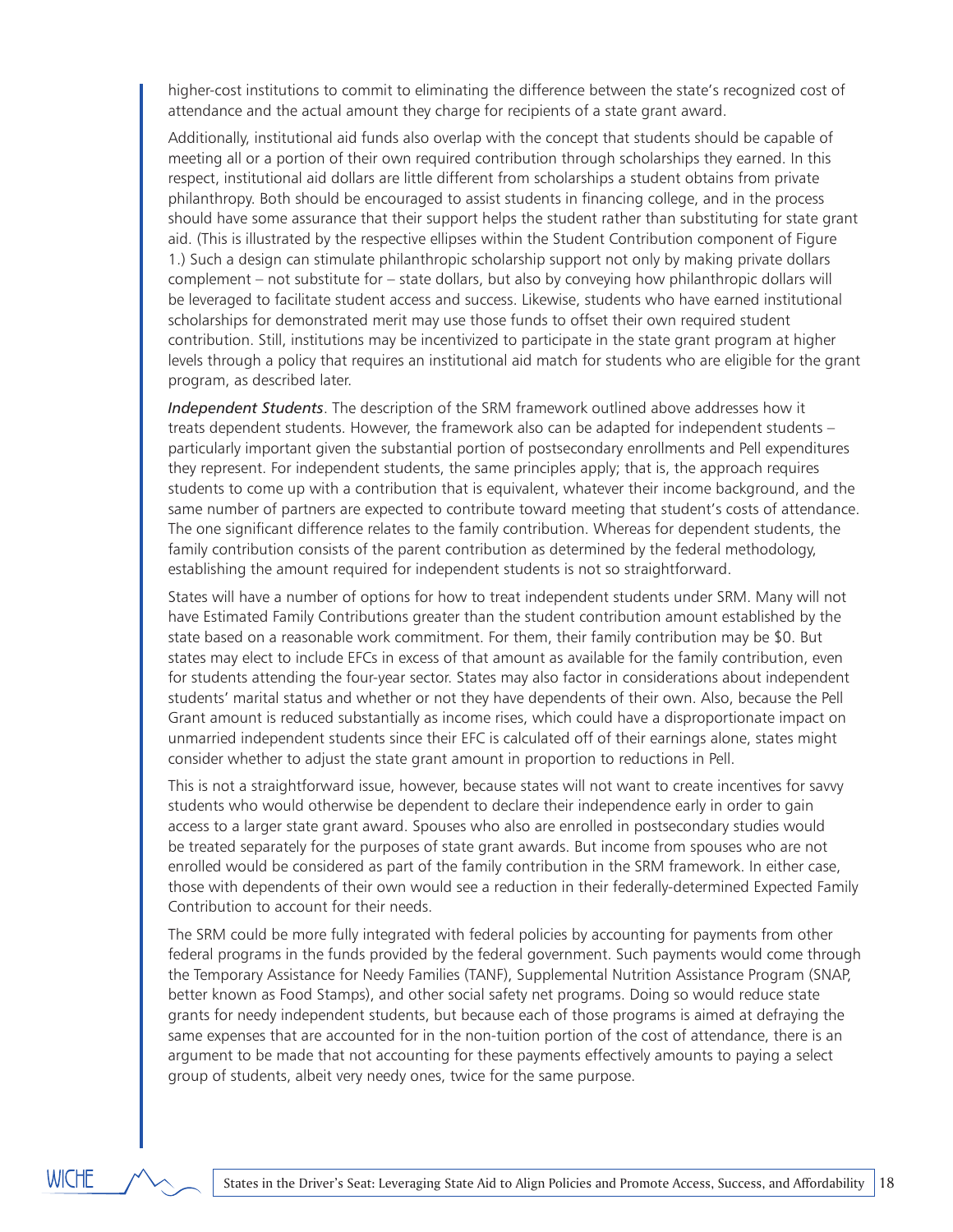*Rationing*. The reality is that the funds available to fully support any financial aid program are unlikely to be readily available, so rationing is likely to become as inevitable under SRM as it is for any other approach. Once rationing occurs, it reduces some of the power of the SRM approach to communicate a clear roadmap about how potential recipients will be able to meet their full costs of attendance. But as a framework for guiding difficult policy choices, the SRM lends itself to a discussion about how to ration in ways that preserve the intent of student financial aid programs more effectively than traditional policy designs. Not only does the approach encourage a more intentional weighing of the tradeoffs of one or another approach to rationing but it also supports a debate about whether and to what extent the level of rationing is weakening the state's ability to use the program to achieve goals. That is, keeping overall focus on cost of attendance provides a framework for evaluating the impact of rationing choices on students more than the triage approach that states typically take. Such approaches either tend to shift funds away from those who are likely to be most in need (such as application deadlines and elevated merit eligibility criteria), or adopt eligibility or award limits that are basically arbitrary, and unpredictable from year to year, except for matching available funds with projected liabilities.

Many of the rationing tools widely used in traditional state financial aid policy are options under SRM, although they would be subordinate to the SRM calculation. That is, the rationing tools would only be applied after the full liabilities of the program are calculated if all students received the full award for which they would be eligible. For instance, a state could choose to impose a hard cap on eligibility based on income, as many currently do. But eligibility for an award based on the SRM is a function of the state's decisions about student contribution and recognized cost of attendance, as well as federal policy concerning the Pell Grant and tax credits. Thus, an income cap would only come into play after the SRM calculation was made. Likewise, the state could establish a minimum award amount, but it too would be imposed only after the award is established. Other more standard rationing tools that could be employed by a state under SRM include setting a maximum award amount or reducing all awards by a specific dollar amount. States could also ration SRM based on demand-side incentives such as expecting students to complete degrees in a more timely way (more on that later).<sup>33</sup>

Additionally, the SRM calculation gives states a couple of other useful rationing tools. First, the state could opt to make adjustments in the calculation itself. Any such adjustments that raise the amounts expected to come from partners other than the state would obviously lower the resulting state grant amount. Among those options are to adjust the recognized cost of attendance. Doing so might erode the extent to which the program reflects the true costs that students face in paying for college, but it may also create pressure to keep tuition prices or the treatment of non-tuition expenses in check at institutions.<sup>34</sup> A second possibility is to make adjustments in the amount students would be expected to contribute themselves. Because in concept this is the key component in defining what the state believes is affordable, states making the choice to adjust it should keep that in mind.<sup>35</sup> A third way to ration through the calculation is to add a percentage increase to the family contribution component. For instance, a 10 percent imbursement on the family contribution would reduce the resulting state grant by an equivalent amount. This approach would not impact the neediest students (because their family contribution is \$0) but have a progressively greater impact on students from relatively better off financial backgrounds. Fourth, the state could ration limited resources by expecting relatively more funding to come from institutional sources, either through a matching program (described later), or by adjusting the recognized cost of attendance. Finally, if states opt to account for payments from TANF, SNAP, and other federal social safety net programs in determining award amounts for the neediest independent students, states may be wise to hold those students harmless from any subsequent rationing efforts.

## 2. States can encourage well-designed, state-supported programs to assist students in meeting their student contribution.

States that adopt the SRM framework have a compelling reason to ensure that recipients of a state grant have a legitimate chance to obtain work in order to meet their required student contributions. Additionally, the right kind of work experiences correlates with improved student outcomes, and evidence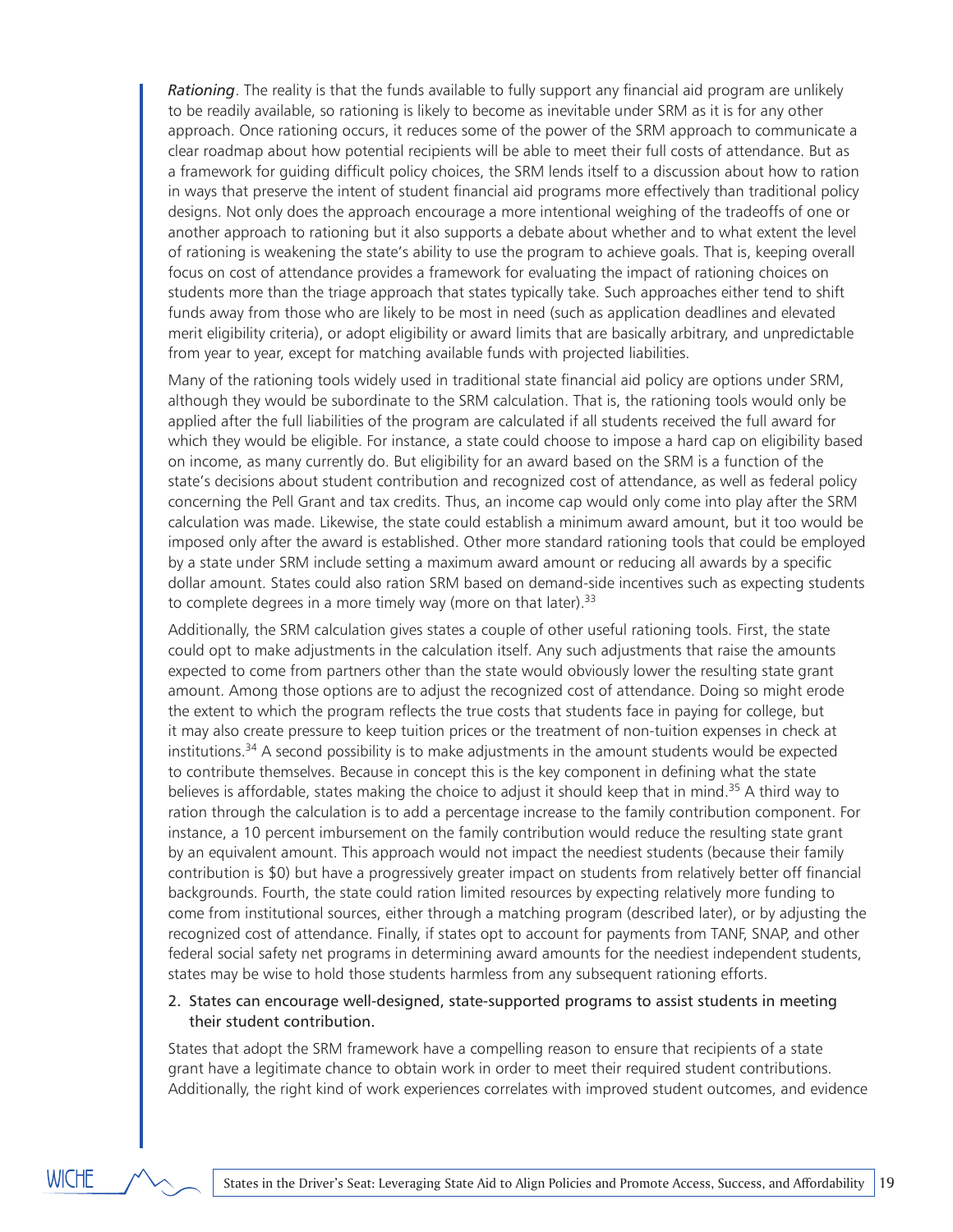suggests that students benefit from such experiences so long as they do not overly interfere with academic pursuits.

But states can aim higher than simply helping a student obtain employment so that they can meet their required student contribution under SRM. They can look for ways to encourage more intentionally integrated workforce experiences for students in their grant programs through co-operative education and internships. Such options can be particularly helpful to students finding or refining a career path and obtaining experiences that will be invaluable in their job search following completion of their studies. They also help students integrate the learning they obtain in class with the world of work, enriching their academic experiences in the process.<sup>36</sup>

Employers likewise benefit from sponsoring students through co-operative and internship programs. They can reduce the costs of their recruitment efforts in the process if a student is successful in their experience (or avoid potentially making a bad hire if not), and it appears that employees recruited through such programs have a lower turnover rate.<sup>37</sup> States benefit by creating pathways for industry and academia to partner collaboratively and learn from one another, particularly if their representatives jointly serve on program advisory boards. Students recruited out of co-ops and internships also may be more likely to remain in-state following graduation.

States can facilitate such programs in a few ways. First, states can work with industries to create advisory boards for such programs. They can also create a tax credit (or some other incentive) to encourage employers to engage in developing and utilizing co-op and internship experiences, such as Ohio has done. In the states that have their own work/study programs, there is an existing funding source that appears to be custom-designed to promote such activities. States without a work/study program can consider how to develop one in a way that assures participants of a work experience meaningfully tied to their academic goals.

#### 3. States can embed demand-side incentives that promote student success.

States have a legitimate expectation that the students will have prepared themselves sufficiently for college-level work and, once enrolled, will make progress toward their academic goals at an appropriate pace. Therefore, borrowing from examples like the Twenty-First Century Scholarship program in Indiana, recent high school graduates who have taken and passed a college-preparatory curriculum should have priority in gaining access to the state grant program. Unfortunately, the same eligibility criterion cannot be placed on adult learners who would otherwise be eligible, since many years might have elapsed since they were high school students.

Once in receipt of a state grant, students may be required to show timely progress toward a degree or certificate. Renewal of the state grant award may be conditioned on forward-looking merit criteria, such as by creating levels for renewal of their award based on the number of credits attempted and passed during the preceding academic term or year. For example, the state may establish that a student seeking a fully funded renewal of their grant should complete 30 semester hours during the academic year (fall, spring, trailing summer), and each credit below 30 results in a dollar amount reduction of their grant. Students beginning part-time could have their grant awards reduced in the same manner. States can also establish a minimum level of enrollment intensity required to be eligible for any award from the state grant program.

The state also could establish a requirement that a portion of a student's grant be disbursed later on during the semester, a practice that is being pilot-tested at some institutions.<sup>38</sup> While the program does not envision a performance-based scholarship in which students receive bonuses for passing more courses, such programs may be useful as an additional incentive. But the effect even absent bonus payments may be similar in that the student only receives funds above the amount required to pay tuition once they are reaching meaningful milestones within the academic term, such as remaining in good standing through the add/drop period and the deadline for course withdrawals.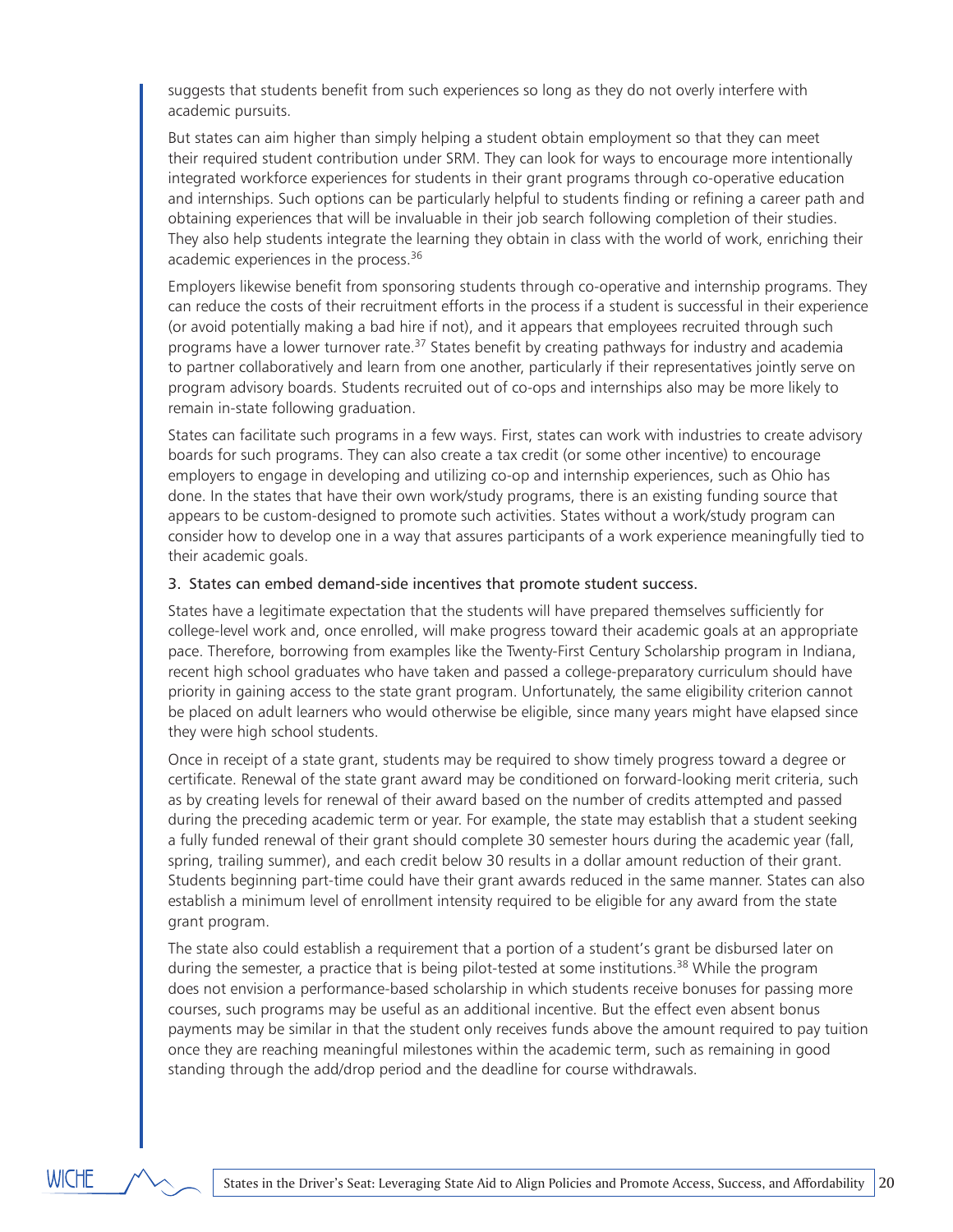These demand-side incentives, especially the requirement for students to take rigorous, collegepreparatory courses in high school, require an effective program of early outreach. States using the SRM methodology will find that explaining how the model is designed to make sure students are able to afford college costs has considerable potential for reducing financial barriers. Both Oregon and Minnesota have developed websites to help students and their families to estimate their state grant award and to see how it, together with contributions of their own and from the federal government, adequately meets the cost of attendance facing them. Such a website calculator should be as straightforward and simple as possible.

States with established merit aid programs may find it difficult to repurpose the funds in those programs for a new program built off of SRM, but they may be able to creatively manage the integration of their programs under the SRM umbrella. An obvious way would be to continue to provide those programs as a way for students to fulfill their required student contribution amount. Another approach might be to elevate the required student contribution amount in the expectation that students should meet the criteria embedded in the merit program. The principal drawback or dilemma facing such states is the opportunity cost of the merit aid funding, which generally reaches students from income backgrounds well beyond the neediest. Thus, adapting a merit-aid program in this way may in fact disadvantage some low-income students who are capable of doing college work but cannot claim the grades or test scores necessary for a merit award under most applicable states' eligibility rules, leaving them faced with a student contribution level that exceeds the affordability thresholds related to work and borrowing. Yet if significant changes to a pre-existing merit aid program are unlikely, using SRM as a framework within which that program can be fitted still situates merit aid more effectively as one tool within an overall state strategy that seeks to provide grant funding where it best influences student access and success.

#### 4. States can embed supply-side incentives that ensure that institutions share in both the risk and rewards of student success.

To enhance the chances that state grant aid recipients are given every opportunity to succeed – and for the state's investment to pay off – states can create a supply-side incentive as a component to their grant program. This strategy explicitly ties together the state's investment in needy students and its interest in the successful completion of target student populations.<sup>39</sup> A set of supply-side incentives should take the form of shared risks and rewards, through which institutions can expect to share in the rewards when the aid recipients in their care are successful, but stand to suffer a loss when they are unsuccessful.

The dilemma is how to avoid a system that potentially punishes institutions when the students who are the most challenging to serve turn out to be unsuccessful without inadvertently giving institutions a reason to avoid serving those students. Fortunately, the SRM methodology offers a way to provide the balanced set of incentives in the way it treats the tax credits available to students in determining eligibility for the state grant award. Failing to include tax credits in the SRM methodology would leave a substantial amount of federal dollars on the table, but students are unable to access those funds until long after they need to pay their tuition bills. The state could leverage this feature to introduce an appropriate level of risk faced by an institution. Institutions that are willing to defer the tax credit portion of the SRM methodology for a year – in effect, offering aided students a no-interest loan – would become eligible for a supplemental allocation from the state if the student reaches established milestones. For aided students who persist into a subsequent academic year, their institution would receive a prorated allocation from the state based on how close a recipient came to reaching a target milestone (subject to a minimum threshold of success). For instance, an institution would receive 100 percent of their allocation payment if a first-year student remained on track for on-time graduation (by successfully completing 30 semester hours). Students who achieved 27 hours would earn their institutions 90 percent of the full supplemental allocation. Students in subsequent years would be expected to pay their full costs, including the amount they would expect to receive from tax credits. Conversely, if a student failed to persist into a subsequent year, the institution would not be eligible for the supplemental allocation. It would also be unable to collect on the tax credit amount it spotted the student at the beginning of the term. Whether or not institutions are required to participate in such a system of shared risks and rewards, it would be crucial

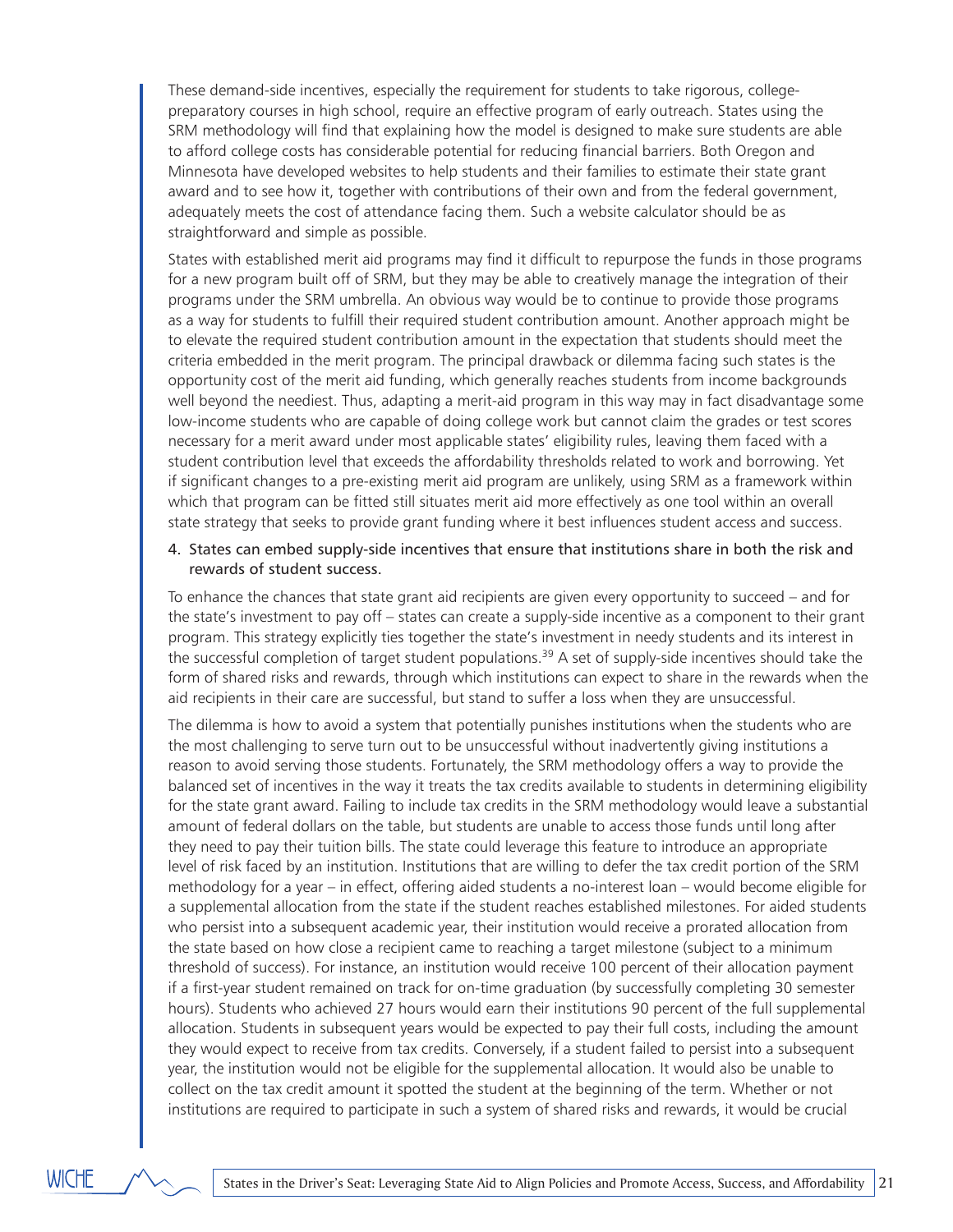that the supplemental allocation be sufficient to entice institutions to see it as being in their own best interests to do so.

A second supply-side intervention, however, should not be voluntary. As a condition of their eligibility, institutions participating in the state grant program would be required to make a public commitment that aided students would have access to the necessary courses and that the institutions would develop interventions and supports to ensure that these students take and are able to pass gatekeeper courses in a timely manner.40 This component would send an important message, but without funding behind it, it would not be as strong an incentive as the shared risks and rewards option above.

## 5. States can leverage grant aid programs to encourage institutional aid expenditures that are aligned with state goals for student success, affordability, transparency, and predictability.

In addition to the expectation that institutions cover any gap that results when their actual costs of attendance are higher than the sector-based average cost of attendance recognized under SRM, a state may decide that institutions should play a more direct role in helping students pay for college. One way to do that would be to expect institutions to provide matching funds for each aided student. Such a requirement is illustrated by Figure 5, which depicts the required match. Institutions would be required to cover any additional costs of attendance that exceed the amount that is recognized under policy by the state for the purposes of distributing the state grant dollars. Presuming institutions would still have institutional aid budgets left over after meeting their match requirement, that remainder would be available for use on aided students at the institution's discretion.

States would need to consider the extent to which institutional aid budgets vary substantially across sectors. It may be possible to establish a reasonable schedule for appropriate matches, with public research universities expected to maintain a higher match rate than public comprehensive institutions, which generally have lower institutional aid budgets and a less elite-oriented mission. Meanwhile, it may not be reasonable to expect public two-year institutions to provide any match at all given that they generally have negligible aid budgets and a thoroughly open-

## Figure 5. Financing SRM Including a Required Institutional Match



\* This component reflects the requirement that an institution cover any difference between the state's recognized COA and its own actual COA, for state grant recipients.

access mission. A separate schedule may be necessary for private institutions, which could be similarly tiered based on measures of institutional wealth and market reach. In Figure 5, these differences in the relative required match rates would be illustrated by shifting the line between the "Institutional Match" and the "State Grant" one way or the other.

There is ample evidence that institutions – even public institutions, increasingly – do not target their aid budgets on students with the most financial need.<sup>41</sup> It is not the intent of this recommendation to dictate to institutions how all of their aid budgets should be spent. But requiring institutions to cover a portion of a needy student's costs of attendance in the SRM framework in order to gain access to the state grant program could redirect some of the \$44.4 million that institutions spent on aid in 2012-13 away from students without demonstrated need towards those whose attendance and success are most influenced by the availability of financial aid.

## 6. The federal government can recommit to its historic partnership with states in promoting welldesigned grant programs through a contemporary LEAP program.

Not long ago, the federal government ran a program that incentivized states to operate their own need-based grant programs. Known as the Leveraging Educational Assistance Partnership (LEAP), the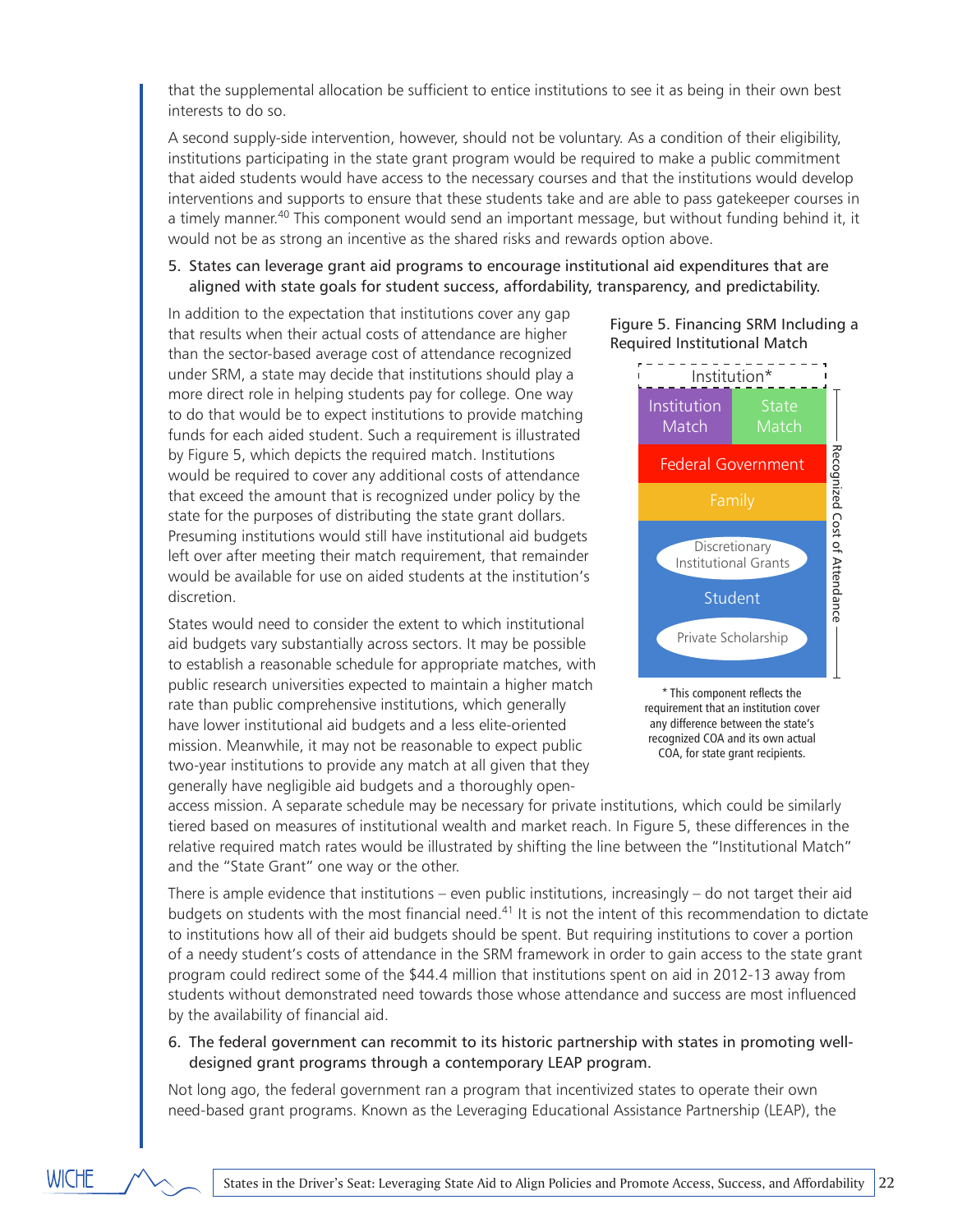federal government let it lapse in the midst of the economic meltdown. It may be that the program had grown stale and ineffective, and a federal assessment recommended its termination.42 But when it was created in 1972 (and known as SSIG, the State Student Incentive Grant), it helped spur the creation of state need-based grant programs in the majority of states where none existed. Even so, the Obama Administration's decision to discontinue the LEAP program was perhaps surprising when viewed against its eagerness to put federal funding on the table – with conditions – as a way to encourage states to reorient policies and practices in alignment with the administration's goals, seen in Race to the Top and the Affordable Care Act.

If history provides any lessons, states will embrace an opportunity to redesign their financial aid programs with varying degrees of enthusiasm. Given LEAP's historic role in encouraging states to create need-based aid programs, we believe a more contemporary program has the potential to offer states incentives to redesign existing programs to conform to the principles outlined in this paper, as well as to create a better integration with federal programs.

A more contemporary LEAP program would be designed so that the federal government provides funds to states based on how well students are able to afford their costs of attendance. The rate at which the federal government could match state aid expenditures would be based on a schedule of ratios of the funds available to aided students (perhaps subject to an income threshold such as students also eligible for Pell Grants), as assessed under the SRM, to the enrollment-weighted average costs of attendance in a state. The result would show which states are doing better at protecting student affordability, and distribute greater rewards to those that are making a stronger effort in that regard. The federal government would need to calculate its own student contribution levels, using the minimum wage rate effective in each state. This would be necessary to prevent states gaming the match program by closing gaps in the two numbers simply by manipulating the student contribution amount they use for their own residents. With this measure of affordability as the target, the match program sets states in competition with one another for federal funding based on how well states are able to constrain growth in attendance costs, without federally mandated price controls. This competition among states would serve as a cost containment mechanism because states that are able to reduce the gap between funds available to students and the costs of institutions would be able to claim larger amounts of the federal funding through this program.

More work needs to be done to determine the amount of funding that would be sufficient to ensure that such a remodeled LEAP program would have the desired effects. Certainly, the federal government does not have much room to start expensive new programs; especially any that resemble ones that it recently discontinued. As a start, however, we believe that such a program may be a more effective use of the campus-based aid funds, like the \$695.6 million that was spent on Federal Supplemental Education Opportunity Grants in 2013-14. Additionally, the nature of the program, especially its virtues in aligning state finance policy and federal policy toward access, affordability, and success and in setting in place some incentives for cost containment, may justify redirecting a modest portion of Pell Grant expenditures in this manner, if no other funding source is feasible. We estimate that an annual pool of \$4 billion to \$5 billion would be sufficient to spur the kind of state attention necessary.

## 7. States can ensure that their grant programs include an expectation that standards of academic quality are maintained.

Such a commitment is foundational to the integrity of higher education, but it becomes important to monitor and evaluate this since these policy proposals include incentives aimed at institutions that benefit directly from the success of their aided students. It is essential that those students receive a high-quality education.

## 8. States can require that their financial aid programs are systematically evaluated.

As with any substantial subsidy program, states should think about how to evaluate the success or failure of the program as they are designing it, in particular to ensure that they will have the data necessary for the evaluation. It is clear that unit-record data captured by the state will be optimal for administering the

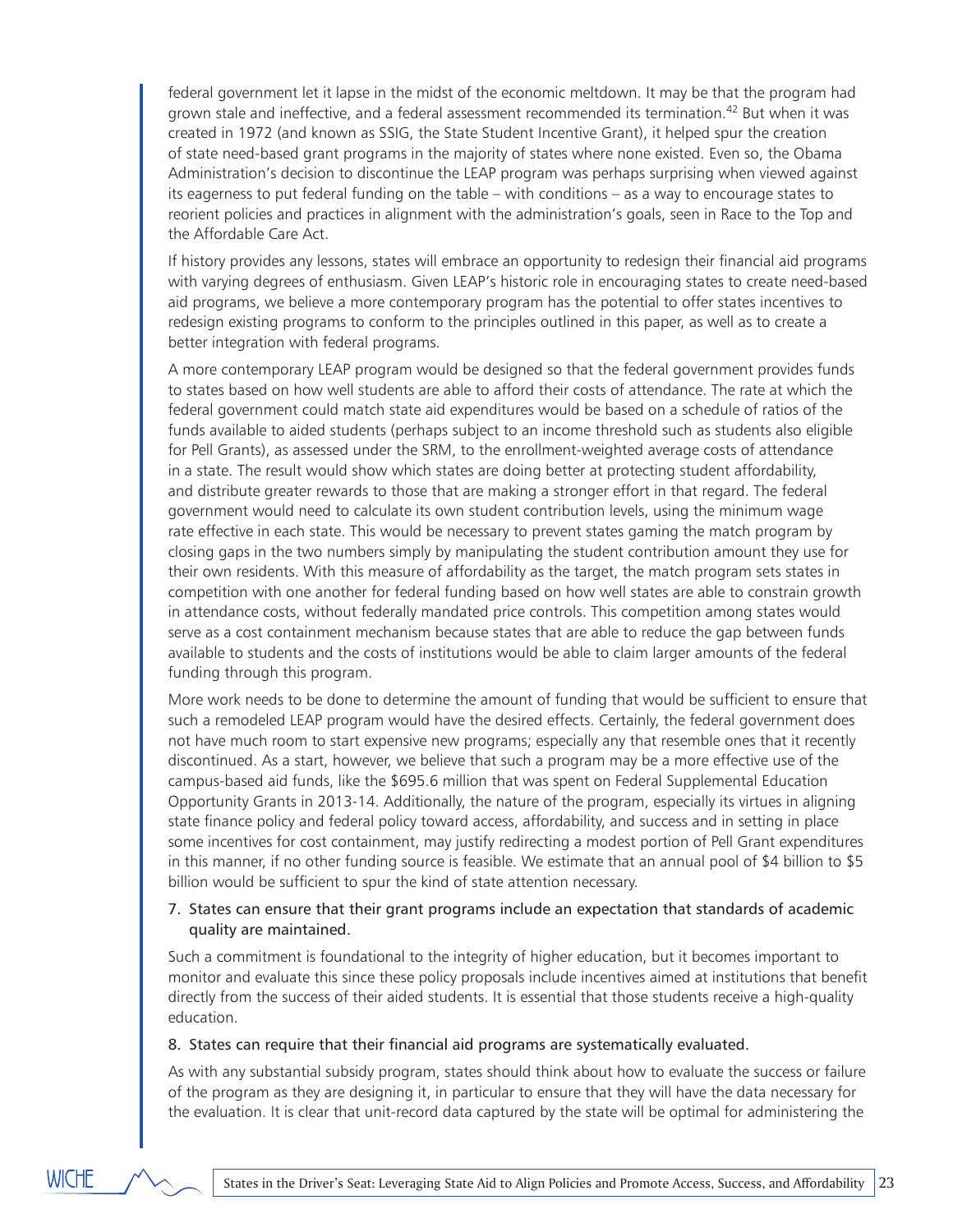program, but access to such records will be necessary for an effective evaluation. States should require institutions that participate in the state grant program to submit such records on all their students, not just on those who receive state grants. They also will need to track student mobility through the National Student Clearinghouse or other data exchange resource that can resolve identities.

## **Conclusion**

Meeting educational attainment goals has become an essential priority if our national and state prosperity is to be assured. Getting there will require the strategic and efficient investment of scarce public resources in ways that promote access, success, and affordability for students while also incentivizing institutions to improve productivity, spur completion rates, and keep prices in check. Getting the alignment of subsidies right is essential for this objective and, since much of the systematic variation in how higher education is financed results from state policy, states are in the driver's seat to foster better alignment. State grant aid programs are particularly well suited to achieve alignment between appropriations, tuition, and financial aid policies and to consider the relative contributions that key stakeholders must make in funding a student's college education. Those key partners are the students themselves, their families, the federal government, the state, and the institutions. A grant program that establishes the expectations for each stakeholder offers a state a clear conceptual framework for making policy choices about funding higher education. An especially well-designed model will include incentives aimed at students to be prepared for college and to accelerate their progress toward their educational goals. It also will create conditions for institutions to double-down on the state's investment in grantaided students to better attend to and promote student success and to more effectively target their own discretionary resources to enhance affordability for those for whom it matters most. Finally, the federal government can create incentives for states to invest in grant aid programs aligned with national educational attainment goals in a way that respects the autonomy of and the wide disparities among states, and doing so in a way that leverages the federal investment to dampen the rise in college prices.

**WICHE**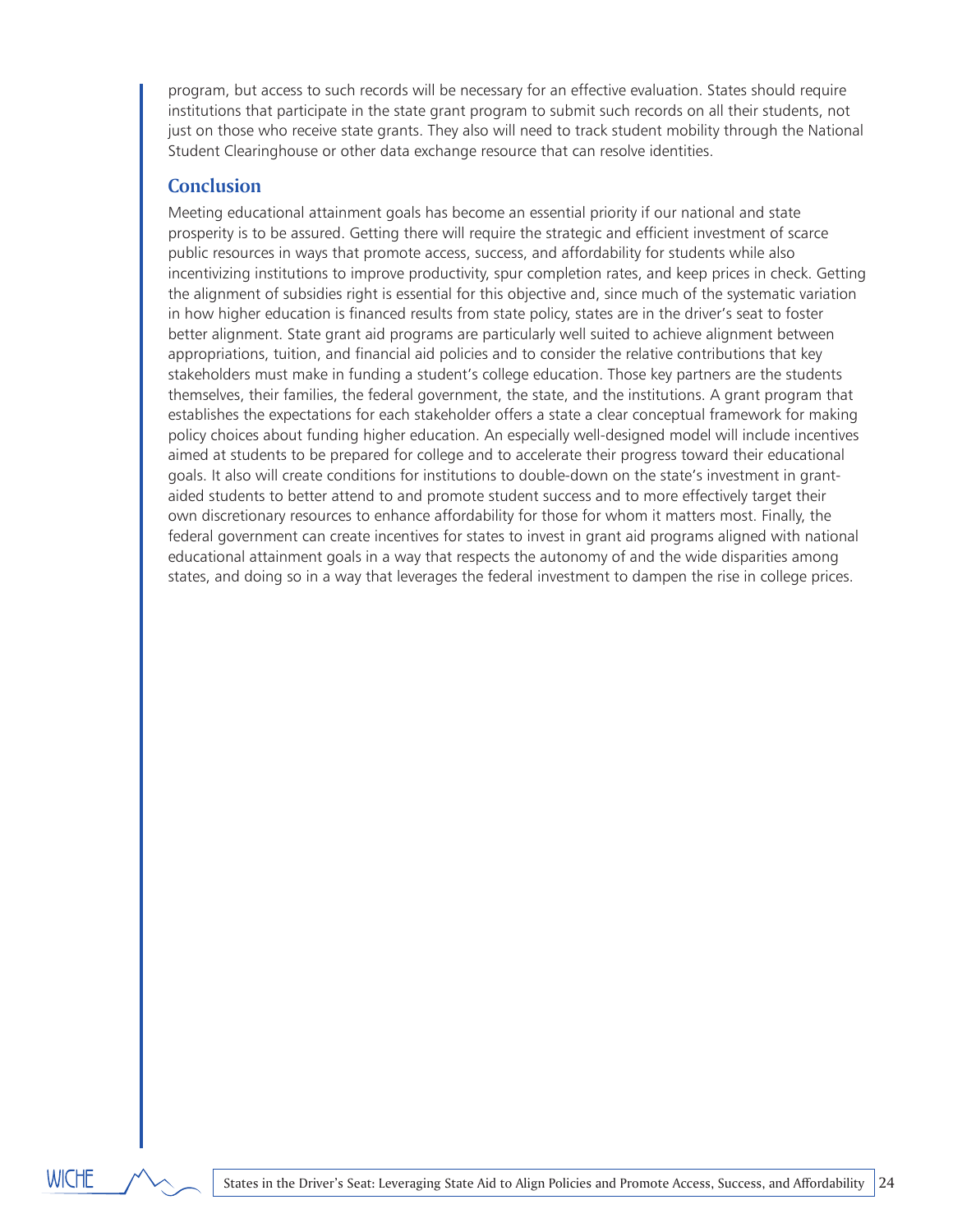## **Notes**

2 National Association of State Student Grant and Aid Programs (NASSGAP), *43rd Annual Survey Report on State-Sponsored Student Financial Aid*, 2013 <http://www.nassgap.org/viewrepository. aspx?categoryID=3#collapse\_351>; Sandy Baum and Kathleen Payea, *Trends in Student Aid* (New York, NY: The College Board, 2013).

3 NASSGAP, *43rd Annual Survey Report*.

4 Massachusetts Department of Higher Education, Office of Student Financial Assistance <http://www.osfa.mass.edu/ default.asp?page=aidPrograms>. Not all of the listed programs continue to be funded and not all are administered by the Commonwealth of Massachusetts. The performance-based scholarship program is not listed on the web page because it is in a pilot phase beginning in the 2012-13 academic year.

5 Scott A. Grinder and Janice Kelly-Reid, *Enrollment in Postsecondary Institutions, Fall 2012; Financial Statistics, Fiscal Year 2012; Graduation Rates, Selected Cohorts, 2004-09*; *and Employees in Postsecondary Institutions, Fall 2012, NCES #2013-183* (Washington, D.C.: National Center for Education Statistics, 2013).

 $6$  As an example of this variation, the share of public institutions' two principal sources of discretionary funding  $$ state appropriations and net tuition revenue – ranged from a high of 84.5 percent in New Hampshire to a low of 13.8 percent in Wyoming (State Higher Education Executive Officers, 2013).

7 David Longanecker, "Introduction," *Policies in Sync: Appropriations, Tuition, and Financial Aid for Higher Education*  (Boulder, CO: Western Interstate Commission for Higher Education, 2003), 2.

8 Longanecker, 2.

9 Western Interstate Commission for Higher Education, *Knocking at the College Door: Projections of High School Graduates* (Boulder, CO: Western Interstate Commission for Higher Education, 2012); Brian T. Prescott, *Demography as Destiny: Policy Considerations in Enrollment Management* (Boulder, CO: Western Interstate Commission for Higher Education, 2013).

<sup>10</sup> Even if the federal government's influence to address access and affordability concerns at public institutions may be somewhat overstated, that possibility certainly does not leave the federal government entirely out of the picture as an important part of a solution that incentivizes states to promote access and affordability, as this paper will describe.

11 Thomas J. Kane, "Rising Public Tuition and College Entry: How Well Do Public Subsidies Promote Access to College?" NBER Working Paper #5164 (Cambridge, MA: National Bureau of Economic Research, 1995); Thomas J. Kane, *The Price of Admission: Rethinking How Americans Pay for College* (Washington, D.C.: The Brookings Institution Press, 1999); Thomas J. Kane, "A Quasi-Experimental Estimate of the Impact of Financial Aid on College-Going," NBER Working Paper #9703 (Cambridge, MA: National Bureau of Economic Research, 2003); Donald E. Heller, "Student Price Response in Higher Education: An Update to Leslie and Brinkman," *Journal of Higher Education*, 68, no. 6 (1997), 624-659; Michael S. McPherson and Morton O. Schapiro, *The Student Aid Game: Meeting Need and Rewarding Talent in American Higher Education* (Princeton, NJ: Princeton University Press, 1998); Michael S. McPherson and Morton O. Schapiro, *Keeping College Affordable: Government and Educational Opportunity* (Washington, D.C.: The Brookings Institution, 1991); Edward P. St. John, "Price Response in Enrollment Decisions: An Analysis of the High School and Beyond Sophomore Cohort," *Research in Higher Education* 31, no. 2 (1990), 161-176; L.L. Leslie and P.T. Brinkman, *The economic value of higher education* (New York: ACE/Macmillan, 1987); C.F. Manski and D. Wise, College Choice in America (Cambridge, MA: Harvard University Press, 1983).

12 Kane, *The Price of Admission*; McPherson & Schapiro, The Student Aid Game; Heller, "Student Price Response." <sup>13</sup> Kane, "A Quasi-Experimental Estimate;" Leslie & Brinkman, 1987; J.K. Mullen, "Implications of Tuition Grants in Higher Education: The Case of a Prior Need-Based Aid Program," *Economics of Education Review* 2, no. 1 (1982), 49-65; R.H. Fenske, "State Financial Aid to Students: A Trend Analysis of Access and Choice of Public or Private Colleges," *College and University* 54, no.2 (1979), 139-155.

<sup>14</sup> M. Paulsen and E. St. John, "Social class and college costs: Examining the financial nexus between college choice and persistence," *The Journal of Higher Education* 73, no. 2 (2002), 189-236; Eric P. Bettinger, "Need-Based Aid and Student Outcomes: The Effects of the Ohio College Opportunity Grant," 2010 <http://www.sesp.northwestern.edu/ docs/need-based-aid-why.pdf>; Sara Goldrick-Rab, Douglas N. Harris, Robert Kelchen, and James Benson, *Need-Based Financial Aid and College Persistence: Experimental Evidence from Wisconsin*, 2012 <http://www.finaidstudy. org/documents/Goldrick-Rab%20Harris%20Benson%20Kelchen.pdf>.

15 Sandy Baum, Michael McPherson, and Patricia Steele, eds., *The Effectiveness of Student Aid: What the Research Tells Us*, (New York: The College Board, 2008); Eric Bettinger, Bridget Long, and Philip Oreopoulos, "Increasing College Enrollment Among Low- and Moderate-Income Families: An Intervention to Improve Information and Access to Financial Aid," The H&R Block FAFSA Project, Interim Report, July 2008; Susan M. Dynarski and Judith E. Scott-Clayton, *The Cost of Complexity in Federal Student Aid: Lessons from Optimal Tax Theory and Behavioral Economics*, NBER Working Paper #12227 (Cambridge, MA: National Bureau of Economic Research, 2006).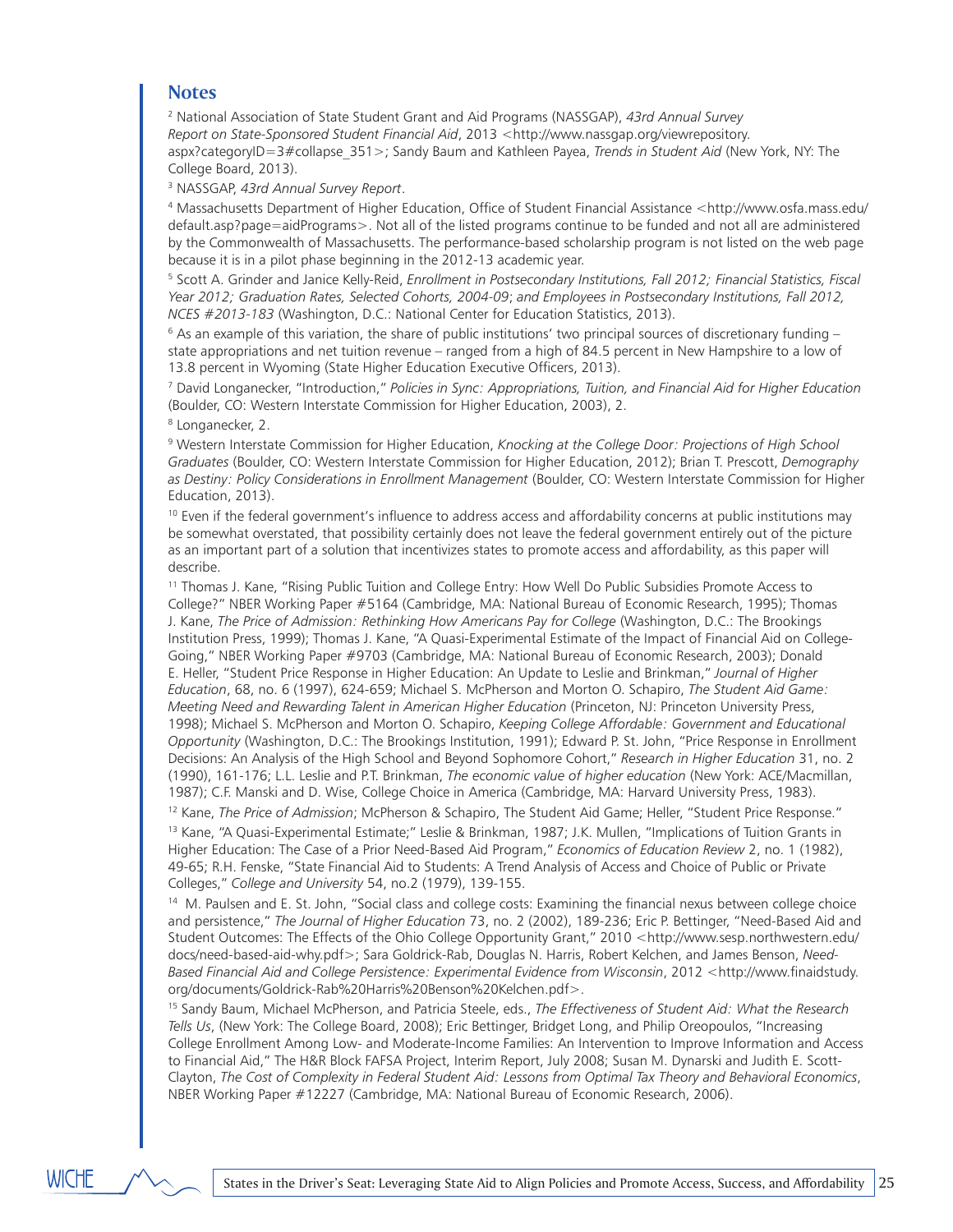<sup>16</sup> All levels of government also offer higher education a major subsidy in the form of a broad-based tax exemption for non-profit institutions, although that subsidy will not be a focus of this discussion.

<sup>17</sup> Baum et al, Rethinking Pell Grants (The College Board: New York, 2013).

18 Matthew Quirk, "The Best Class Money Can Buy," *The Atlantic*, 2005 <http://www.theatlantic.com/magazine/ archive/2005/11/the-best-class-money-can-buy/304307/> (12 Oct. 2013); McPherson and Schapiro, *The Student Aid Game*.

<sup>19</sup> One slight exception may exist for programs like the Carolina Covenant, which makes a commitment to lowincome students able to gain admittance to the University of North Carolina at Chapel Hill. Such programs, in part because only the wealthiest of public and private institutions can afford to make such a promise, do not reach large numbers of low-income students. And events like the University of Virginia's recent decision to roll back its own commitment program, known as AccessUVA, suggest that even these well-off institutions may find sustainability to be a serious challenge (Jenna Johnson, "U-Va. to Scale Back Financial Aid Program for Low- and Middle-Income Students," *The Washington Post*, 2013 <http://articles.washingtonpost.com/2013-08-06/local/41129339\_1\_middleincome-students-low-income-students-the-u-va>).

20 McPherson and Schapiro, *The Student Aid Game*.

21 D. Jones, "Financing in Sync: Aligning Fiscal Policy with State Objectives," *Policies in Sync: Appropriations, Tuition, and Financial Aid for Higher Education* (Boulder, CO: Western Interstate Commission for Higher Education, 2003). 22 Brookings Institution State Grant Aid Study Group, *Beyond Need and Merit: Strengthening State Grant Programs*  (Washington, DC: Brookings Institution, 2012), 2.

23 Jillian Kinzie, et al, *Fifty Years of College Choice: Social, Political, and Institutional Influences on the Decision-Making Process* (Indianapolis, IN: Lumina Foundation, 2004), 47.

<sup>24</sup> Some of the most well known include Indiana's 21st Century Scholars Grant and Oklahoma's Promise Scholarship. But the dichotomy between merit and need is so well-established that some programs that are first and foremost based on financial need, and commonly categorized that way, also utilize merit criteria in determining award levels. California's CalGrant is one such example, and programs exist that are mainly merit-based but which have a minor component relying on needs assessment, like Wyoming's Hathaway Scholarship.

<sup>25</sup> Susan P. Choy, *Access and Persistence: Findings from 10 Years of Longitudinal Research on Students (Washington,* D.C.: American Council on Education, 2002), 22.

<sup>26</sup> The aggregated measure of unmet need is also peculiar because it reflects the distribution of student enrollments. So if financial concerns compel a student to enroll at a much lower-priced institution than he or she was aiming at, unmet need may be lower than it would have been otherwise. In the aggregate, what do we make of such an outcome? Should we be pleased that aggregated unmet need is consequently lower, or should we be more concerned that the student may now have undermatched?

 $27$  Oregon's initial approach on setting the cost of attendance may be instructive here: it chose to extend eligibility for its Opportunity Grant to students attending private, non-profit institutions, where the recognized cost of attendance for award determination was equivalent to the public four-year sector average. For the non-tuition expenses component of cost of attendance, Oregon opted to recognize the amount reported by the public institution for on-campus living that was the third lowest in the state.

<sup>28</sup> In Oregon and Minnesota, the methodology only explicitly identifies four partners, leaving out the institutions. This proposal refines and updates those approaches to ensure that institutional aid budgets are considered in ensuring access and affordability for all students. This is of particular concern given how institutional aid money is a key part of the postsecondary finance strategy, often explicitly as in Arizona. There, an agreement in the mid-2000s allowed public institutions to bump up tuition prices in exchange for a commitment that they would redeploy 40 percent of any new tuition revenue obtained in the process on need-based aid. More recently, some state legislatures such as Iowa and Virginia have publicly wrestled with the practice of repurposing tuition revenue for institutional need-based aid programs.

<sup>29</sup> Albert B. Hood, Andrew Craig, Andrew, and Bruce Ferguson, "The Impact of Athletics, Part-Time Employment, and Other Academic Activities on Academic Achievement," *Journal of College Student Development*, 33 (September 1992), 447–53; Ronald Ehrenberg and Daniel Sherman, "Employment While in College, Academic Achievement, and Postcollege Outcomes," *Journal of Human Resources*, 22, no. 1 (Winter 1987), 1–24.

<sup>30</sup> While many federal policy analysts, including the authors of this paper, believe that the current federal methodology for determining the right amount for a family to contribute could be improved, it probably remains the best proxy available. The upcoming reauthorization of the Higher Education Act may be an opportunity to improve it. Notwithstanding its weaknesses, however, some explicit connection to the federal approach to assessing need is necessary for state and federal aid programs to be integrated.

<sup>31</sup> This means that, for example, if an SRM-driven state grant award is fully funded, the federal Pell Grant maximum rises, and all other amounts stay constant, the state grant award determined by this formula would go down. Chances that states using SRM would see a sharp reduction in the state grant amount in practice are remote,

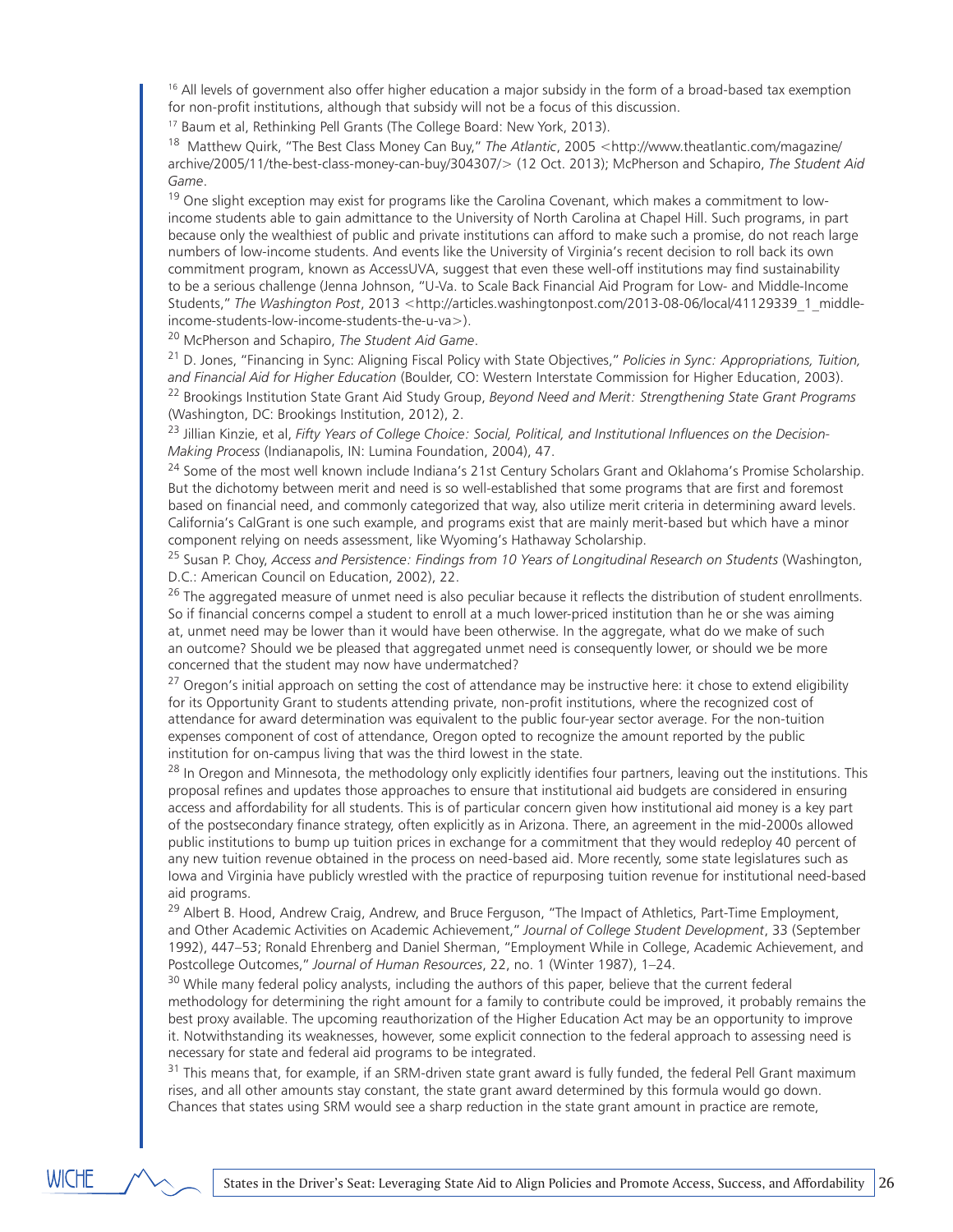however, because costs of attendance also generally go up and fully funding the program would require substantially higher commitments than many states currently provide to their state grant programs.

32 Baum & Payea, *Trends in Student Aid*.

<sup>33</sup> The actual rationing decisions made by states that rely on SRM are instructive here. Over the three decades that Minnesota has used the approach, it generally has rationed the program by adjusting the formula for calculating grant amounts and through the cost of attendance levels that it recognizes. Unfortunately for Oregon's adoption of SRM in time for the 2007-08 academic year, the national recession struck before it could become as well established. Its rationing choices for a new program not well ingrained in state culture were therefore especially hard, and it has adopted a suite of tools in response. Two are particularly problematic. One is an especially early application deadline, February 1, for the following academic year. The other is that the state has returned to awarding flat grants, although it continues to use the SRM approach to determine eligibility, with recipients required to show need equivalent to the amount that would be provided in the flat grant. Each of these choices make administration of the program more straightforward but come at a significant cost both to a subset of the neediest students and to the overall rationale behind the program (and potentially to the political support the program had enjoyed when it was enacted).

34 Minnesota's non-tuition expenses component of its program is considerably lower at \$7,326 (http://www.ohe. state.mn.us/pdf/faresearch/parameters.pdf) than Oregon's at \$12,300 in 2012-13 (http://www.oregonstudentaid. gov/oog-history.aspx).

<sup>35</sup> Whereas Oregon uses a specific amount tied to minimum wage, Minnesota's student contribution is based on a percent share of the recognized cost of attendance. That amount has fluctuated over time between 50 percent and 46 percent.

36 Caroline R. Noyes, Jonathan Gordon, and Joe Ludlum, *The Academic Effects of Cooperative Education Experiences: Does Co-Op Make a Difference in Engineering Coursework*, (Vancouver, BC: American Society for Engineering Education, 2011); Deborah Worley, "The Benefits of Preparation: Examining the Relationship Between Integrated Work Experiences and Post-Graduation Pursuits for Baccalaureate Completers," *Journal of Cooperative Education*  44, no. 1 (2010), 23-33; Philip Siegel and John Rigsby, "The Relationship of Accounting Internships and Subsequent Professional Performance," *Issues in Accounting Education* (Fall 1988), 423-32; Robert Perloff and Edward Sussna, "Toward an Evaluation of Cooperative Education: A Managerial Perspective," *Journal of Cooperative Education* 14 (1978), 54-73.

37 National Association of Colleges and Employers, *Internship and Co-op Survey Executive Summary*, 2013 <http:// naceweb.org/Research/Intern\_Co-op/Internship\_and\_Cooperative\_Education\_Survey.aspx> (15 Aug. 2013); Richard Foster, Melvin Franz and Fran Waller, "Cooperative Education Students and Job Satisfaction," *Journal of Cooperative Education* 23, no. 1(1986).

38 Michelle Ware, Evan Weissman, and Drew McDermott, *Aid Like a Paycheck: Incremental Aid to Promote Student Success* (New York, NY: MDRC, 2013). It may not be necessary or desirable to require as many disbursements as outlined in this report, however. It may be simpler and equally effective to make only two or three disbursements throughout each term. An initial one would be necessary to provide the recipient with sufficient funds to buy books and supplies, plus living expenses for the period leading up to subsequent disbursements. The timing of additional disbursements would need to be determined, but obvious points to consider are: after the add/drop period, after the deadline for course withdrawals, and at the successful completion of a course.

<sup>39</sup> This component builds off of ideas for a form of "Title I funding for higher education," as described in Reed and Alexander (2011) and in Rethinking Student Aid Study Group (2008), *Fulfilling the Commitment: Recommendations for Reforming Federal Student Aid*.

<sup>40</sup> Such a commitment would not extend to specific courses (in effect compelling institutions to prioritize the registration for those courses for aid recipients over other students) but would consist of a menu of courses that meet curriculum requirements.

41 Quirk, "The Best Class Money Can Buy;" Baum & Payea, *Trends in Student Aid*.

42 ExpectMore.gov, <http://www.whitehouse.gov/sites/default/files/omb/assets/OMB/expectmore/ summary/10002106.2004.html>.

**WICHF**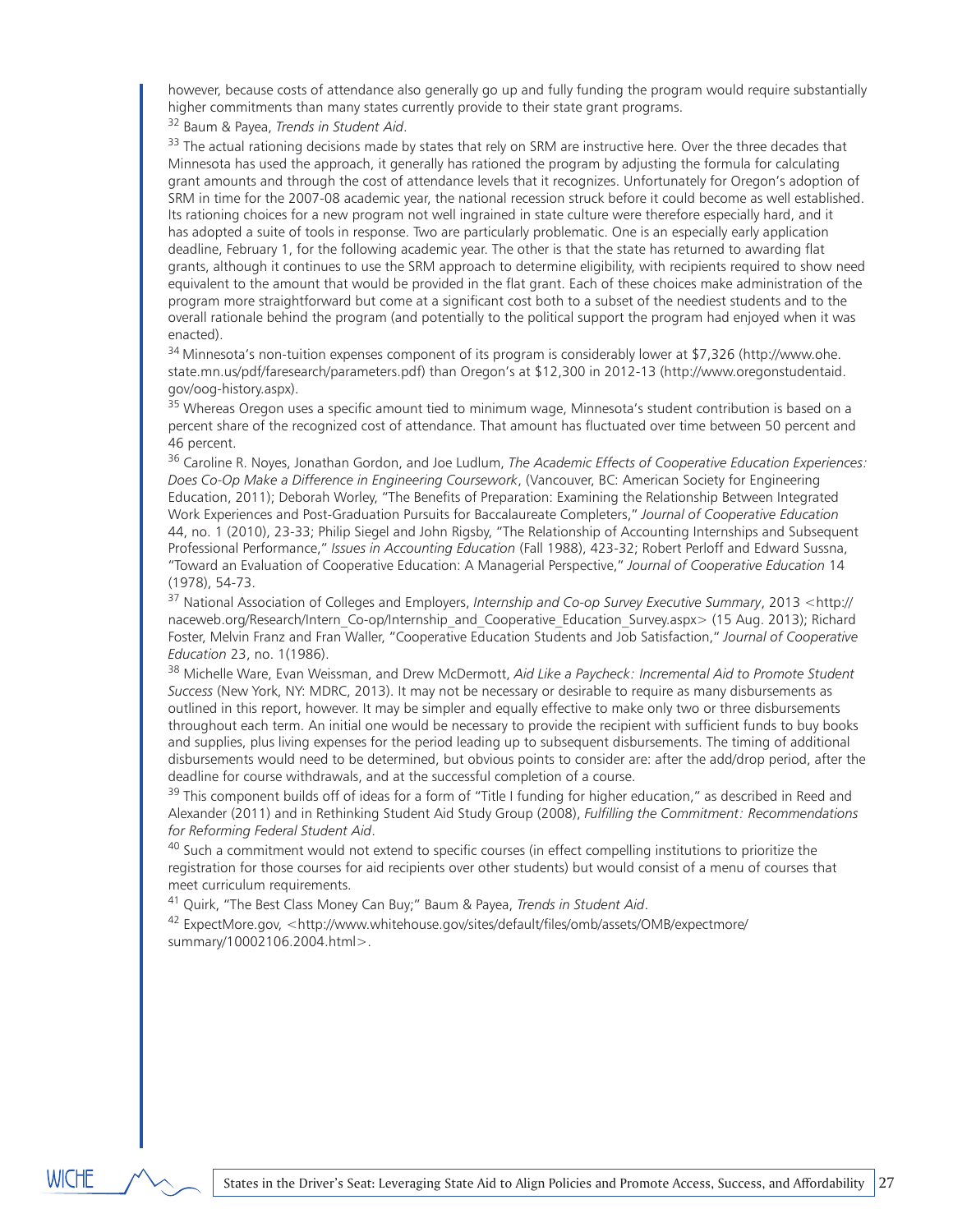## **References**

Arizona Board of Regents. *Financial Aid Regulations*. 2013. <http://azregents.asu.edu/rrc/Policy%20 Manual/4-321%20Financial%20Aid%20Regulations.pdf> (28 Jan. 2014).

Arizona Board of Regents. *University System Quick Facts*. <http://www.azregents.edu/universitysystemquickfacts/ default.aspx> (28 Jan. 2014).

Baum, Sandy, Michael McPherson, and Patricia Steele, eds. *The Effectiveness of Student Aid: What the Research Tells Us*. New York, NY: College Board, 2008.

Baum, Sandy, and Kathleen Payea. *Trends in Student Aid*. New York, NY: The College Board, 2013.

Baum, Sandy, Thomas Bailey, Eric Bettinger, Susan Dynarski, Arthur Hauptman, Harry Holzer, James Jacobs, Kathleen Little, Bridget Terry Long, Michael McPherson, James Rosenbaum, Donald Saleh, Judith Scott-Clayton, and Sarah Turner. *Rethinking Pell Grants*. New York, NY: College Board, 2013.

Bettinger, Eric P. "Need-Based Aid and Student Outcomes: The Effects of the Ohio College Opportunity Grant." 2010. <http://www.sesp.northwestern.edu/docs/need-based-aid-why.pdf>.

Bettinger, Eric P., Bridget Terry Long, and Phillip Oreopoulos. "Increasing College Enrollment Among Low- and Moderate-Income Families: An Intervention to Improve Information and Access to Financial Aid." *The H&R Block FAFSA Project Interim Report*, 2008.

Brookings Institution State Grant Aid Study Group. *Beyond Need and Merit: Strengthening State Grant Programs*. Washington, DC: The Brookings Institution, 2012.

Choy, Susan P. *Access and Persistence: Findings from 10 Years of Longitudinal Research on Students*. Washington, D.C.: American Council on Education, 2012.

Complete College America. *How Full-Time are "Full-Time" Students?*. October 2013. <http://www.completecollege. org/pdfs/2013-10-14-how-full-time.pdf>.

Dynarski, Susan M., and Judith Scott-Clayton. "The Cost of Complexity in Federal Student Aid: Lessons from Optimal Tax Theory and Behavioral Economics." NBER Working Paper #12227. Cambridge, MA: National Bureau of Economic Research, 2006.

Ehrenberg, Ronald, and Daniel Sherman. "Employment While in College, Academic Achievement, and Postcollege Outcomes." *Journal of Human Resources* 22, no. 1 (1987): 1–24.

Fenske, R.H. "State Financial Aid to Students: A Trend Analysis of Access and Choice of Public or Private Colleges." *College and University* 54 no.2 (1979): 139-155.

Foster, Richard, Melvin Franz, and Fran Waller. "Cooperative Education Students and Job Satisfaction." *Journal of Cooperative Education* 23 no. 1 (1986).

Goldrick-Rab, Sara, Douglas N. Harris, Robert Kelchen, and James Benson. *Need-Based Financial Aid and College Persistence: Experimental Evidence from Wisconsin*. 2012. <http://www.finaidstudy.org/documents/Goldrick-Rab%20Harrris%20Benson%20Kelchen.pdf>.

Grinder, Scott A., and Janice E. Kelly-Reid. *Enrollment in Postsecondary Institutions, Fall 2012; Financial Statistics, Fiscal Year 2012; Graduation Rates, Selected Cohorts, 2004-09; and Employees in Postsecondary Institutions, Fall 2012. NCES #2013-183*. Washington, D.C.: National Center for Education Statistics, 2013.

Heller, Donald E. "Student Price Response in Higher Education: An Update to Leslie and Brinkman." *Journal of Higher Education*, 68 no. 6 (1997): 624-659.

Hood, Albert B., Andrew Craig, and Bruce Ferguson. "The Impact of Athletics, Part-Time Employment, and Other Academic Activities on Academic Achievement." *Journal of College Student Development* 33 (September 1992): 447–53.

Jones, Dennis. "Financing in Sync: Aligning Fiscal Policy with State Objectives." *Policies in Sync: Appropriations, Tuition, and Financial Aid for Higher Education*. Boulder, CO: Western Interstate Commission for Higher Education, 2003.

Kane, Thomas J. "Rising Public Tuition and College Entry: How Well Do Public Subsidies Promote Access to College?" NBER Working Paper #5164. Cambridge, MA: National Bureau of Economic Research, 1995.

Kane, Thomas J. *The Price of Admission: Rethinking How Americans Pay for College*. Washington, D.C.: The Brookings Institution Press, 1999.

Kane, Thomas J. "A Quasi-Experimental Estimate of the Impact of Financial Aid on College-Going." NBER Working Paper #9703. Cambridge, MA: National Bureau of Economic Research, 2003.

Kinzie, Jillian, Megan Palmer, John Hayek, Don Hossler, Stacey A. Jacob, and Heather Cummings. *Fifty Years of College Choice: Social, Political, and Institutional Influences on the Decision-Making Process*. Indianapolis, IN: Lumina Foundation, 2004.

Leslie, L.L., and P.T. Brinkman. *The Economic Value of Higher Education*. New York: ACE/Macmillan, 1987. Manski, C.F., and D. Wise. *College Choice in America*. Cambridge, MA: Harvard University Press, 1983.

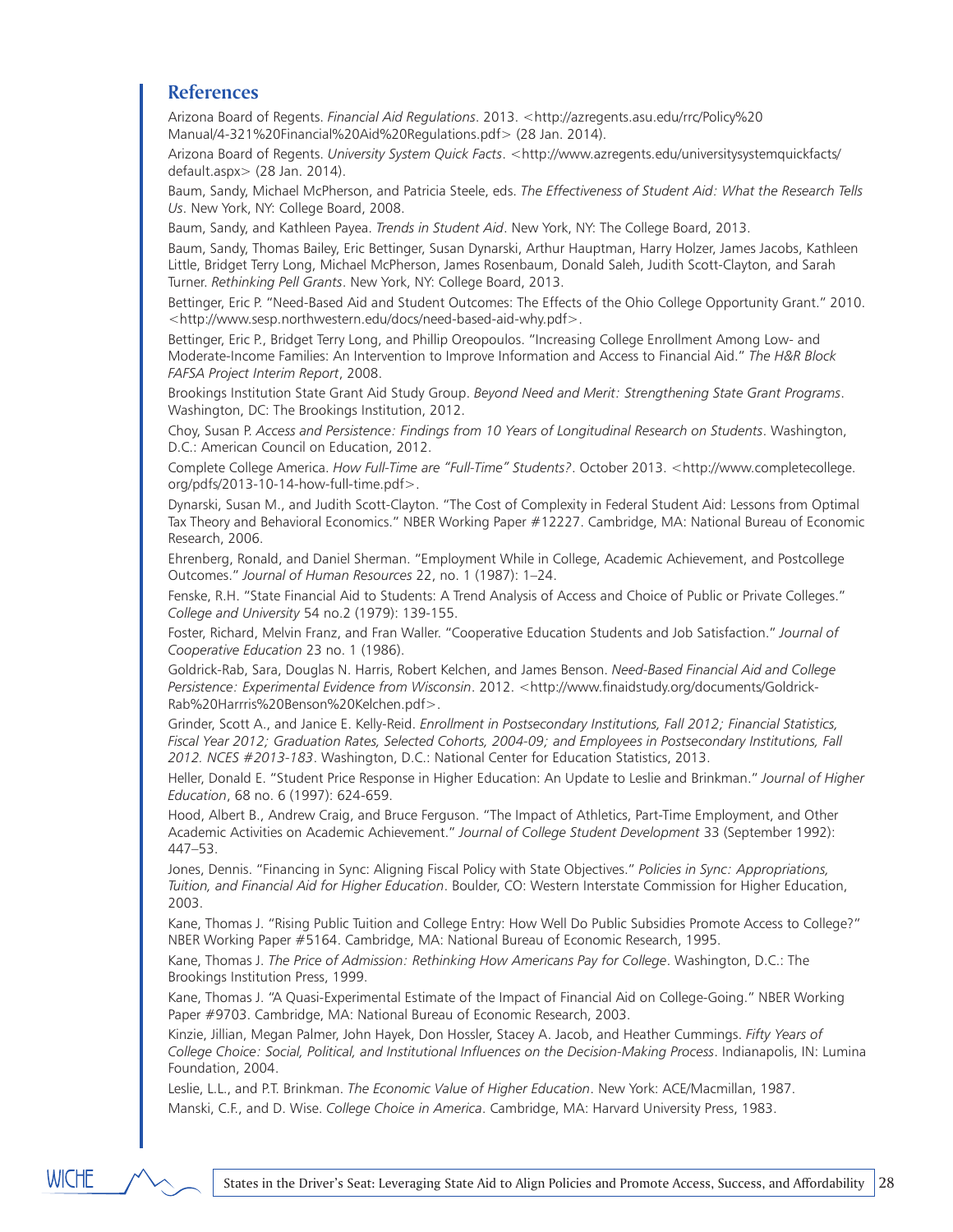McPherson, Michael S., and Morton Owen Schapiro. *Keeping College Affordable: Government and Educational Opportunity*. Washington, DC: The Brookings Institution, 1991.

McPherson, Michael S., and Morton Owen Schapiro. *The Student Aid Game: Meeting Need and Rewarding Talent in American Higher Education*. Princeton, NJ: Princeton University Press, 1998.

Mullen, J.K. "Implications of Tuition Grants in Higher Education: The Case of a Prior Need-Based Aid Program." *Economics of Education Review* 2 no. 1 (1982): 49-65.

National Association of Colleges and Employers. *Internship and Co-op Survey Executive Summary* < https://www. naceweb.org/uploadedFiles/Content/static-assets/downloads/executive-summary/2013-internship-co-op-surveyexecutive-summary.pdf> (15 Aug. 2013).

National Association of State Student Grant and Aid Programs. *43rd Annual Survey Report on State-Sponsored*  Student Financial Aid. 2013. <http://www.nassgap.org/viewrepository.aspx?categoryID=3#collapse\_351>.

Noyes, Caroline R., Jonathan Gordon, and Joe Ludlum. *The Academic Effects of Cooperative Education Experiences: Does Co-Op Make a Difference in Engineering Coursework*. Vancouver, BC: American Society for Engineering Education, 2011.

Paulsen, M., and E. St. John. "Social class and college costs: Examining the financial nexus between college choice and persistence." *The Journal of Higher Education*, 73 no. 2 (2002): 189-236.

Perloff, Robert, and Edward Sussna. "Toward an Evaluation of Cooperative Education: A Managerial Perspective." *Journal of Cooperative Education*, 14 (1978): 54-73.

Prescott, Brian T. *Demography as Destiny: Policy Considerations in Enrollment Management*. Boulder, CO: Western Interstate Commission for Higher Education, 2013.

Quirk, Matthew. "The Best Class Money Can Buy," *The Atlantic*. November 1, 2005. <http://www.theatlantic.com/ magazine/archive/2005/11/the-best-class-money-can-buy/304307/> (29 Aug. 2012).

Reed, Charles B., and F. King Alexander. "We Need a New Kind of Institutional Aid." Inside Higher Ed. March 30, 2009. <http://www.insidehighered.com/views/2009/03/30/reed> (12 Oct. 2013).

Rethinking Student Aid Study Group. *Fulfilling the Commitment: Recommendations for Reforming Federal Student Aid*. New York, NY: College Board, 2008.

Siegel, Philip, and John Rigsby. "The Relationship of Accounting Internships and Subsequent Professional Performance." *Issues in Accounting Education* (1988): 423-32.

St. John, Edward P. "Price Response in Enrollment Decisions: An Analysis of the High School and Beyond Sophomore Cohort." *Research in Higher Education* 31 no. 2 (1990): 161-176.

State Higher Education Executive Officers. *State Higher Education Finance, FY 2012*. Boulder, CO: State Higher Education Executive Officers, 2013.

Ware, Michelle, Evan Weissman, and Drew McDermott. *Aid Like a Paycheck: Incremental Aid to Promote Student Success*. New York, NY: MDRC, 2013.

Western Interstate Commission for Higher Education. *Knocking at the College Door: Projections of High School Graduates* (8th ed.). Boulder, CO: Western Interstate Commission for Higher Education, 2012.

Worley, Deborah. "The Benefits of Preparation: Examining the Relationship Between Integrated Work Experiences and Post-Graduation Pursuits for Baccalaureate Completers." *Journal of Cooperative Education* 44 no. 1 (2010): 23-33.

**WICHE**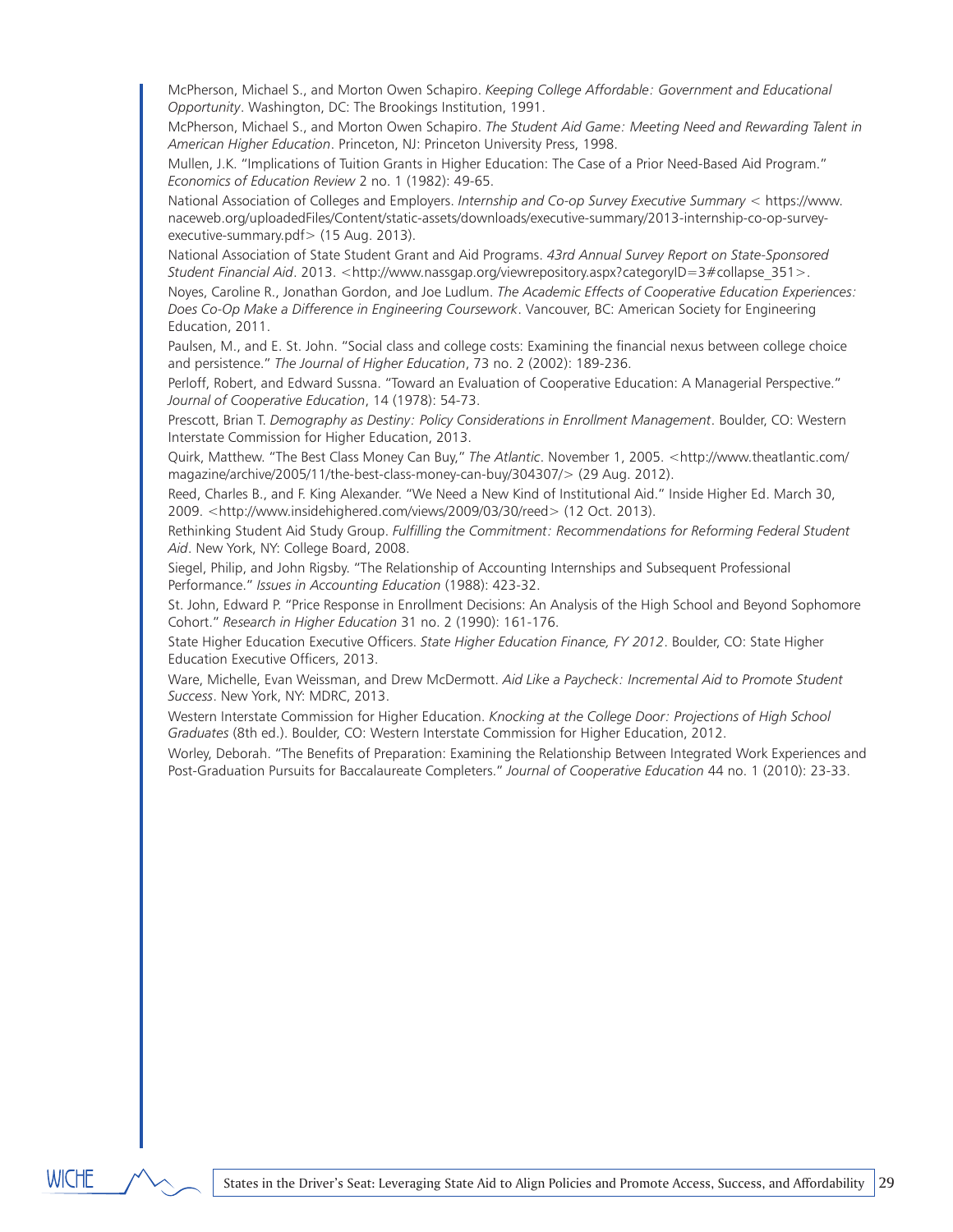## **Appendix A**

# **Cost Estimation Strategies for the Shared Responsibility Model (SRM)**

This appendix provides information concerning the estimated impact of the policy proposals offered in the accompanying paper. It includes rough estimates for states considering a Shared Responsibility Model-type approach to state financial aid redesign using the best commonly and publicly available data for all states, namely the National Postsecondary Student Aid Study (NPSAS) and the Integrated Postsecondary Education Data System (IPEDS). NPSAS provides nationally representative data on how students finance their postsecondary education, most recently for the 2011-12 academic year, and IPEDS provides data to account for some variation in important variables among states. The appendix also addresses the likely cost implications of other proposals and, where appropriate, a discussion of key implementation features.

#### **Cost Estimates for the SRM**

To develop the most accurate estimates of cost for SRM would require carefully assembled state-level data in order to prepare separate models for each state to fully capture variation in the characteristics of higher education structures and population. Lacking these data, we built our model primarily from available federal data sources. Our estimation strategy attempted to account for important sources of variation among states, yet as with any such exercise, numerous assumptions are inevitable, which undoubtedly mean that our estimates vary somewhat from what would actually occur on a state-by-state basis.

Our best estimates suggest that, implausible though it is, if all states adopted the SRM to distribute state grants, then the total national cost would be approximately \$13.1 billion and provide grants to about 7.1 million students. These expenses are higher than the national total of state-funded financial aid of \$11.1 billion in 2011-12,<sup>43</sup> although that amount includes both grants and other forms of state-funded financial assistance. This estimate also reflects full implementation in which all students receive grants that meet their full costs of attendance, but it is unlikely that all eligible recipients would take up the grant. Finally, it is an estimate based on student enrollment and financial conditions in 2011-12. In other words, this estimate does not account for students who might be attracted to higher education by this policy, or who might not have otherwise completed the paperwork to become eligible for financial aid but were enrolled anyway. Additional eligible students would serve to drive up total costs. Our estimates suggest that awards to dependent students with family income up to \$30,000 attending public four-year institutions would average \$3,400.

Given the large variation in students' awards under the SRM in concept, our estimation strategy sought to calculate awards for a group of students with similar characteristics, count the number of individuals who would be eligible to receive that level of award, and, finally, to sum the results. Our options for differentiating students appropriately are limited largely to data available through NPSAS data, which allowed us to group students according to their dependency status, income level, and sector of attendance.

We calculated awards for students in each of the categories created by the combination of these variables. For simplicity, we estimated the costs of the SRM assuming that only students attending in-state public and private non-profit institutions would be eligible

## Table A1. Student Grouping Variables

| Income Level          | <b>Dependency Status</b> | <b>Sector of Attendance</b> |
|-----------------------|--------------------------|-----------------------------|
| \$30,000 or less      | Dependent                | Public Four-Year            |
| \$30,001 to \$48,000  | Independent              | Public Two-Year             |
| \$48,001 to \$75,000  |                          | Private Non-profit          |
| \$75,001 to \$110,000 |                          |                             |
| More than \$110,000   |                          |                             |

**WICHE**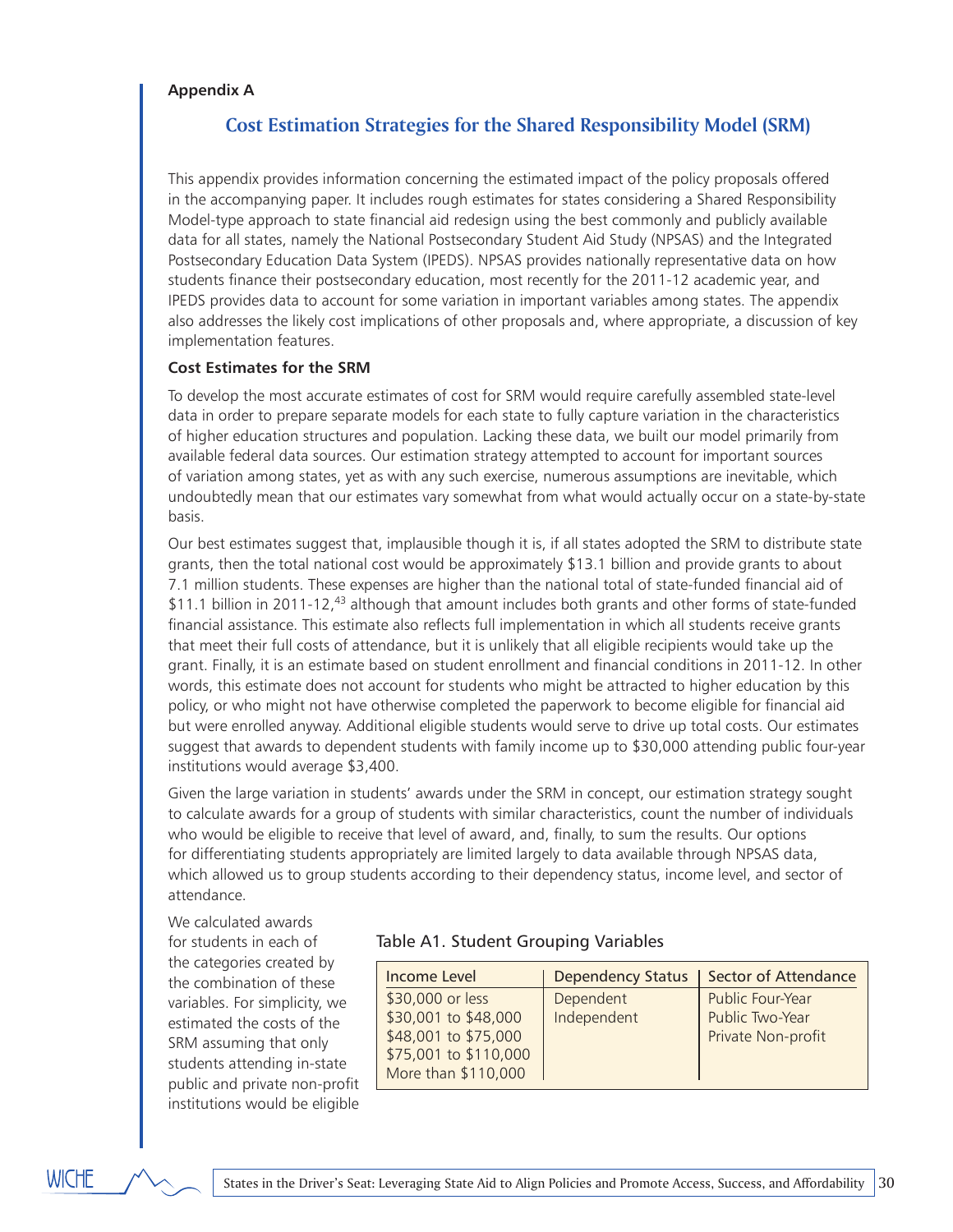to receive state grants. Although this rule is commonly the case across the country, it is not universal. Many states, such as California, allow students attending proprietary institutions to be eligible for state grant funding. Other states like Rhode Island permit state residents to receive grants even if they are attending an out-of-state institution. Funds flowing in these two directions account for less than 6 percent of state financial aid expenditures.<sup>44</sup> Recall that SRM establishes the award amount based on the formula depicted in Figure A1. The source data for each of these components is detailed below.

Figure A1. SRM Award Calculation (in concept)

Sector Average Cost of Attendance

- Student Contribution
- Family Contribution
- Federal Pell & Tax Credits
- State Grant Award Amount

Sector average cost of attendance. We calculated enrollment-weighted averages based on data available through the Integrated Postsecondary Education Data System (IPEDS) Institutional Characteristics and Enrollment Surveys. For the tuition portion of the cost of attendance measure, we used in-district and in-state tuition and mandatory fees. For the non-tuition expenses amount, we used data for on-campus living. Even though we recognize that students are not always living on campus, we reasoned that students will face these costs of living even if they are not enrolled in college, but it is also difficult to build a model that accurately accounts for students' living situation given how fluid they often are. We also placed a "band" around the non-tuition expenses component of attendance costs to ensure that especially low amounts were not inadvertently penalizing students (a real possibility among institutions that are commuter campuses and do not report on-campus costs to IPEDS) and to restrict non-tuition expenses to a frugal, but not unrealistic, budget. This allowed sector average non-tuition expenses to range between \$8,500 and \$11,000.

Student contribution. This component of the SRM is addressed at length in the body of the paper and does not require much expansion here. We relied on the minimum wage amount multiplied by a reasonable work commitment (15 hours per week over 48 weeks during the year) and reduced by a small amount (10 percent) to arrive at a rounded-off figure representing the amount expected out of students' work efforts. This resulted in contributions from work component equaling \$4,700. For students attending four-year institutions, we added a reasonable borrowing expectation of \$3,500 annually.

Family contribution. This component differed based on students' dependency status. For both dependent and independent students, we began by obtaining the Estimated Family Contribution (EFC) from NPSAS for students in each of the income bands shown in Figure A1. To account for variation within each band, we gathered those data at the 10th, 25th, 50th, 75th, and 90th percentiles. For dependent students, we estimated the parent contribution portion of the EFC by applying the ratio between those two figures from data supplied by special request by Minnesota's Office of Higher Education. We used Minnesota's calculations for this purpose because the necessary data are not available from NPSAS and, since Minnesota relies on a similar SRM-based methodology for distributing awards, it keeps excellent data on the relationship of the parent contribution of the EFC (for dependent students) to the total EFC.

Independent students were treated somewhat differently. They were assigned a family contribution that was calculated as their EFC minus the working component of the student contribution amount. Thus, independent students only face a family contribution if their EFC exceeded the expectation for contributions from work, or about \$4,700 in our model. This rule is applied consistently across all sectors, even for independent students attending four-year campuses whose student contribution requirements are higher by virtue of including a borrowing component.

Federal Pell and tax credits. We estimated Pell grant award levels based on the EFCs we had gathered in each of the percentile groups described above. To account for tax credits, we applied the formula for the American Opportunity Tax Credit based on the average published tuition prices students would face in each sector. We assumed that all students, by virtue of being expected to contribute such a substantial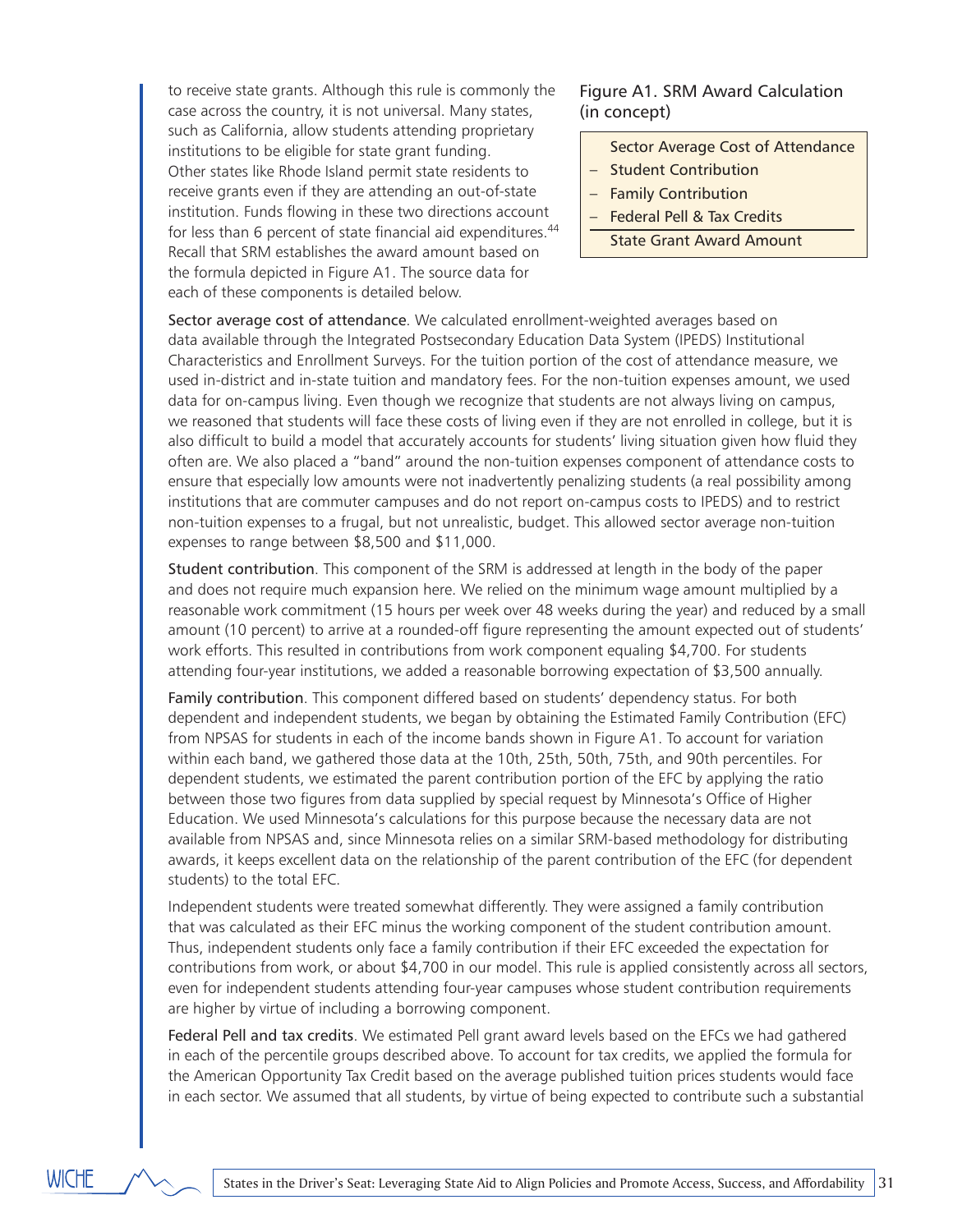amount toward their own education from their own resources, would be eligible to claim a tax credit limited only by their institution's published tuition price. This assumption overestimates the funds available through tax credits to students who do not have tax liability, but available data to estimate this effect within our broader strategy are extremely limited.

State Grant award amount. We used the foregoing information to calculate the state grant that students attending full-time would receive at each of the above-mentioned percentiles.

Estimated recipients. We estimated the number of recipients in each combination of dependency, sector, and income band and for each percentile group based on NPSAS estimates of the number of students falling into each category. We adjusted these estimates for each state using IPEDS data on enrollment and making the assumption that the nationwide distribution of students into each of these categories is consistent across states.

Estimated expenses. We estimated a cost to the SRM program for each percentile group with eligible recipients within the combinations of dependency, sector, and income. Reductions in the total were made to account for students being enrolled less than full-time or for being non-residents, as follows.

Recognizing that not all students attend college full-time, we needed a way to estimate full- time and part-time participation. More than that, because SRM calculates awards based on the number of credits attempted (and, at states' discretion, credits earned), we used NPSAS data together with research from Complete College America to disaggregate our estimates for so-called "full-time" students who take 15 credit hours or more versus 12 credit hours in a term.<sup>45</sup> We also assumed that, among part-time students, those labeled "Exclusively Part-Time" and "Mixed Full- and Part-Time" in NPSAS would be taking 6-10 credits per term, respectively. SRM grants were proportionately reduced for students taking fewer than 15 credits.

Notwithstanding notable exceptions like Rhode Island and the District of Columbia, states typically do not provide state grant awards to nonresident students or to resident students who attend colleges outside their borders. We attempted to estimate the effect of that by combining data from IPEDS and NPSAS. To account for differences in residency beyond a student's initial fall term, and in the propensity of students to attend in-state based on dependency status, we relied on NPSAS data adjusted by an index score created out of the IPEDS data. The Residence and Migration component in the IPEDS Fall Enrollment survey has data on the state of origin for all first-time students, which we used to establish, by means of an index, how much variation exists among states in their share of resident students. Finally, because state populations are not equally wealthy, we adjusted the total expenses figure using statewide median household income figures for 2012, indexed to the national figure.

## **State Examples**

To help understand how the SRM model may be applicable, we estimated total costs for select states, including those with varying levels of commitments to state aid and programs that award grants principally based on merit criteria. The states we selected to address are Arizona, California, and Kentucky.

Arizona. Arizona offers a useful example because, although it provides extremely modest state funding for financial aid – about \$15.9 million in 2011-12 – it requires its public four-year institutions to devote one-half of all undergraduate institutional aid for meeting need and 30 percent to reward merit. It also instructs institutions to set aside a portion of any new tuition revenue to need-based financial aid.<sup>46</sup> Those institutions collectively awarded \$429.5 million in institutional aid in 2011-12.47 Community colleges in Arizona are locally controlled; there is no formal statewide coordination.

Our estimation model suggests that adopting SRM in Arizona could require state expenditures of approximately \$253 million. This amount is considerably more than the state currently provides. Shifting Arizona's aid policy to SRM would not be easy given the large gap between current and estimated expenditures, but the state could build on the commitment to aiding needy students reflected in the set-

**WICHE**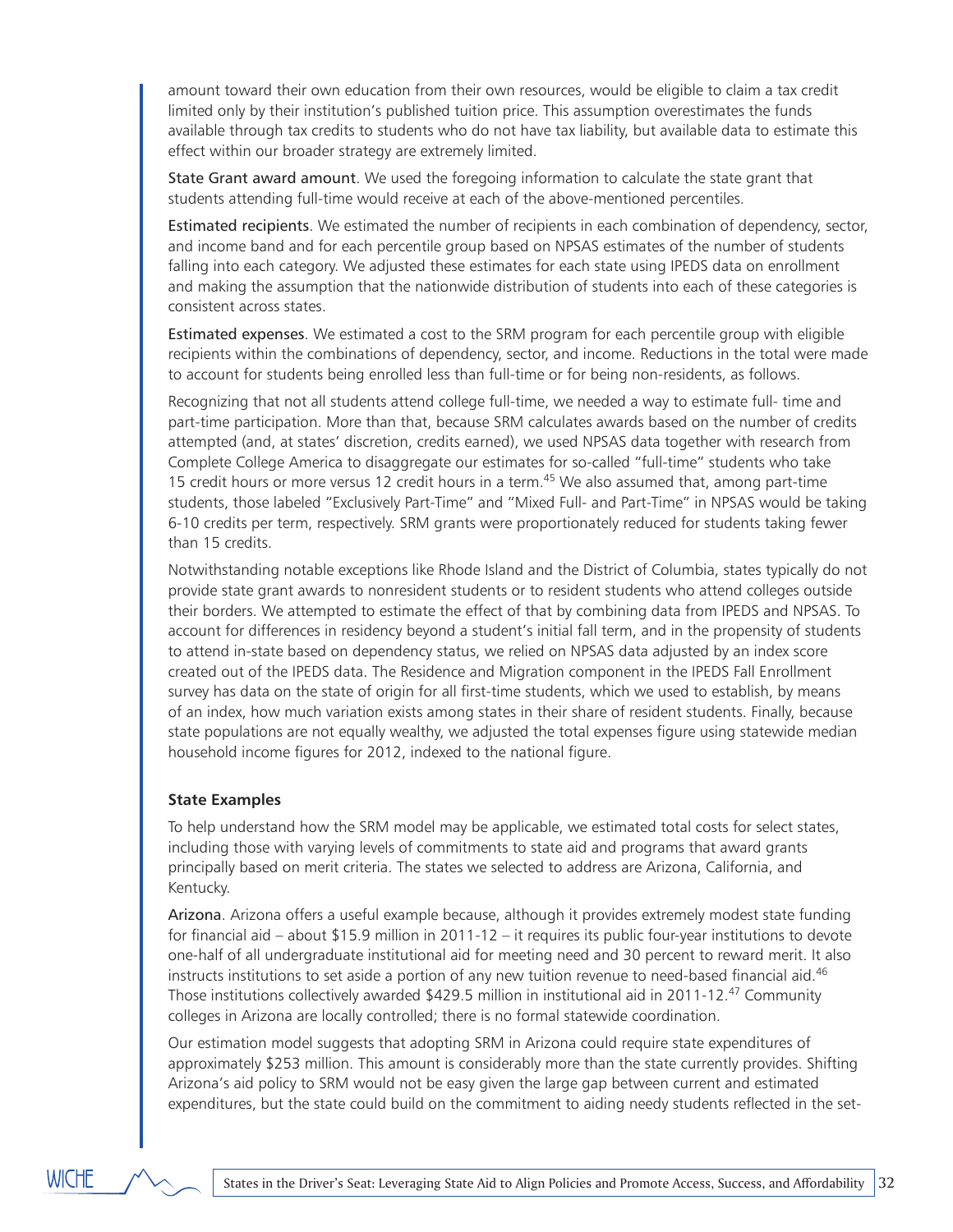aside policy. Ideally, that represents a source of financial support that may be more effectively distributed centrally, or at least through a more thoroughly documented set of regulations. As it stands, the policy is also buried in board regulation, where any marketing power it may have to encourage low-income students to attend is greatly diminished. Furthermore, the set-aside policy only applies to students attending the institutions governed by the Board of Regents, and students attending Arizona's two-year institutions need financial support as well. Any discussion about adopting SRM could create conflict between institutional sectors within the state.

California. California is a good example of a state that makes a significant commitment to support for financially needy students through grants. In 2011-12, California provided \$1.49 billion in state financial assistance, mostly through its CalGrant program.<sup>48</sup> There are three basic CalGrant programs that are all principally need-based grants but also require recipients to also meet various merit qualifications. CalGrants are largely distributed to students below certain income thresholds and provide awards that vary based on where students attend college. For all practical purposes, however, the vast bulk of those dollars go to students attending the four-year institutions, while low-income community college students are more likely to receive tuition waivers. Those waivers, though helpful, do not cover non-tuition living expenses.

The SRM framework would reinforce the historic commitment California has made to financial aid by more explicitly linking the grant aid programs to state policies related to institutional appropriations and tuition-setting, and provide a more effective distribution of grant aid funds to low-income students no matter what segment they are attending. Given California's attempts to ensure that its grant programs are serving students who are deserving of the awards based on merit criteria, the SRM approach lends itself to incorporating demand-side incentives to ensure students are both prepared for college as well as successful in reaching their goals by better aligning the merit components with forward-looking measures of progress. Both the promise that SRM has for helping states align finance policies and the supply-side incentives laid out in this paper are particularly relevant for a state that has had to turn students away from courses that they need to fulfill degree requirements, especially during the most recent recession.

Thus, at its core, this concept paper contains proposals that are very much in keeping with California's aspirations for its student financial aid investments. Major political barriers to adoption exist, however, due to the way SRM would account for the non-tuition component of students' attendance costs and because California remains largely in thrall to its Master Plan. Apart from establishing role and mission differentiation for the three public higher education segments, the Master Plan still leaves a largely uncoordinated system of higher education. In such a system, changes in the way SRM would likely direct aid dollars to the community college segment, the wealthiest institutions that would have the least to gain are also the most politically powerful.

Kentucky. Kentucky's policymakers have attempted to have it both ways by splitting the bulk of its investments in student financial aid into three substantial grant programs, two that distribute aid based on a student's financial need and one based on merit criteria. In 2011-12, Kentucky provided nearly \$195 million in grant aid principally through these three programs, with about \$105 million being distributed through its Kentucky Educational Excellence Scholarship (KEES) – the merit program. The two grants that distribute funds based on financial need accounted for the rest: \$59 million was provided through its primary need-based program and \$31 million through a second program for needy students attending independent institutions.49

In recent years, Kentucky has considered adopting the SRM approach for awarding financial need. One important reason why it has not is that the state needs to find a way to incorporate the funding that KEES enjoys in order to make it work financially. Politically, however, eliminating a popular merit program has been a serious barrier. This paper presents ideas about how the SRM approach still offers a state like Kentucky a practical solution that folds its merit-aid investments into how the state wants to finance its higher education enterprise most efficiently. States like Kentucky have a legitimate interest in their

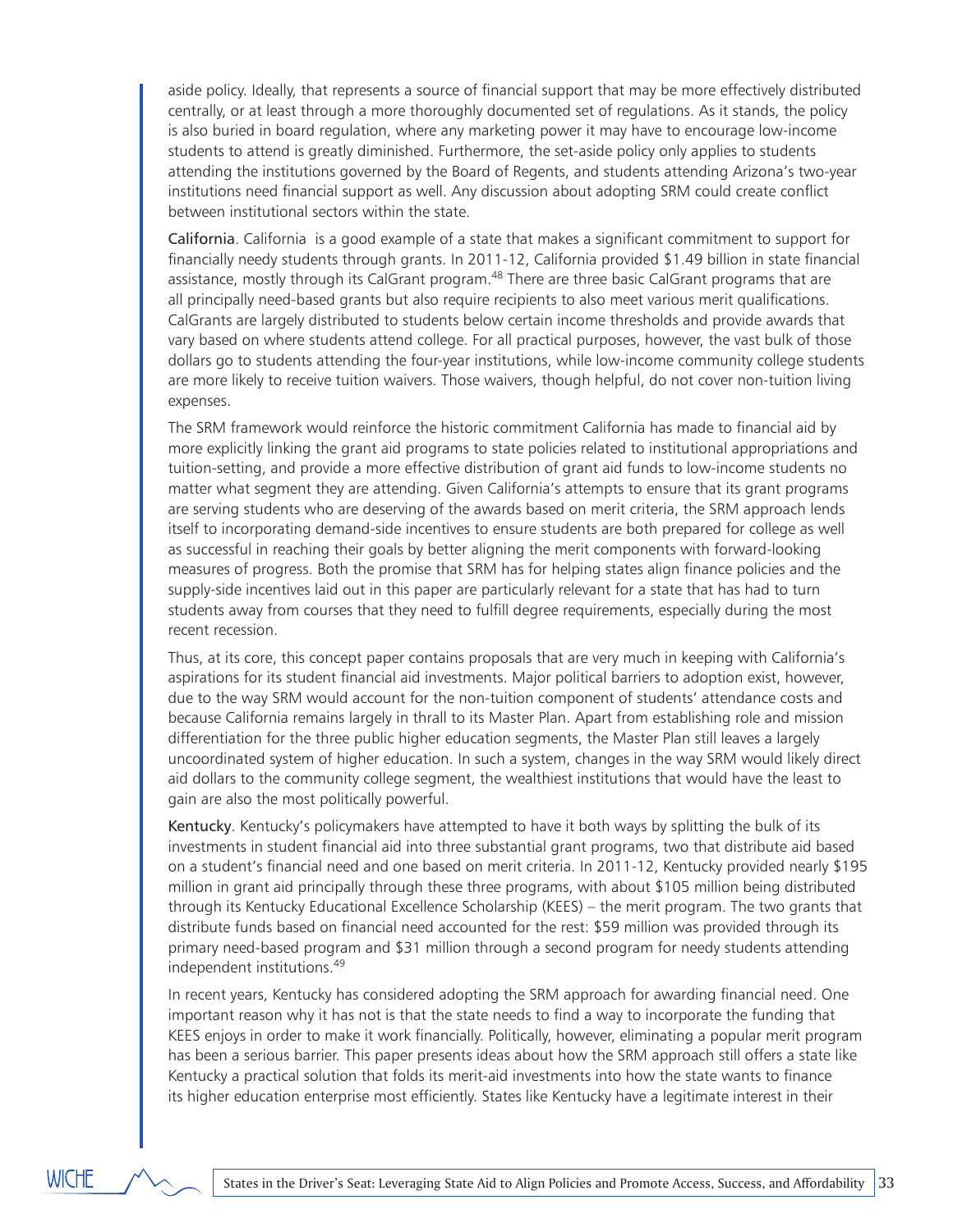students being successful in college, as well as encouraging them to strive for success while still in high school. Such incentives can be provided by considering how KEES can fit within the SRM. One idea would be to allow a KEES award – or a portion of it – to be used toward the student contribution required under SRM. Under such a scenario, Kentucky's two other need-based grant programs would form the foundation for the SRM approach. Ensuring that the non-profit institutions that are the beneficiaries of their targeted program are a part of the SRM would be essential for success. Such a policy could also encourage a dialogue about whether the state has its relative investments in the various grant programs sized appropriately to meet its goals.

#### **Supply-Side Incentives**

The paper envisions a number of ways in which the state grant program could incorporate supply-side incentives to ensure that institutions serve aid recipients effectively. One way was for the state to provide institutions with a payment whenever aid recipients successfully reach milestones along the path to a credential, as well as achieving the credential itself. These payments would be in addition to the estimates already provided for the SRM, but more analysis is needed to determine what amount is sufficient to compel changes in institutional behavior. In keeping with the theme of linking finance policies, however, it makes sense that such payments should be determined as a percentage of the statewide per-student appropriation to public institutions. Such a payment could be risk-adjusted for key student characteristics, such as first-generation status, placement in remedial education, or similar markers of underserved status, in order to provide greater rewards for institutional successes with the hardest-to-serve populations.

#### **Federal-State Partnership**

In order to generate the kind of competition among states that we envisioned in proposing a new federal-state partnership program (a reinvigorated LEAP program), we estimate that the pool of money available to states should be about \$4 billion to \$5 billion annually. This amount is dramatically larger than the \$63.9 million the old LEAP program received in FY2010, the last year it received appropriations, and enough to get states' attention.

More research and analysis is needed to determine the optimal way in which the match rates would be calculated. But it makes sense to specify that states would be placed into tiers that would determine their share of the federal dollars in the pool. Tiers could be based on levels of "affordability," which would encourage all states to achieve those levels. As an example, a state that is able to ensure that students with financial need (or Pell-eligible students) could provide grant funds – in combination with student and family contributions, Pell Grants, and tax credits – that came within 15 percent of the statewide average cost of attendance would be able to claim the equivalent of two states' shares of the federal pool of matching funds. A state reaching between 15-30 percent of statewide average costs of attendance would only claim their own share. And states falling below 30 percent would not be able to claim any money from the federal matching program. The number of tiers and the thresholds for affordability would need further research and discussion.

## **Summary**

As these few examples make evident, the attractiveness of the policy proposals contained within the paper will vary substantially from state to state. It will be more attractive and easier to adapt when the proposals are more in alignment with the state's policy posture toward aid programs, especially if they have had a historic commitment to need-based financial aid. It will likely be a heavier lift politically in states that award funds on merit-based aid, or if they have sought to fund access mainly through institutional appropriations (to keep tuition low) or by allowing the institutions themselves to distribute need-based aid. Nevertheless, as we argue in the paper, the demands on all states for boosting educational attainment requires a framework that offers states an effective and economically efficient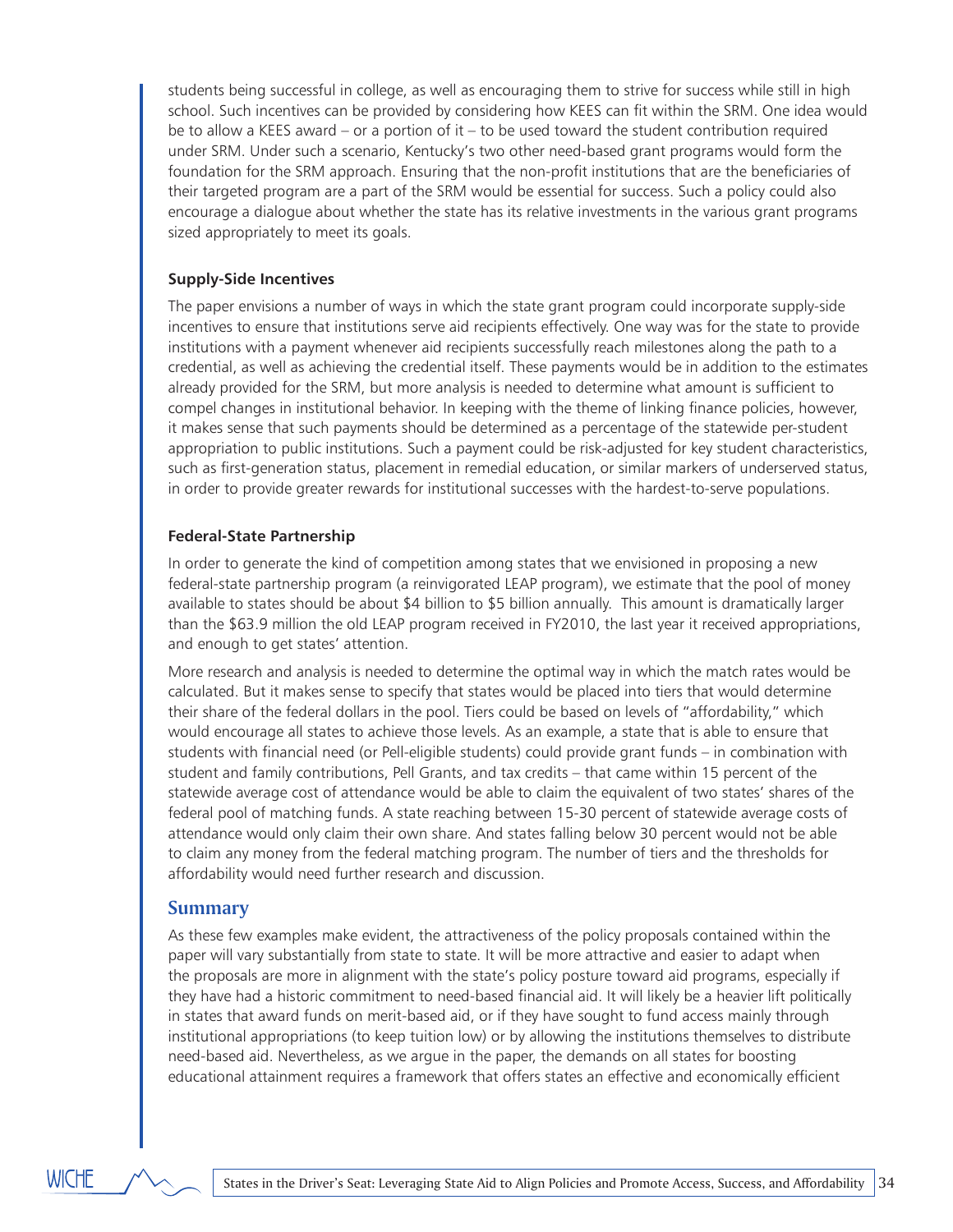way to do so. The proposals can be flexible enough to be molded to meet states' more specific needs and contexts.

## **Notes**

43 National Association of State Student Grant & Aid Programs (NASSGAP), *43rd Annual Survey Report on State-Sponsored Student Financial Aid*, 2013 <http://www.nassgap.org/viewrespoitory. aspx?categoryID=3#collapse\_351>.

44 NASSGAP, Table 9.

45 Complete College America, *How Full-Time are "Full-Time" Students?*, October 2013 <http://www.completecollege. org/pdfs/2013-10-14-how-full-time.pdf>.

46 Arizona Board of Regents, *Financial Aid Regulations*, 2013 <http://azregents.asu.edu/rrc/Policy%20 Manual/4-321%20Financial%20Aid%20Regulations.pdf>

47 Arizona Board of Regents, *University System Quick Facts*, <http://www.azregents.edu/universitysystemquickfacts/ default.aspx>

48 NASSGAP, *43rd Annual Survey Report*.

49 NASSGAP, *43rd Annual Survey Report*.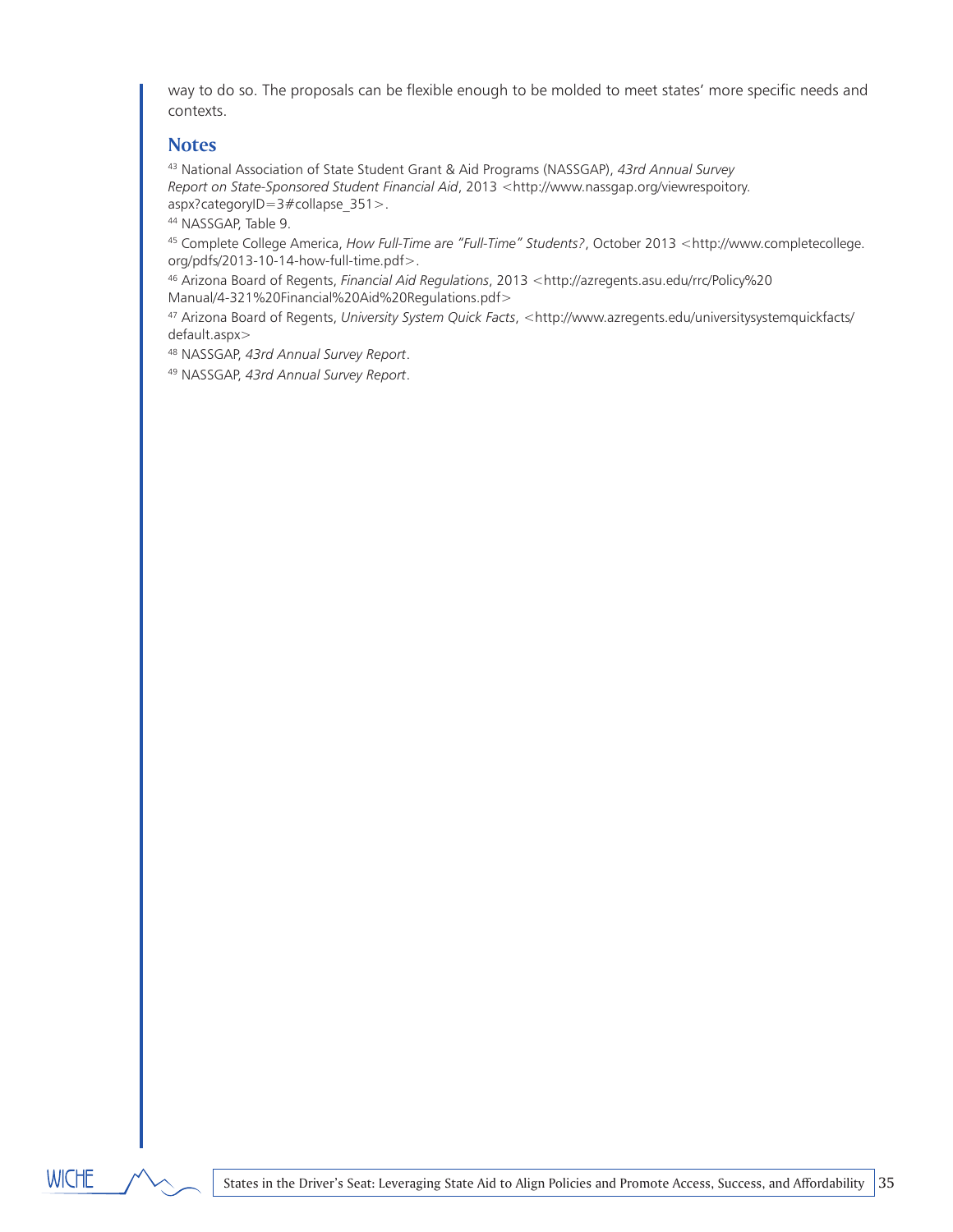#### **Appendix B**

# **Anticipating Unintended Consequences**

Any new policy will result in unintended consequences; some are more easily foreseen than others. Dealing as they will with the extraordinarily complicated world of higher education finance, policymakers and others need to be vigilant to ensure that any policies emerging from the proposals outlined in this paper preserve the ambitious goals for access, success, and affordability. Lessons from the two states – Minnesota and Oregon – that have adopted the Shared Responsibility Model (SRM) as a framework for distributing grants may be especially useful.

#### **Lessons from Minnesota and Oregon**

Perhaps the biggest lesson that arises out of Minnesota's and Oregon's experiences with SRM is that an important part of the program's appeal – that it offers eligible prospective students clear guidance on how all their costs of attendance will be met – is susceptible to fluctuations in economic conditions and student demand. States looking at adapting SRM as a framework for aid distribution need to carefully consider the rationing strategies that likely will be required, either at the outset of implementation or at a later time.

Doing so will help states avoid the possibility of treating good news as though it is a problem. After Oregon's state grant program moved to distributing awards based on SRM for the 2007-08 academic year, the number of students completing the Free Application for Federal Student Aid (FAFSA) jumped significantly. Not all of the new FAFSAs came from students who would otherwise have chosen not to attend an Oregon institution – after all, the program made students further up the income spectrum eligible than was the case previously (which was partly intentional, so as to help reduce the cliff effect experienced by students who lost access to both Pell Grants and the prior state grant at close to the same income level). But to the extent that growth in the caseload was greater than Oregon anticipated, the state was immediately faced with difficult funding decisions. Even though the original plan was for Oregon to spread the substantial investments necessary to fund the program over two biennia, the initial appropriation to the state grant was more than double the previous year's, and the state added a supplemental \$4 million dollar appropriation to help address larger-than-expected gaps.

Then the recession struck, sapping the new program of much of the political tailwind it had benefitted from and forcing Oregon to make additional and extraordinarily difficult rationing choices. Oregon applied a number of rationing tools, including application deadlines and income cut-offs, but in the end the agency managing the program elected to award equal grants to students deemed eligible based on the SRM calculation. This decision robbed the framework of much of its power to communicate affordability and to link up with other state and federal finance policies. But it was easier for the agency to distribute grants in equal sizes.

Minnesota has an extraordinarily long history with SRM, having distributed state grants based on its version of the approach since the mid-1980s. The sheer longevity of the program is a testament to its popularity, but economic conditions and student demand have forced the state to ration the available funds by tweaking components of its SRM calculation. To begin with, Minnesota has utilized a nontuition expenses amount that is substantially lower than what would ordinarily be sufficient. For 2013- 14, that amount is \$7,900. Holding the rate so low is a powerful way to keep overall program costs in check, even if students generally face much higher costs of attendance. But the state also has adjusted the student contribution and what it calls the "assigned family contribution" to most closely approximate available funds over time. Even if those rationing choices are not immediately evident to students and may sometimes appear arbitrary, Minnesota is an example of how the SRM approach has forced the state to engage in careful analysis based on the accumulation and application of substantial evidence collected throughout the program's history, together with other state finance policies in mind.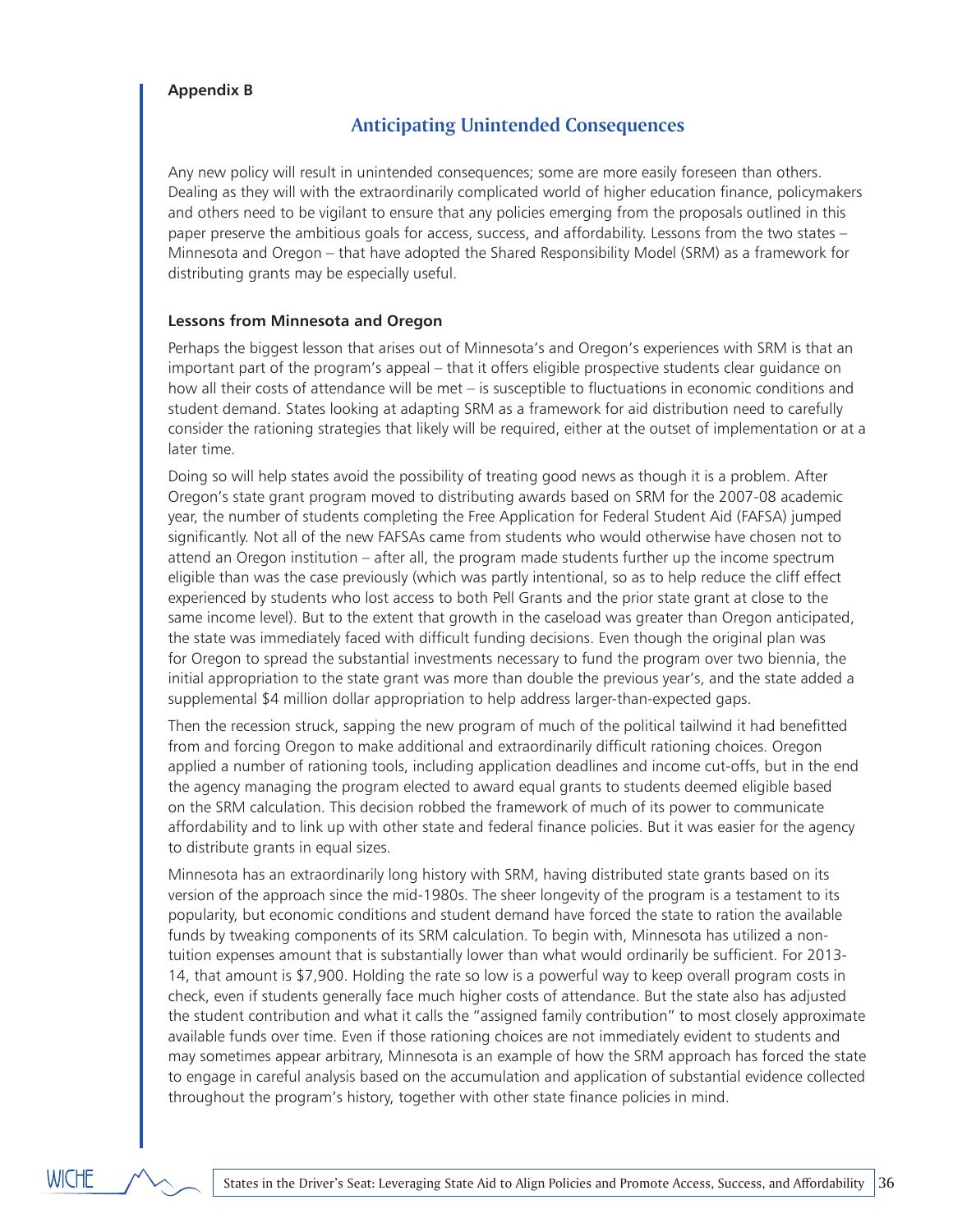## **Shared Risks and Supply-Side Considerations**

Our proposal that institutions should share in the risks, on the promise of greater potential rewards, needs careful treatment in implementation. The principal perverse incentive to be on guard for is that institutions might see it in their best interests to reduce their commitment to serving low-income, minority, and other populations whose success in college is statistically less certain. This is much like the worry that the outcomes-based performance funding policies currently being adopted in states might lead institutions to avoid serving the hardest-to-serve students, if those policies are not well designed. Thus the shared risks must be carefully balanced with the shared rewards. We have argued that the tax credit portion of the SRM framework offers an elegant solution to this problem because those dollars are not available to students when tuition payments are due, so institutions operating under SRM will need to address the gap in some fashion in any case. But care must be taken to ensure that institutions continue to reach out to hard-to-serve students, which they ultimately will find in their interest to do if there are sufficient rewards available to them when aided students succeed. State policymakers may consider how to adopt a means of determining the institutional reward amounts based on risk-adjusted factors, so that an institution's compensation is greater when its success occurs with students from the hardest-to-serve populations among those eligible for state grants.

State policymakers should also expect that institutional aid decisions will adapt under an SRM framework. In Oregon, for instance, the substantial increase in state grant programs allowed some institutions to reallocate their own aid budgets. States should be attentive to those changes so that institutions are not tempted to shift their own aid dollars away from students with financial need to pursue additional relatively well-off students whose characteristics match other institutional wish list items. Requiring institutions to match funds to needy students, as we propose, is one way to help ensure more overall aid dollars remain targeted on students of modest means.

Finally, state policymakers should pay careful attention to the price-setting decisions that institutions make, not just for tuition but also in how they set fees and even non-tuition expenses. This is essential as the cost-of-attendance figures are the most important element of the SRM approach. States may opt not to recognize the full costs of attendance at some institutions; using a sector-based average helps somewhat to constrain growth that might otherwise occur among institutions seeking to capture additional subsidies through the grant aid program. States should be wary, however, of letting their recognized costs drift too far from what individual institutions are setting. The result would likely be less public and policymaker support in part due to a less coherent and transparent picture of higher education costs.

## **A Reinvigorated Federal-State (LEAP) Partnership**

Our proposal to renew and reinvigorate the federal-state matching program previously known as the Leveraging Educational Assistance Partnership (LEAP) is an important way that the federal government can encourage states to invest in the students for whom financial aid is most effective in changing behavior, and to do so in ways that actually aid in keeping college affordable. Our proposal suggests that a new LEAP could set the conditions for the federal match in a way that states will be continually encouraged to make wise investments in grant aid, rather than simply setting aside the minimum amount needed to ensure the flow of federal funds. Yet any eventual program must account for a number of possible perverse results.

First, there needs to be both sufficient funding in the program to ensure that states will see it in their best interests to pay attention to the incentives embedded in the program. We believe that an annual pool of \$4 billion to \$5 billion will generate the necessary interest among states. There is, however, no guarantee that states with established policies will cooperate. For example, the federal government will need to decide if a state can be rewarded for high rates of affordability because of its substantial investments in institutional appropriations even if that form of investment does not particularly help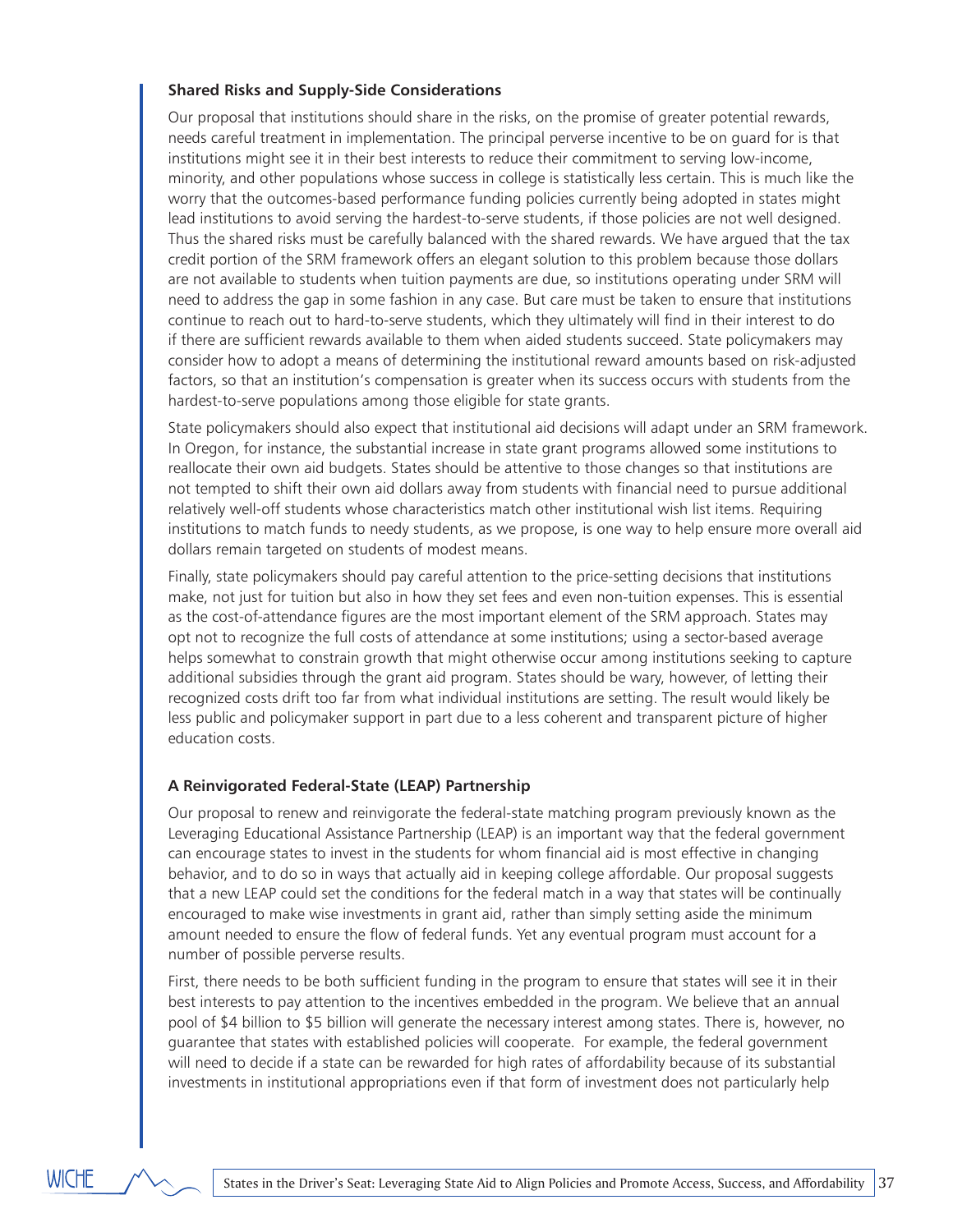low-income students, as contrasted with a state that has made an especially strong effort to serve lowincome students.

Second, we have argued that a program that can set states in competition with one another could potentially constrain tuition growth. That potential depends on states seeing a value in competing. Given limitations on new programs at the federal level, we have suggested that the Pell Grant program may be a source for some of the funding needed to support a robust federal-state match policy on the grounds that constraining tuition prices will benefit the Pell Grant program itself. The higher education community considers the Pell program to be sacrosanct, even if some would argue that the time for important changes is overdue. We are convinced that an effectively designed, contemporary LEAP program can have the same profound effect on state financial aid decisions that the original incarnation did in 1972, and therefore is deserving of substantial investment. More research on our hypothesis concerning the cost control incentives is needed, especially if Pell Grant funds are to be repurposed.

Third, any such partnership will need to factor in a number of idiosyncrasies in state financial aid policies. Two that stand out are: the extent to which states do or do not provide state funds to students attending private institutions, and the extent to which states provide grant aid to students attending institutions in other states.

## **Summary**

States' attention to anticipating unintended consequences of proposed policies is always important, and especially so when the policies under consideration are as complicated and interrelated as those relating to higher education finance. This appendix addressed just a few of those that are most easily foreseeable, but each state will need to examine these and other possible threats to the policies' intended goals with their own context and structure in mind.

**WICHE**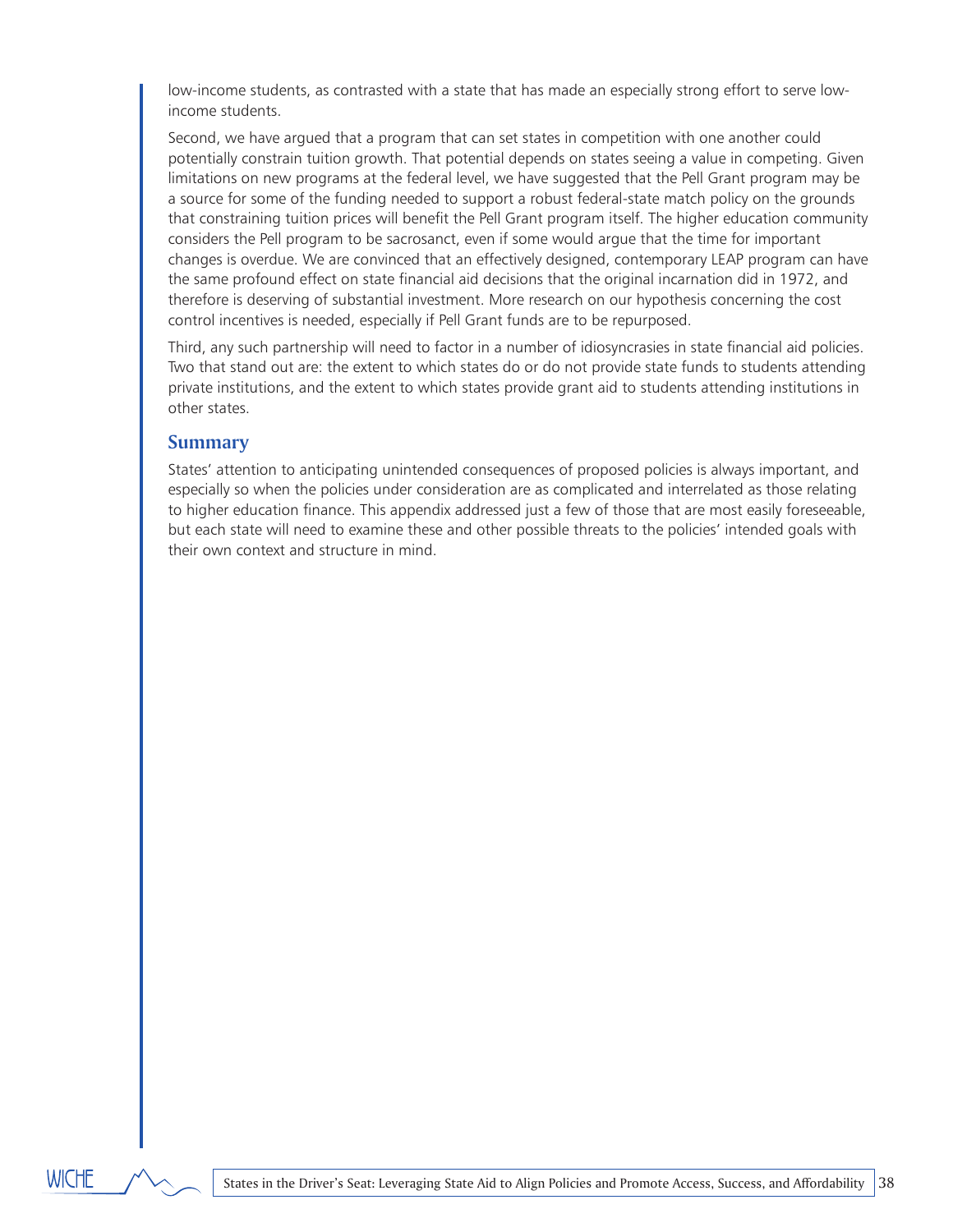